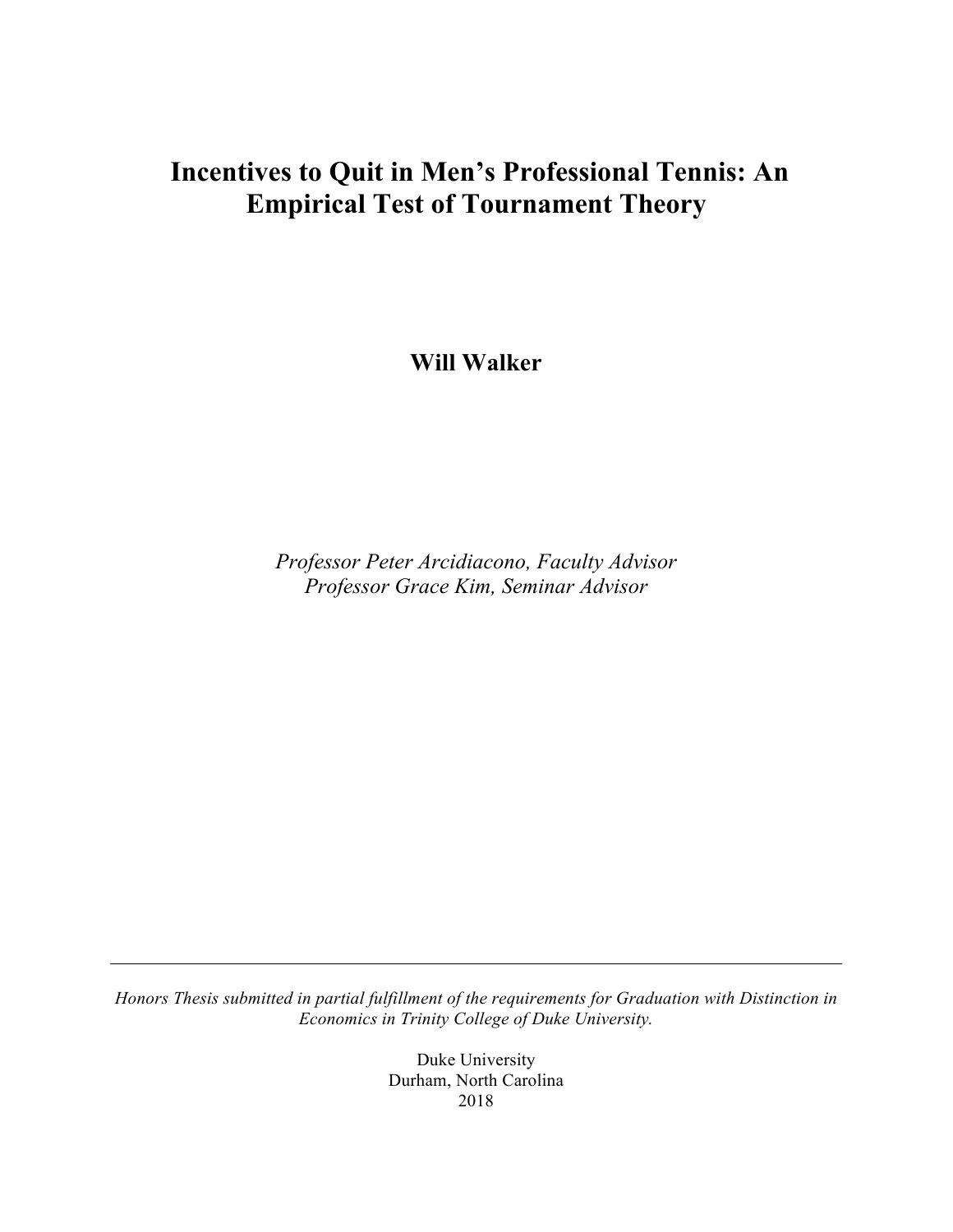# **Acknowledgements**

I would like to thank Grace Kim, my seminar advisor, for her limitless patience, guidance, and support through the thesis-writing process. I would also like to thank Peter Arcidiacono, my advisor, for his invaluable guidance and feedback in shaping the empirical analysis of this paper. Finally, thank you to my peers Rahul Sharma, Grace Peterson, Nicholas Vega, and Rafal Rokosz for their continued feedback and support through the past year.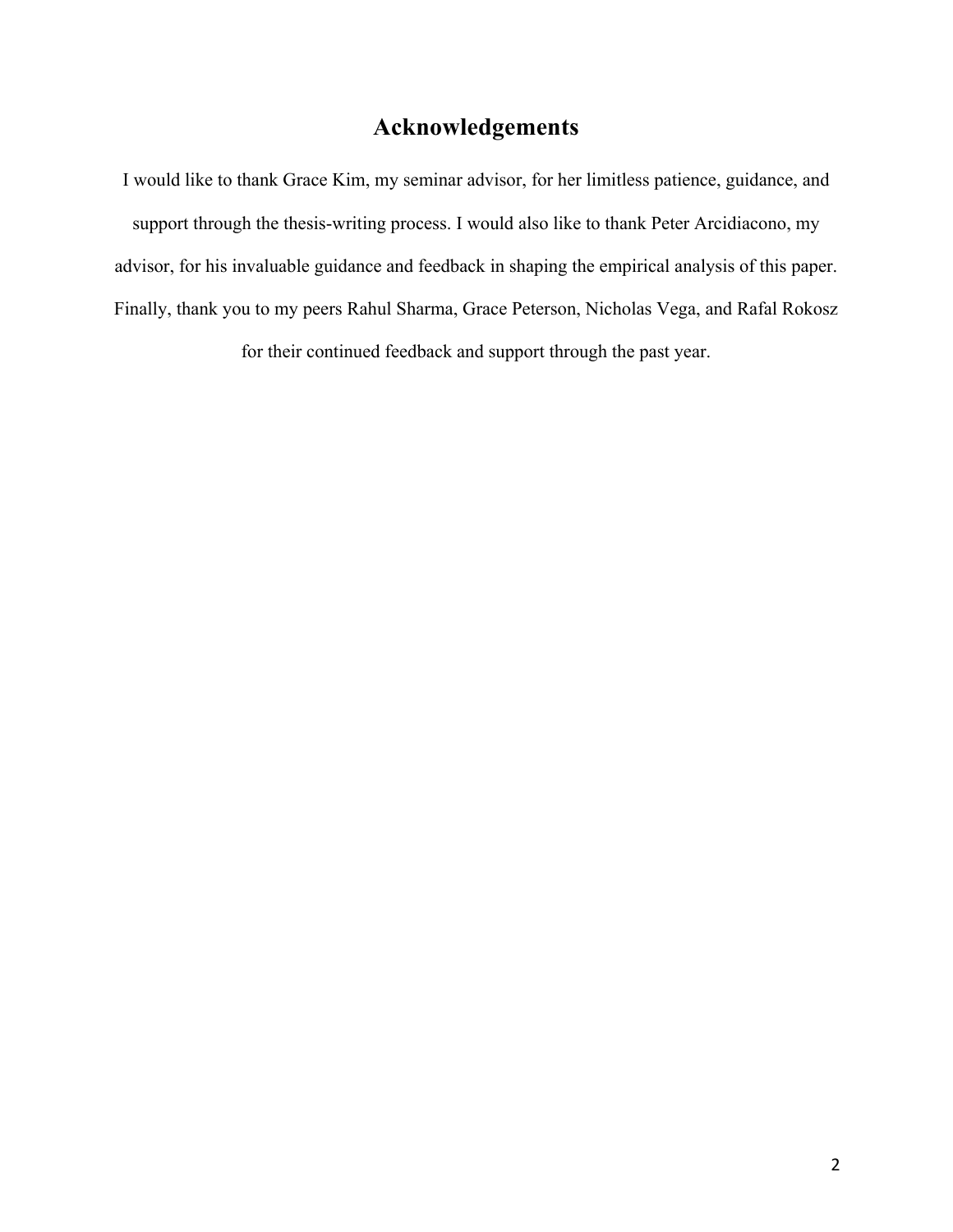## **Abstract**

This paper studies the influence of incentives on quitting behaviors in professional men's tennis tournaments and offers broader implications to pay structures in the labor market. Precedent literature established that prize incentives and skill heterogeneity can impact player effort exertion. Prize incentives include prize money and indirect financial rewards (ranking points). Players may also exert less effort when there is a significant difference in skill between the match favorite and the match underdog. Results warrant three important conclusions. First, prize incentives (particularly prize money) do influence a player's likelihood of quitting. Results on skill heterogeneity are less conclusive, though being the "match favorite" could reduce the odds of quitting. Finally, match underdogs and "unseeded" players may be especially susceptible to the influence of prize incentives when considering whether to quit.

#### *JEL Classification:* J41, J31, J32, J33, M12, M51, M52

Keywords: Tournament Theory, Incentives, Tennis, Quitting, Compensation, Sports Economics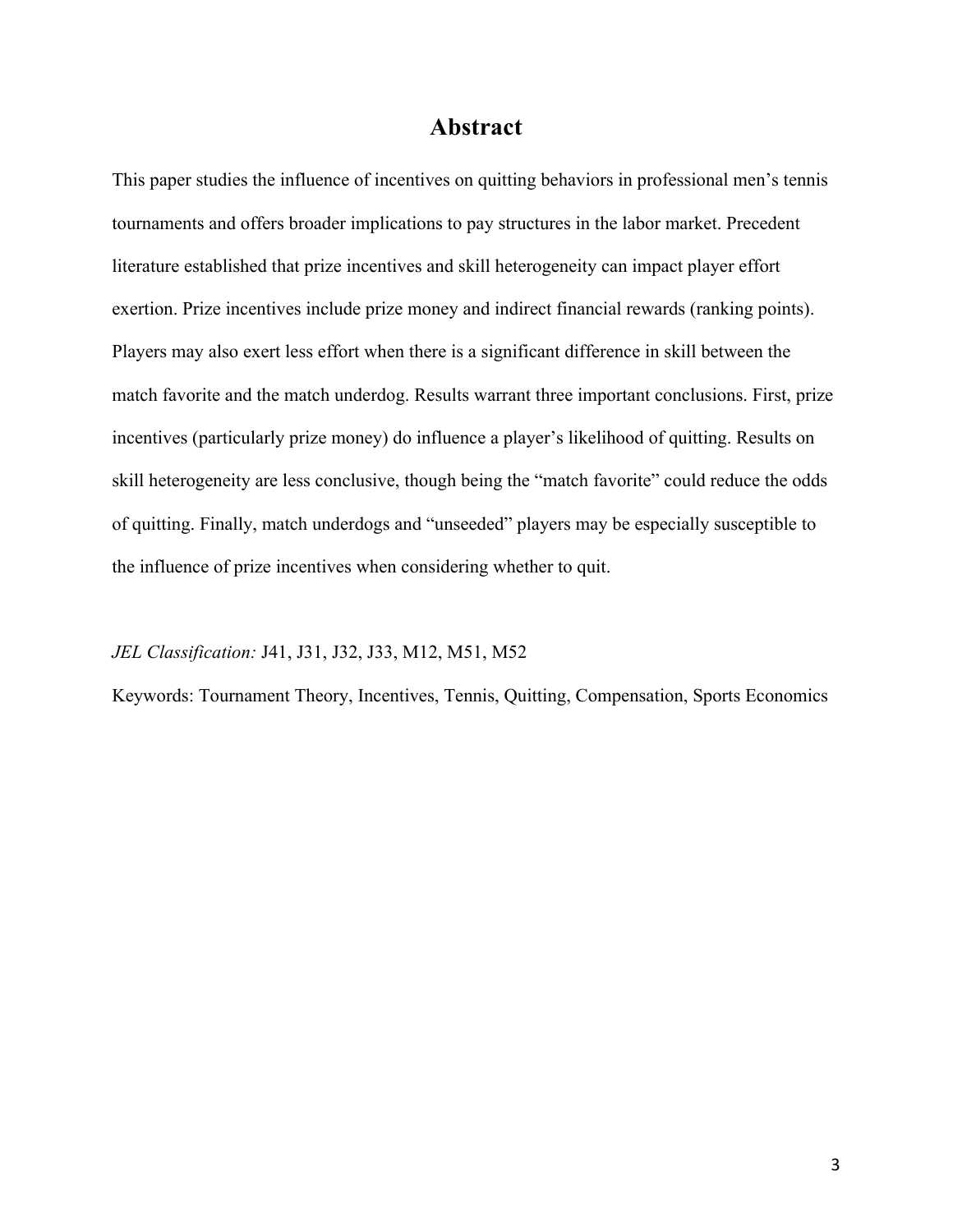# **Contents**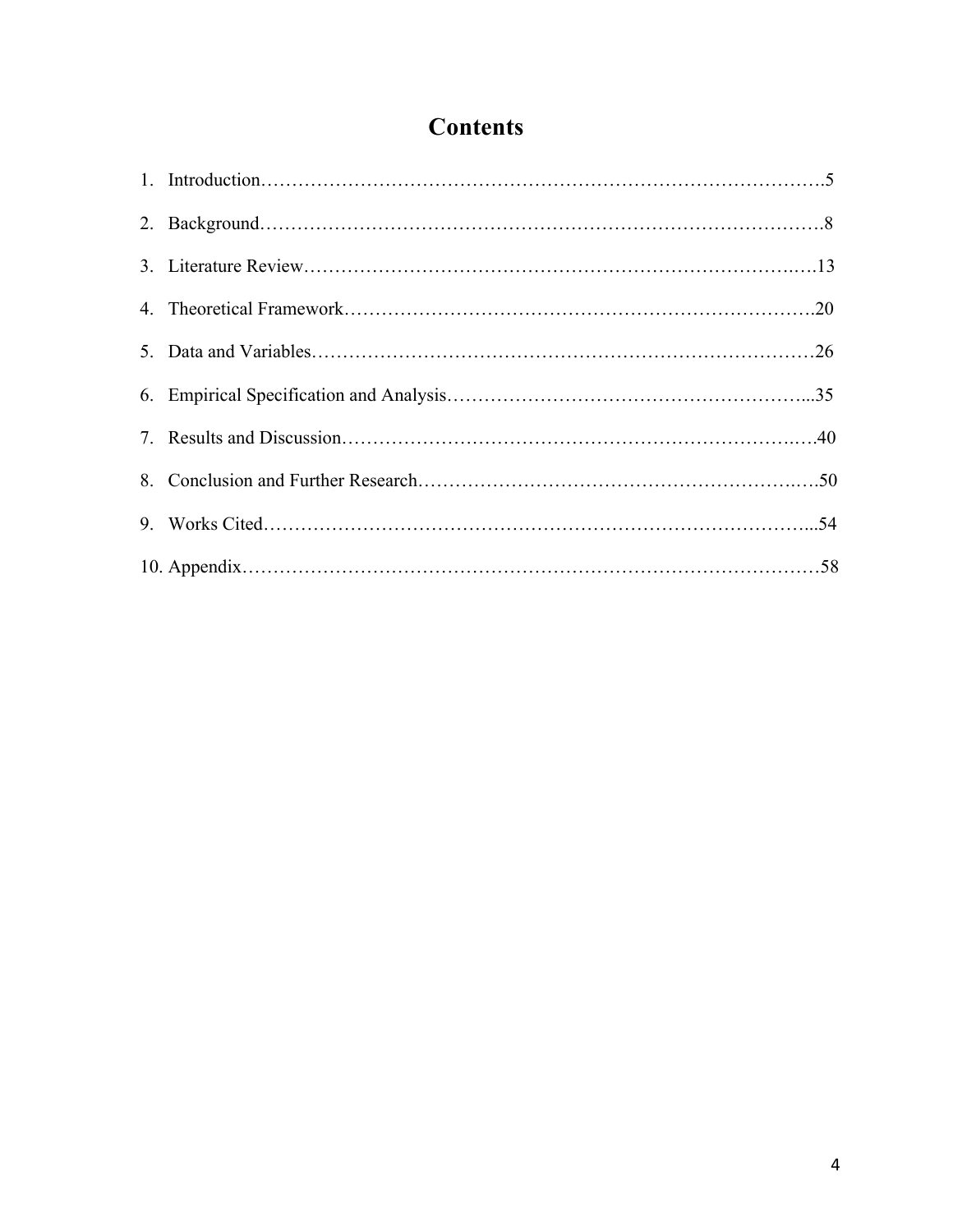### **1. Introduction**

 On July 4th, 2017, spectators at the Wimbledon Tennis Championships could not believe their eyes when, back-to-back, the opponents of Roger Federer and Novak Djokovic quit their matches shortly after they began, citing injury. Over the next two days of the famously-lucrative tournament, seven different players quit matches prematurely. Sports commentators, analysts – even casual spectators – began to question: did these professionals all suffer freak injuries on the court, or did they, when weighing the option of continuing to compete or bowing out and accepting a \$50,000 guaranteed check, choose the latter? This paper addresses the resulting economic question: do incentives in men's professional tennis tournaments encourage players to quit?

The past 35 years has seen an explosion of interest in tournament theory as a proxy for measuring the effectiveness of incentive structures in competitive markets. At the core of the debate is a seminal economic question: does compensation based on competition make workers perform better? The answer to that question – regardless of its outcome – can change the way the economic community conceptualizes how an efficient organization should pay its employees.

In 1981, Lazear and Rosen made the landmark discovery that compensation schemes which pay according to an individual's rank in an organization, rather than individual output level, can induce the same efficient allocation of resources as a reward scheme based on individual output (Lazear & Rosen, 1981). Hundreds of subsequent extensions, both theoretical and empirical, tested Lazear & Rosen's hypothesis and extend its influence. Theoretical work has resulted in a more general hypothesis for tournament theory: competitor effort exertion increases with the spread between the winning and losing prize (Connelly, Tihanyi, Crook,  $\&$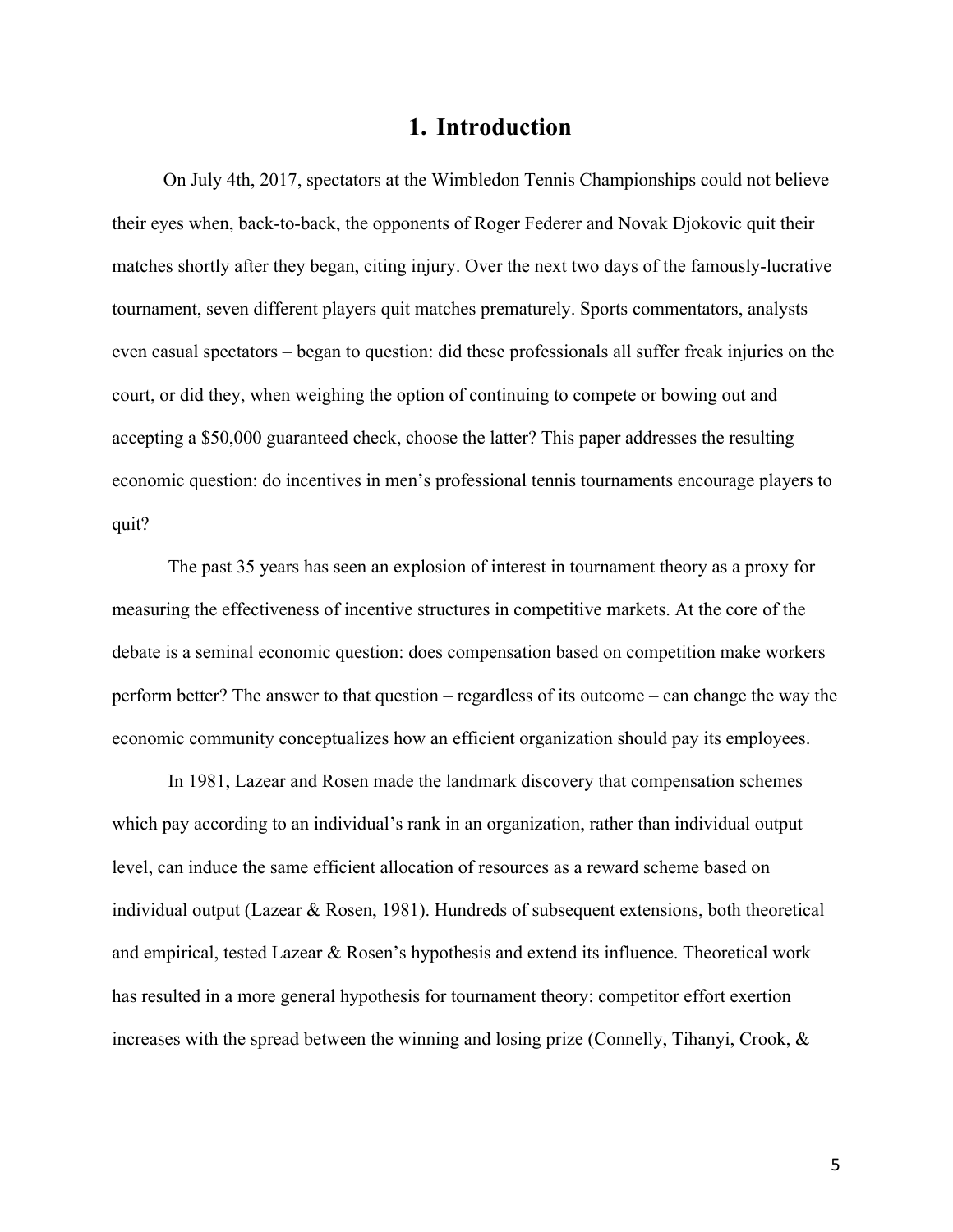Gangluff, 2014). This hypothesis has been empirically tested in fields ranging from academia, to criminal activity, to the labor market, and more (Connelly et al., 2014).

An important subset of economics has tested tournament theory through the vehicle of professional sports. Ronald G. Ehrenberg and Michael L. Bognanno's foundational paper, "Do Tournaments Have Incentive Effects?", found evidence that tournaments with higher prize offerings did lead to better scores from professional golfers (Ehrenberg & Bognanno, 1990). Subsequent literature, which spans activities like the NBA league (Grund, Höcker, Zimmermann, 2010), NASCAR racing (O'Roark, Wood, & Demblowski, 2012), and even tennis (Sunde, 2009; Ivankovic, 2007; Gilsdorf & Sukhatme, 2008; etc.), sought to empirically build upon these initial conclusions and extend their influence.

While, according to Connelly et al. (2014), major testable hypotheses of tournament theory have "enjoyed appreciable empirical support" (p. 20), tournament payouts must abide by certain conditions to incentivize optimal behaviors from contestants. In an addendum to his original work, Rosen offered a theoretical condition that is central to this thesis: when a tournament's guaranteed loser's payout is greater than the expected benefit of continued play, it is optimal to exert no effort – to quit (Rosen, 1986).

Tennis is uniquely situated for the study of incentive mechanisms in rank-order tournaments. Because information on relative player skill is available through regularly published rankings, it is possible to analyze how both prizes and difference in skill influence effort exertion in pairwise, sequential-elimination tournaments. Uwe Sunde (2003) discovered that both monetary incentives and differences in skill incentivize players to change their levels of effort in matches. Increasing the prize spread should increase effort from both competitors, but high skill heterogeneity should lower effort exertion from both competitors (Sunde, 2003).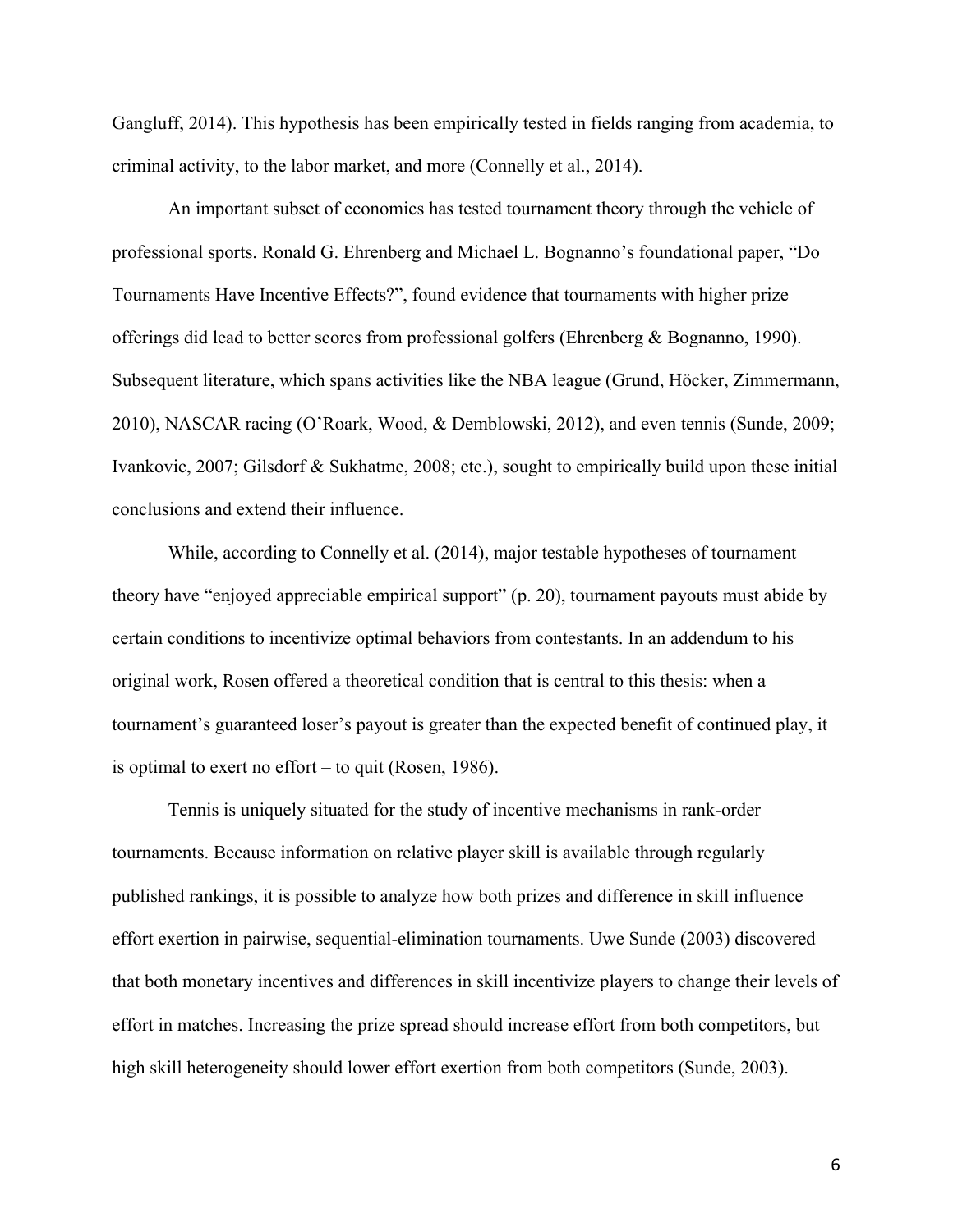Subsequent literature investigated the extent to which incentives versus skill heterogeneity could account for differences in effort exertion and match outcomes (Lallemand, Plasman, and Rycx, 2007; del Corral & Pireto-Rodriguez, 2010; Gilsdorf & Sukhatme, 2008).

This thesis shifts the focus of empirical study from optimal effort exertion to quitting behaviors. Just as incentives can influence how much effort a player exerts, can they influence whether he quits? If so, what exact effect do they have, and which players do they influence? This thesis empirically studies the role of incentives on quitting behaviors by creating a new dataset to examine matches on the men's Association of Tennis Professionals (ATP) tour from 2007 – 2017. Analyzing a combined dataset allows this thesis to make conclusions about the general role of incentives in influencing player quitting behaviors. Analyzing only the most lucrative tournaments on the tour – the "Grand Slams" – allows this thesis to perform robustness checks on the general results and gauge how different types of players respond to incentives to quit when these incentives are most exaggerated.

Undertaking this analysis may have important implications in the labor market. Of particular relevance is the tradeoff all workers in a firm must balance: the guaranteed base salary against the bonus that comes at the cost of effort exertion in the hope of advancement. If a worker's base salary is sufficiently high, why should he or she care at all about suffering the costs of entering the promotion or bonus "tournament" that promises increased cost of effort without promising any reward?

In the following sections, a background overview of the structure of the ATP tour is provided and precedent literature is integrated.

7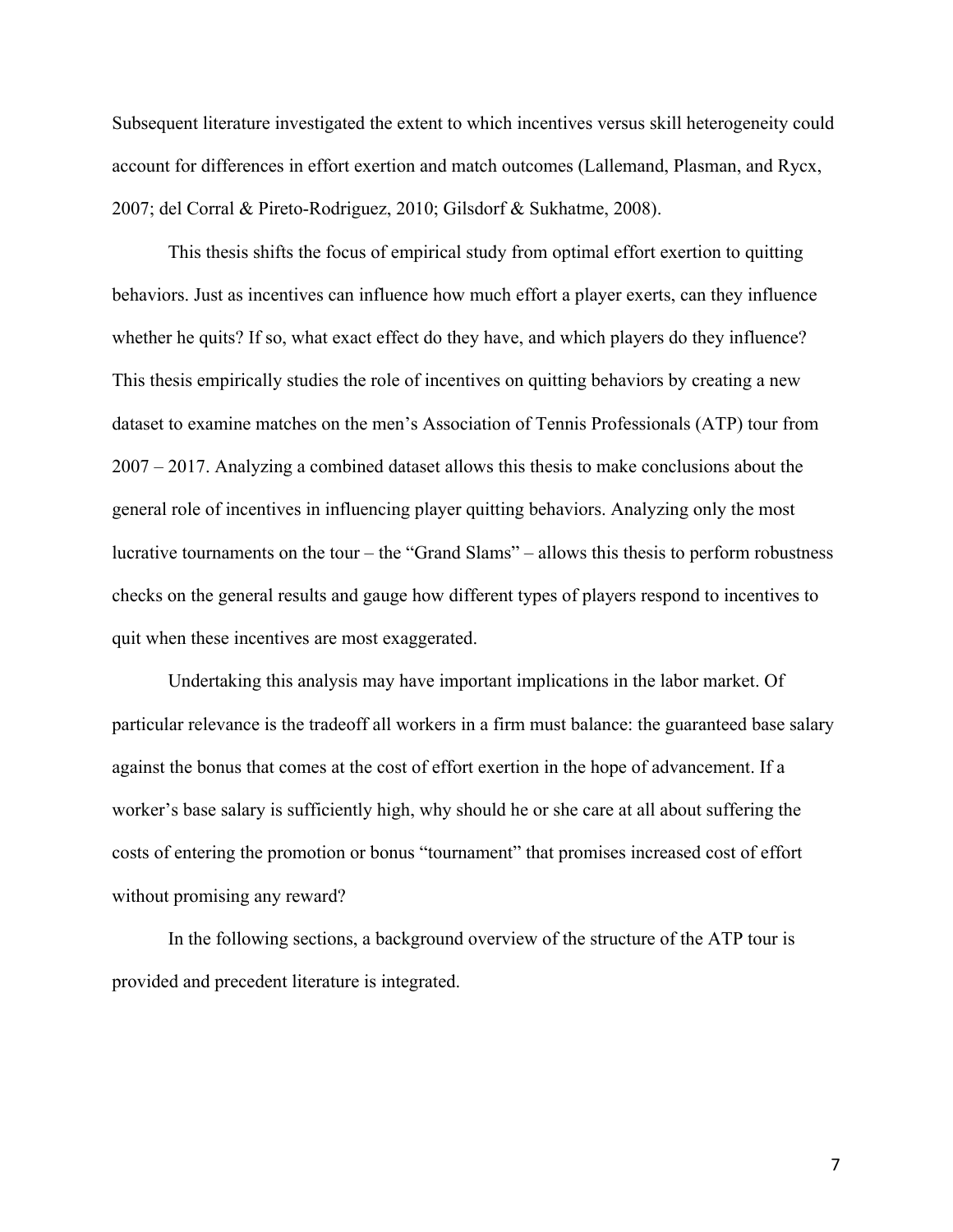### **2. Background**

#### 2.1 ATP Tournament Layout and Incentive Structures<sup>1</sup>

The men's professional tennis tour is administered by The Association of Tennis Professionals (ATP) and the International Tennis Federation (ITF), which organize (as of the end of 2017) 68 yearly tournaments that range from 32 to 128 in draw size (ATP, 2017). In every professional tennis tournament (except the Davis Cup and the Olympic Games), players compete for both ranking points and prize money.<sup>2</sup> Better-ranked players qualify for more lucrative tournaments and may be "seeded" in a given tournament, which grants them a favorable draw, and by extension, a greater opportunity to accumulate both ranking points and prize money (Silverman & Seidel, 2011). If a player is ranked worse than the ranking "cutoff" for a given tournament, he must successfully pass through a qualifying tournament to gain entry. That being said, exceptions to this rule exist (Silverman & Seidel, 2011). These include being granted a "wild card," in which the tournament directors choose particular individuals for entry (usually home-country favorites or promising young players), or using a "protected ranking" to enter a tournament. Protected rankings allow injured players to enter a fixed number of tournaments using their pre-injury ranking to assist in attempts to return to the sport.

Professional tournaments on the ATP and ITF tours are sorted into 4 categories: "Grand Slam" tournaments, "ATP Masters 1,000" tournaments, "ATP World Tour 500" tournaments, and ATP World Tour 250" tournaments. Grand Slams are among the largest, most lucrative, and

<sup>&</sup>lt;sup>1</sup> This section is inspired by a past Duke Honors Thesis written by Silverman & Seidel (2011) who provided a similar background in their work. They focused on how "intangible" incentives (such as home country advantage) impact player effort exertion.

 $2^2$  Figures 1 and 2 provide an example of prize money distribution and a visual representation of ranking point distribution across tournament classifications.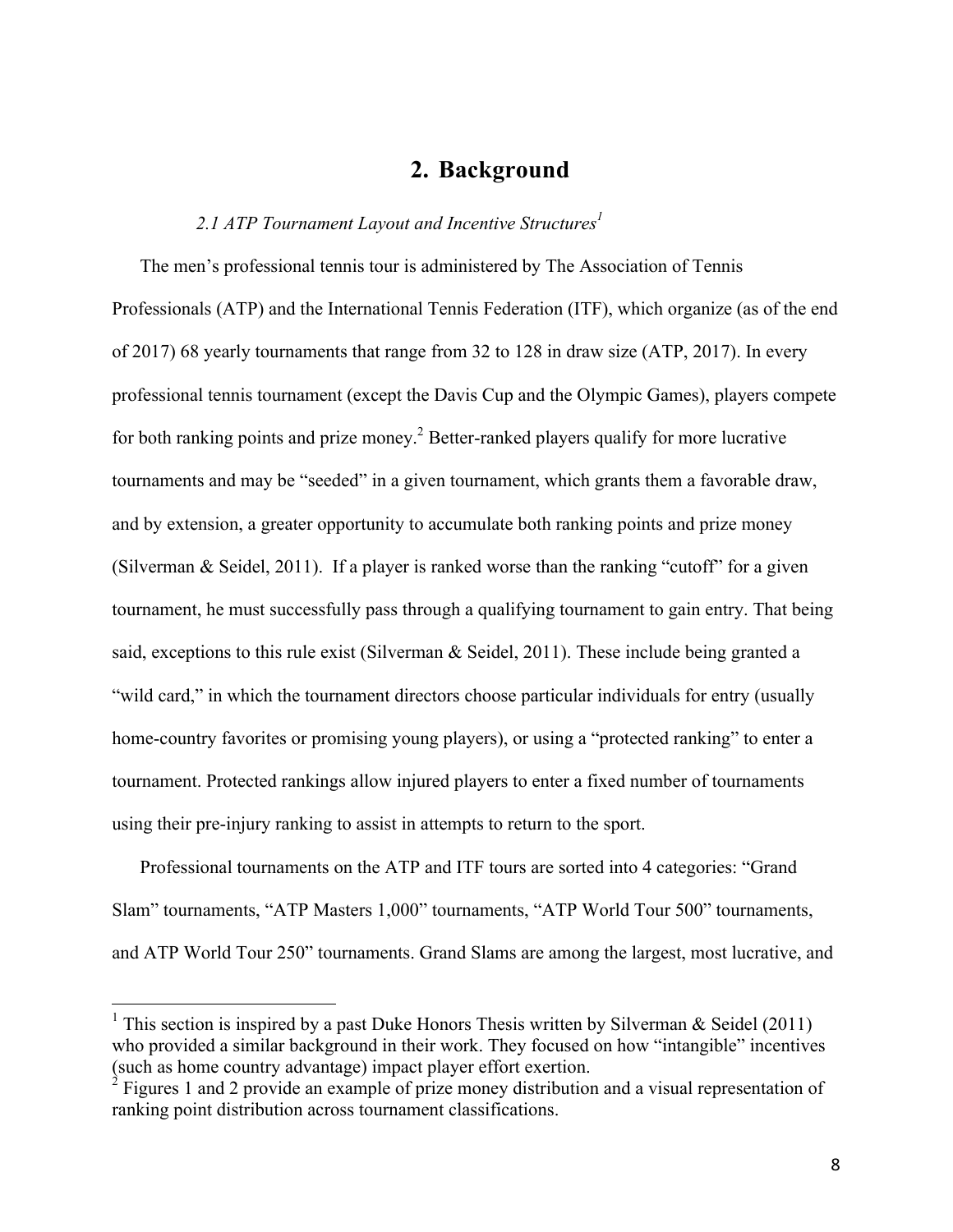most prestigious tournaments, awarding 2,000 ranking points, millions of dollars in prize money, and elite recognition to their winners (ATP, 2017). Masters 1,000 tournaments comprise the next tier in terms of "status," awarding 1,000 ranking points to winners (ATP, 2017). ATP World Tour 500 and 250 tournaments are considered the lower-tiered tournaments, offering 500 and 250 ranking points to winners, respectively (ATP, 2017).

The incentive structure of a tournament is among its most important features. Prize incentives include both direct financial incentives (prize money) and indirect financial incentives (ranking points). As a reward for qualifying for a tournament (either through ranking alone or by surpassing a qualifying tournament), players receive a fixed sum of money, even if they lose their first match. As players advances to the next round(s), their marginal payouts increase.



*Figure 1: 2017 Wimbledon Championships Purse: Guaranteed Prize Money vs. Marginal Prize Money Gain (Source: The Wimbledon Championships)3*

 $\overline{a}$ 

<sup>&</sup>lt;sup>3</sup> Inspired by a similar graph created by Silverman & Seidel (2011).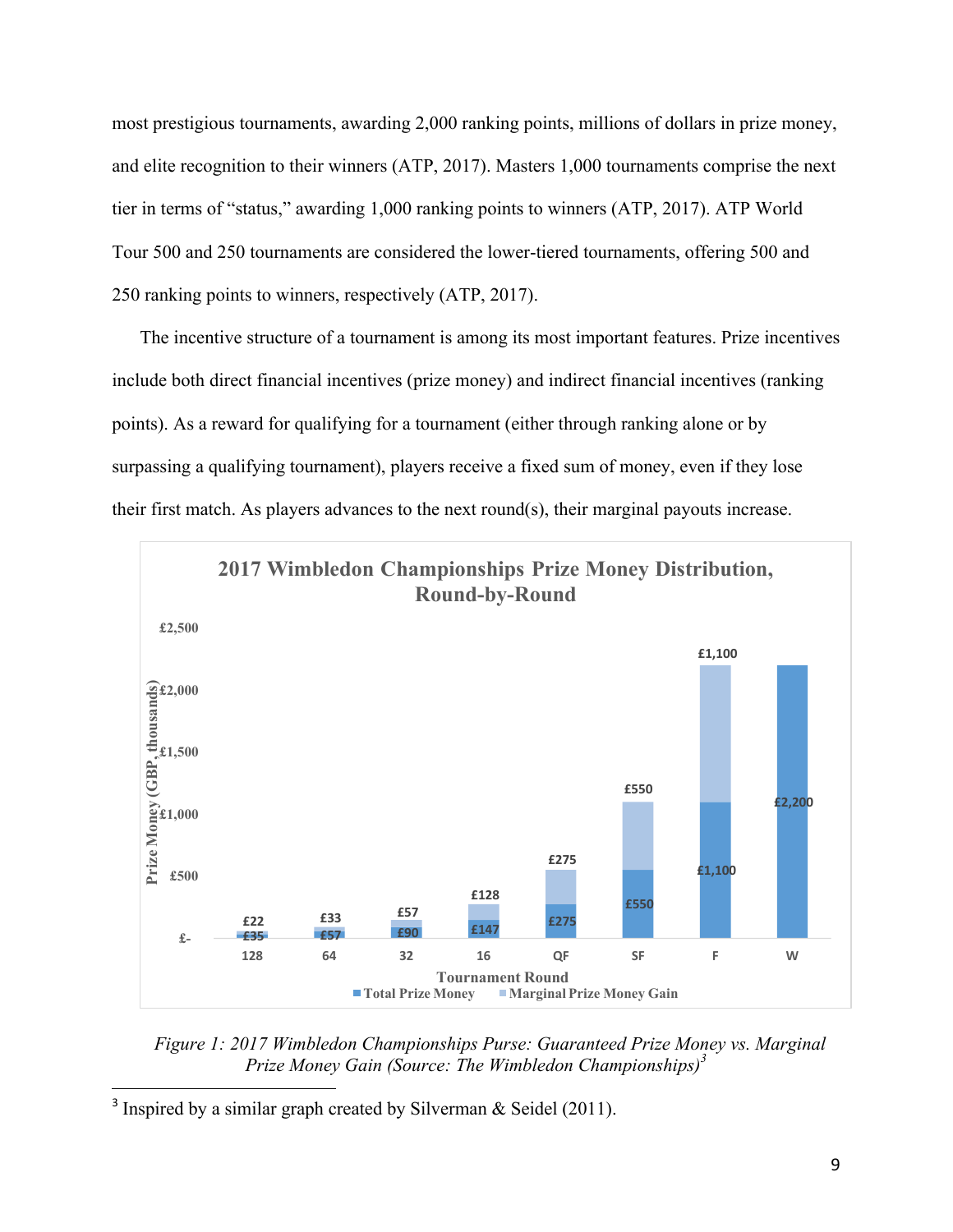Likewise, players receive an increasing number of ranking points for advancing to later rounds, though many tournaments do not guarantee a fixed point payout for first-round losers. While ranking points themselves are not monetary, a better ranking allows players to qualify for more lucrative tournaments and potentially have easier draws, increasing the likelihood of amassing prize money in the future.



*Figure 2: ATP and ITF Ranking Point Distributions by Classification, Guaranteed Points vs. Marginal Points Increase (Source: ATP World Tour)*

#### *2.2 Quitting Behaviors in ATP Tour Tournaments*

At the start of any tournament, players have three potential courses of action: compete in the tournament and exert effort normally, enter into the tournament but quit during it, or pull out before competing. The ATP refers to instances when players quit as "retirements." A player may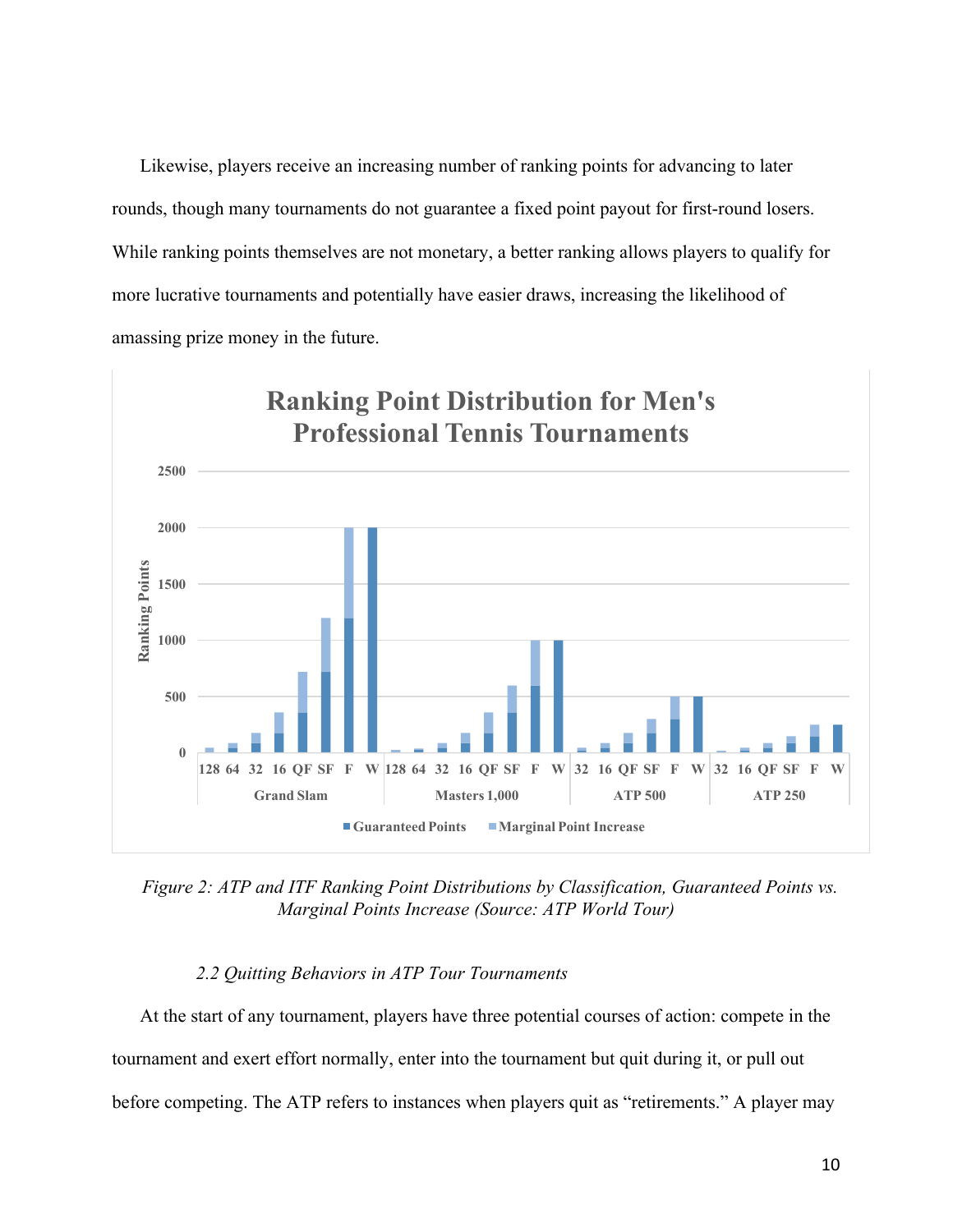retire during a match or in between rounds. **As such, the words "retire" and "quit" will be used interchangeably in this paper.**

There are a number of reasons why a player would choose either to quit or pull out before a professional tennis tournament. If a player becomes severely sick or injured prior to a tournament (e.g., breaking a bone during practice, being diagnosed with a serious illness, etc.) the physical exertion of competing in a tournament would likely compromise the player's health for the future, so he would be wise to pull out beforehand. If the injury or illness is not as serious (e.g., a muscle strain, the flu, etc.), a player may reasonably "give the tournament his best shot," but quit upon realizing his injury or illness is too severe to warrant continuing. Likewise, certain players may be more prone to said health concerns (older players, players with a past history of injury, and so on). Finally, players could quit tournaments for any number of significant personal reasons (family emergencies, etc.). These cases are, surely, perfectly reasonable. Nonetheless, the recent string of mid-match retirements at lucrative, high-profile events has caused onlookers to wonder if incentives may (at least partially) influence player quitting decisions. In a conversation with the New York Times (2018), Lukas Lacko, ranked  $86<sup>th</sup>$  in the world at the time, noted:

You work hard all season to get top 100, gluing together small results… [the first round loser's prize] is a reward you deserve because you got to top 100, and it's big money at these tournaments [a world-ranking within the top 100 generally guarantees entry into lucrative professional tournaments]. And if you suddenly, unluckily get injured, then you can't play and get paid where you were working hard for to play: the top of the hill. And if you don't play the match, you got zero. It was a big difference (paragraph 13).

11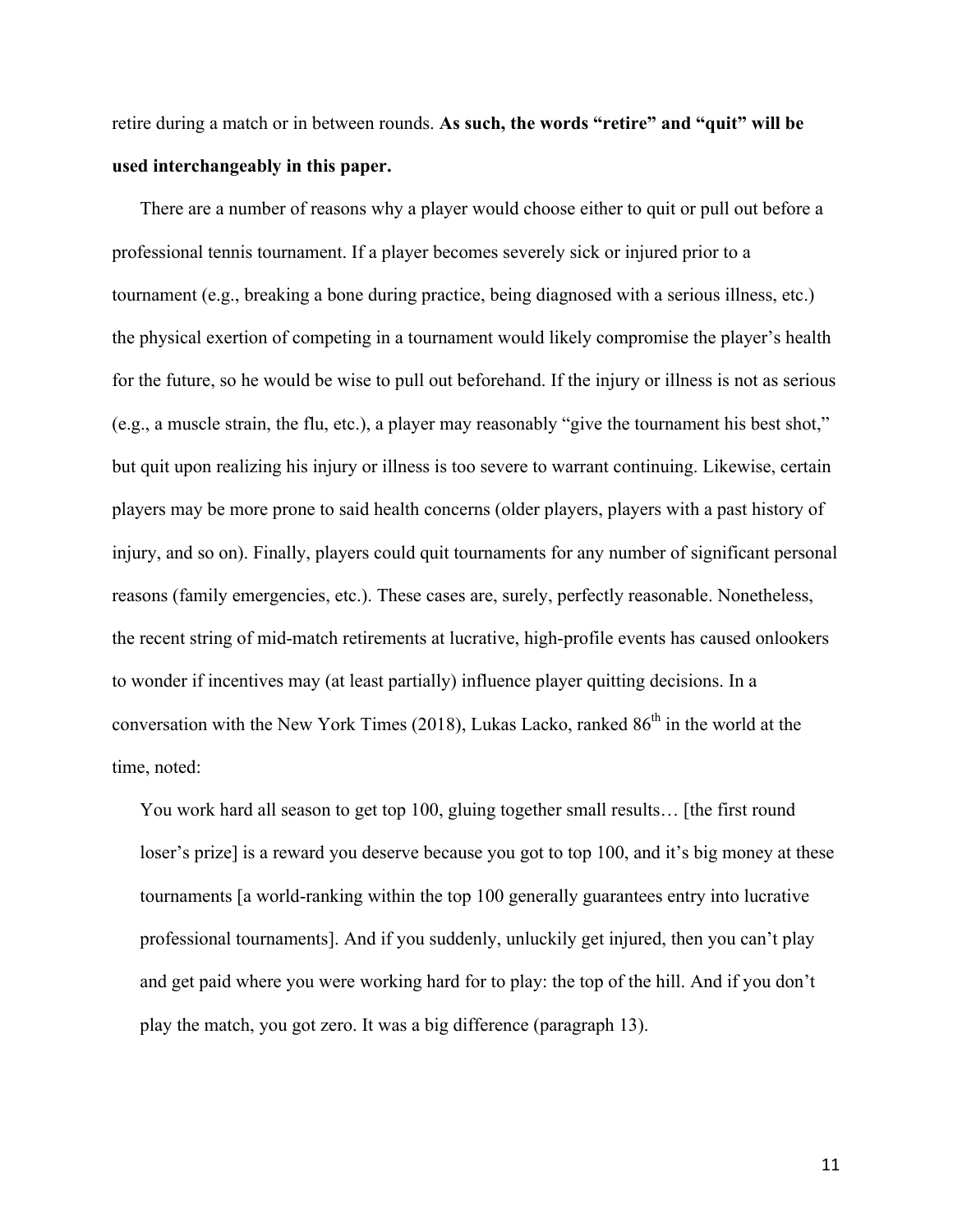Both the ATP and the ITF have made recent amendments to prize money rules regarding pulling out before tournaments. In 2017, the ATP tour instituted an experimental policy allowing players to pull out before 2 ATP tournaments per year and keep the first-round loser's prize money (ATP, 2017). In 2018, the four-member Grand Slam board announced it would allow injured players to pull out in the days before a Grand Slam and keep 50% of the first round loser's prize money, with the remaining purse distributed to the alternates who replace them (Waldstein, 2017).

It is too soon to tell if rule changes instituted by the ATP and ITF are effective in reducing quitting behavior on tour. As such, this work is concerned with whether status quo incentive structures of professional tennis tournaments influence players' likelihoods of quitting. That being said, future researchers may build upon this work by studying how the aforementioned rule changes impact both player quitting behaviors and the influence of incentives on said behaviors.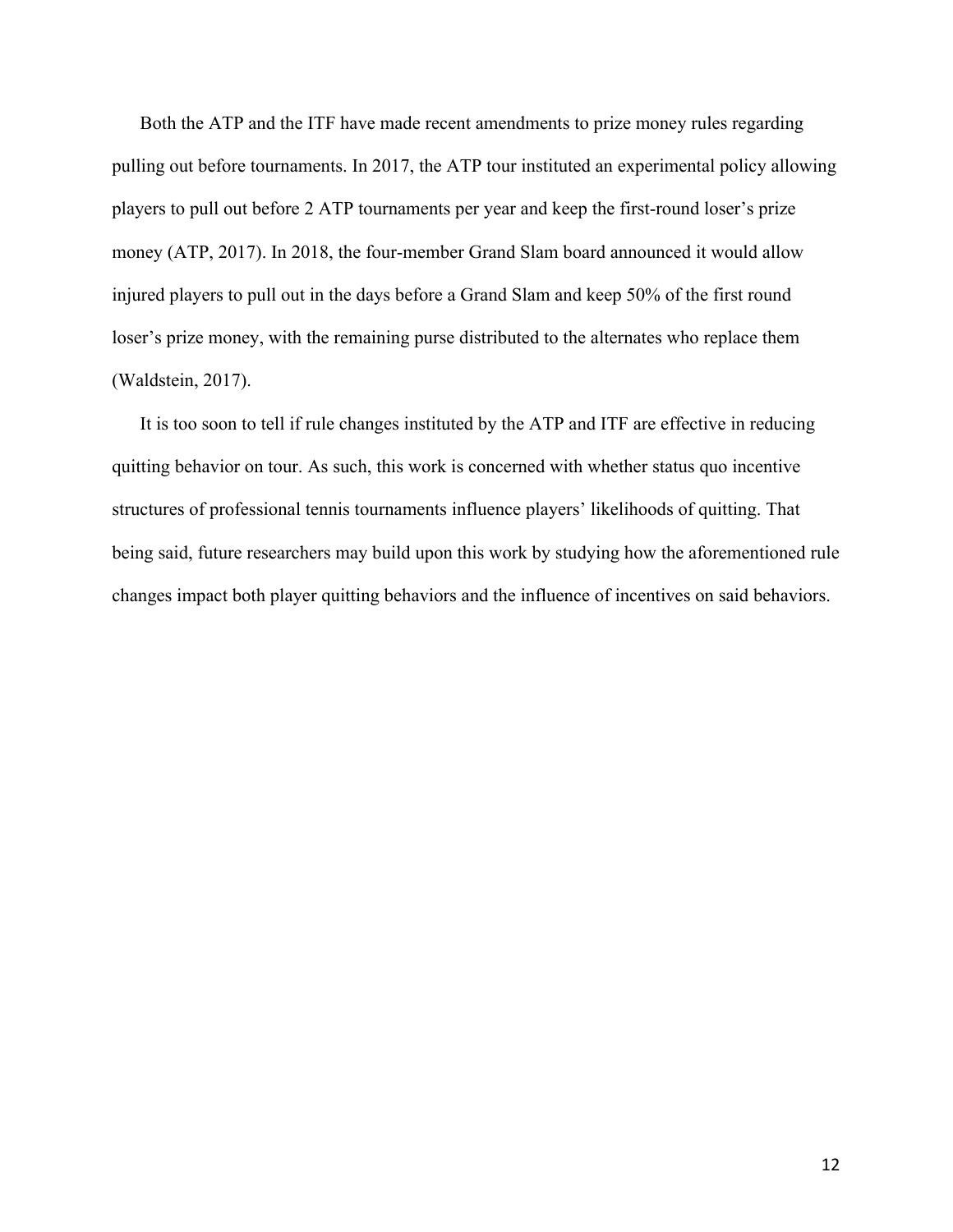## **3. Literature Review**

#### *3.1 Theory*

Tournaments as economic models were originally studied in Edward P. Lazear and Sherwin Rosen's foundational 1981 work, "Rank-Order Tournaments as Optimum Labor Contracts." The authors described two ubiquitous compensation models: "Piece rate" compensation and "rank-order" (or "prize") tournament compensation (Lazear & Rosen, 1981). The former evaluates an individual's performance against his or her *own* prior performance, and the latter evaluates the individual's performance against his or her competitors in a tournament format. As aforementioned, Lazear and Rosen argued that compensation based on a worker's relative position in the firm can produce the same efficient allocation of resources as a piece-rate compensation scheme provided that ability is known in advance and workers are risk neutral; in some cases, risk averse workers may even prefer being paid based on rank (Lazear & Rosen, 1981).

Since that seminal work, economists have made important theoretical expansions to rankorder tournament theory. Nalebuff and Stiglitz (1983) developed a number of extensions to the body of knowledge, among the most relevant of which are: (1) "the use of a contest as an incentive device can induce agents to abandon their natural risk aversion and adopt riskier, more profitable production techniques," (2) in contests with "low risk and, hence, small prizes, no symmetric pure strategy Nash Equilibrium will exist," and (3) when there are many competitors in the tournament, a penalty to the worst-ranked player will be superior to a prize to the bestranked individual in motivating effort (p. 23). In 1994, Knoeber and Thurman used an empirical test to discover that changes in the level of prizes that leave prize differentials unchanged will not affect performance (Knoeber & Thurman, 1994). In other words: results suggested that only

13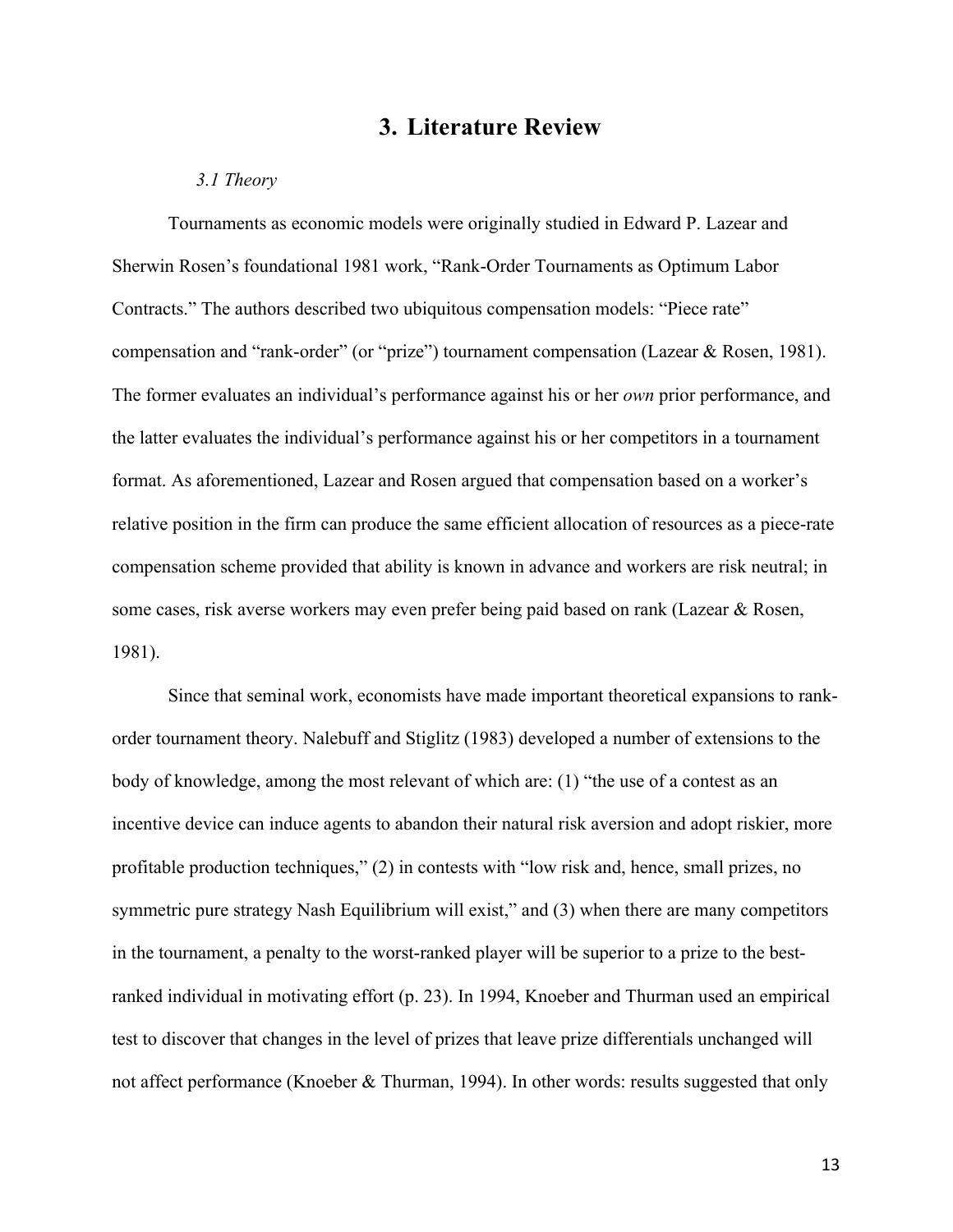prize differential, not absolute prize level, matters for competitor incentives. Subsequent theoretical and empirical work tended to confirm the validity of tournament theory, at least for a time (Connelly et. al.,  $2014$ ).<sup>4</sup>

That being said, certain work has outlined the limitations of tournament theory. In 2002, Hans K. Hvide (2002) found that Lazear-Rosen tournaments can bring about excessive risk and low levels of effort, a concept he coined the "risky-lazy trap" (paragraph 7). Certain management scholars have found that, while large prize spreads may motivate higher effort, a consideration of both economic factors (i.e. self-interest utility maximization) and behavioral factors (i.e., collaborative behavior) was needed to fully explain results (Henderson & Frederickson, 2001).

The key foundation for this thesis' theoretical framework is Rosen's seminal 1986 work, where he extended the rank-order tournament from the simplified two-player model to a sequential model in which players advance through rounds in a dynamic format. The results of his exercise found that, in certain conditions, quitting is the optimal decision (Rosen, 1986). He justified his conclusion by explaining that a player's incentive to exert effort boils down to a tradeoff between accepting the guaranteed loser's prize and continuing to compete for possible future compensation (Rosen, 1986). In cases when the guaranteed prize is greater than the expected benefit of continued participation, quitting is clearly optimal. This discussion is explored in more detail in the theoretical framework section.

<sup>&</sup>lt;sup>4</sup> Economic work has also been undertaken to theoretically adapt tournament theory to the specific case of firm promotions. Emre Ekinci and Michael Waldman developed a new model that combined "classic" and "market-based" tournament theories to make predictions involving the relationship of bonus with job tenure, age, and more. They tested it empirically, and all predictions were confirmed (Ekinci & Waldman, 2015).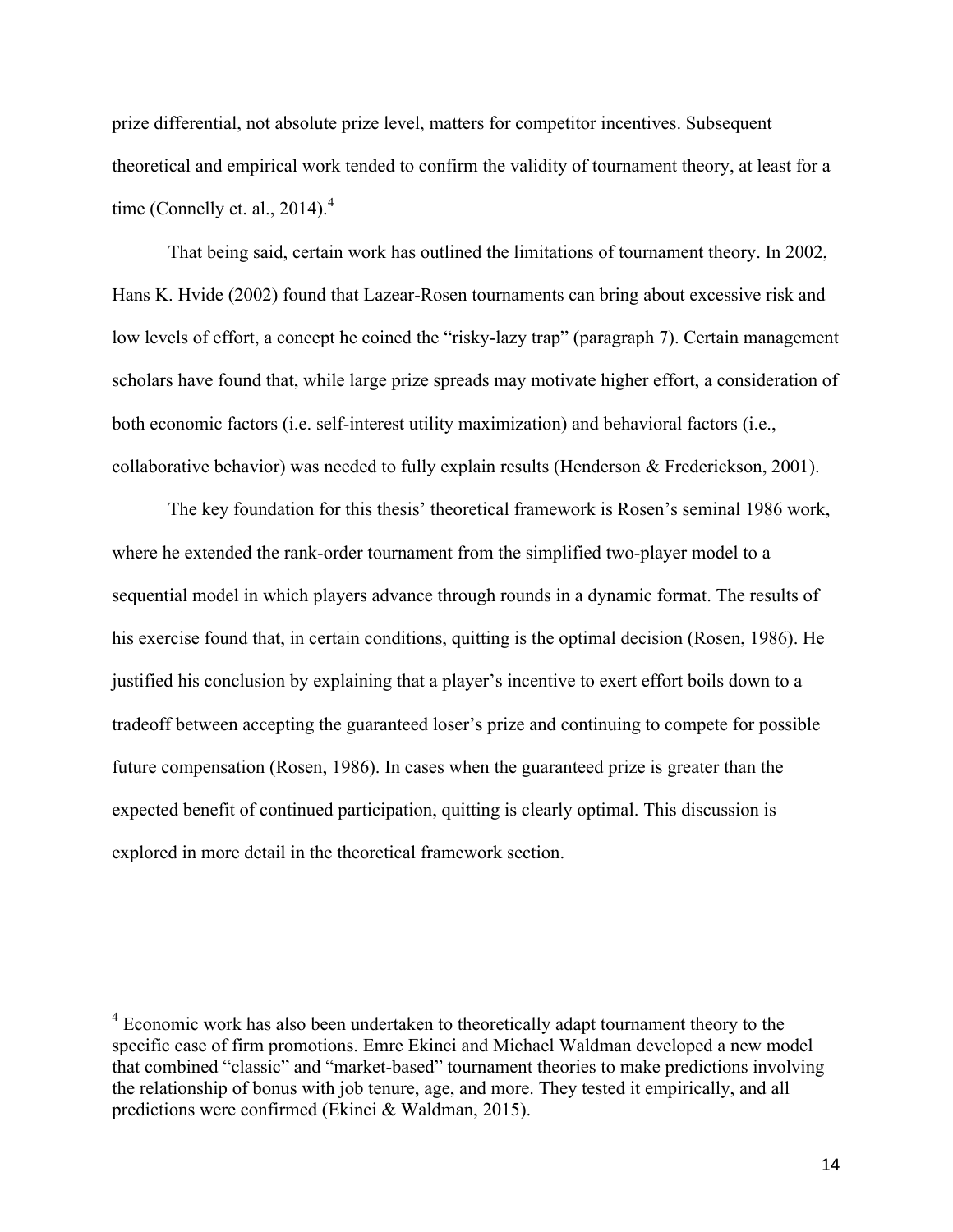#### *3.2 Empirical Research: Non-Tennis Activities*

Particular empirical subjects of interest are professional golf, the NBA league, professional poker, NASCAR racing, and firm compensation policies. Ronald G. Ehrenberg and Michael Bognanno's 1990 work, "Do Tournaments Have Incentive Effects," is one of the earliest and best-known examples of viewing tournament theory through the lens of professional sports. Results from player performance on the 1987 European Professional Golf Association tour showed that increasing a tournament's total purse caused players to shoot better scores, especially in the tournament's final rounds (Ehrenberg & Bognanno, 1990).

More recent work has examined the potential for rank-order tournaments to induce risky behavior from their competitors, in line with theoretical concerns discussed earlier. An analysis of a year in the NBA league found that tournament competitors tended to increase their risk (the number of three-point shots attempted) if they were behind in a game, and that this behavior was only beneficial in increasing the probability of winning if the team was losing by many points (Grund et al., 2010). In professional poker tournaments, a study concluded that competitors were more likely to play risky bets if expected winnings were high or expected losses were low (Lee, 2004). Economic work in the realm of NASCAR racing discovered that a driver's relative ranking in "the Chase" (a points-based ranking system that determines top drivers to compete in a playoff) largely influenced the number of accidents in a given race. However, once qualifiers for the playoff had been determined, relative ranking was not found to be a strong predictor for risky driving (O'Roark et al., 2012).<sup>5</sup>

 $<sup>5</sup>$  Related papers have also sought to connect theoretical and empirical conclusions regarding</sup> tournament incentives to numerous scenarios in the professional world. In his 1989 work, Lazear concludes that "when workers' rewards are based on relative comparisons, salary compression reduces uncooperative behavior that is detrimental to the firm…Within the relevant groups, some wage compression is efficient" (Lazear, 1989). In 2006, Jed DeVaro estimates a structural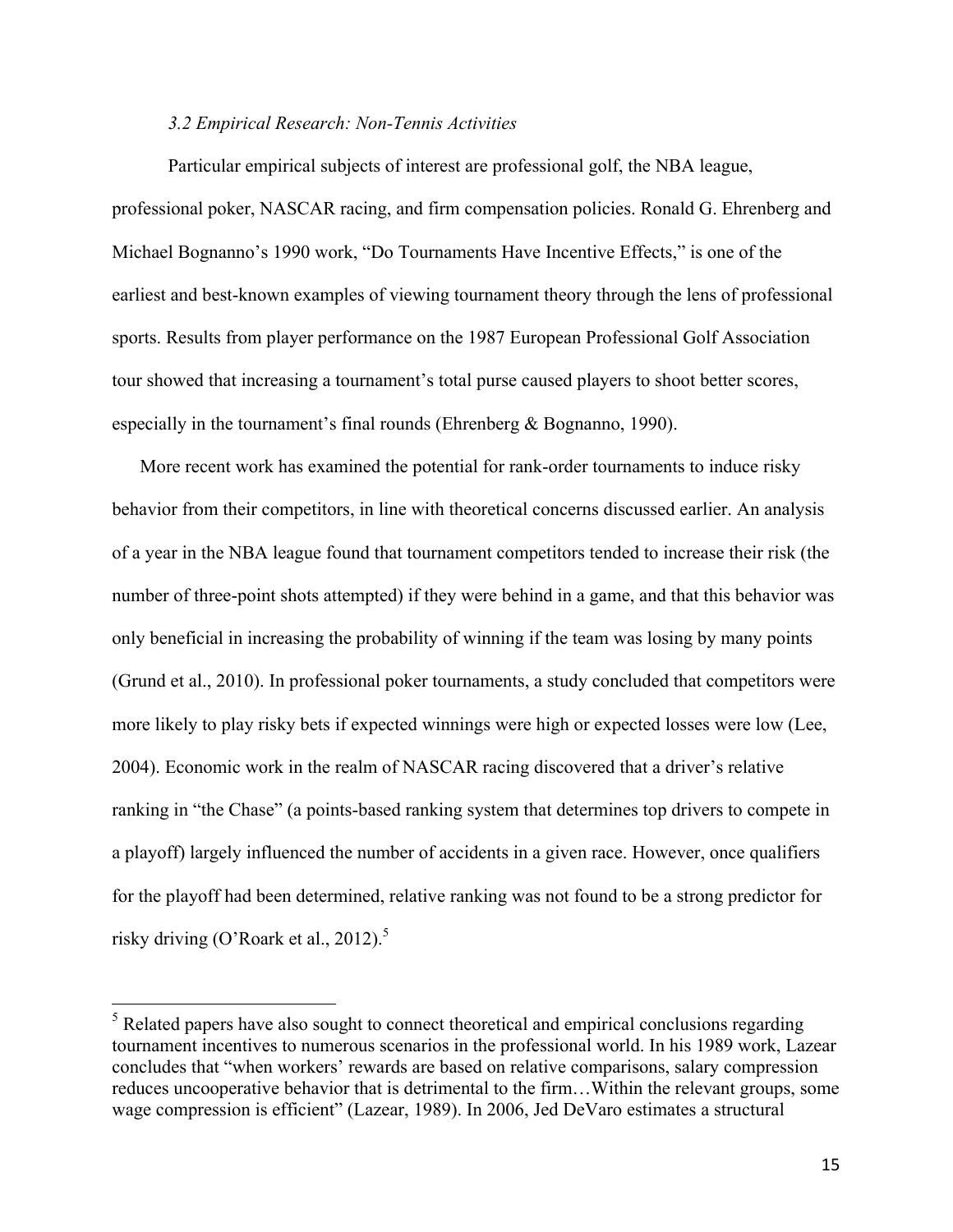#### *3.3 Empirical Research: Tennis*

 $\overline{a}$ 

Precedent literature in the realm of tennis has been primarily concerned with analyzing how incentives impact effort exertion in matches. In the case of prize incentives alone, this task is straightforward: tournament theory would predict that higher prizes for advancing in the tournament increase effort exertion from players (Sunde, 2003). However, a problem arises when studying the role of incentives on effort exertion in tennis tournaments with uneven competitor skill levels: does skill heterogeneity incentivize players to exert less effort or do players of worse skill perform worse merely because of their lesser skill? The incentive effect of heterogeneity hypothesis suggests that, in instances of high skill difference between competitors, both the favorite and the underdog are incentivized to exert lower effort; the "plain capability effect" hypothesis suggests that underdogs, by nature of having lesser skill, perform worse than favorites (Sunde, 2003). Precedent literature has attempted to separate the incentive effect of heterogeneity from the pure capability effect and determine whether prizes or difference in player skill more strongly influence effort exertion.

Uwe Sunde pioneered this field of study. In analyzing the total prize money and marginal reward for advancing in the final two rounds of tournaments on the ATP tour from 1990-2002, he showed that the financial payout for advancing in a tournament –monetary incentives – mattered (Sunde, 2003). He subsequently made the novel discovery that, beyond the plain capability effect, both favorites and underdogs were incentivized to exert less effort in matches with high skill heterogeneity (Sunde, 2003). In 2009, he revisited the topic to create an empirical

tournament model treating performance, wage spread, and promotions as endogenous, and finds results consistent with the prediction of tournament theory that workers are motivated by larger spreads. That being said, Lazear (1989), Ehrenberg & Bognanno (1990) and Hvide (2002) also warn about applying tournament theory to *executive compensation*, as executives can sabotage one another or exhibit, "risky, lazy" behavior.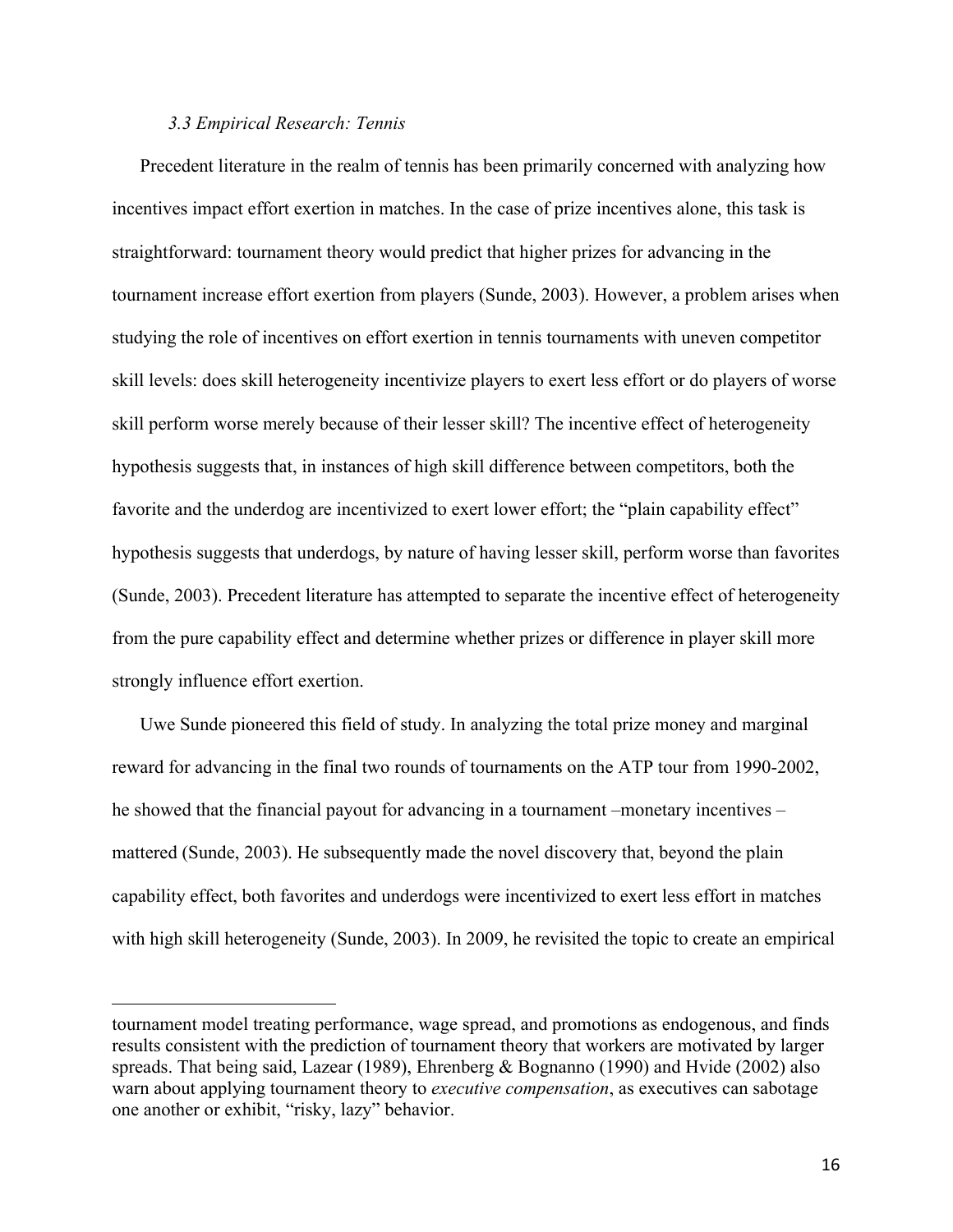model describing the "incentive effects of heterogeneity" (Sunde, 2009). When combined with his work in 2003, it is the basis for the empirical analysis of this thesis.

Many precedent works have taken interest in analyzing whether player effort is influenced by skill heterogeneity or whether the capability effect alone explains differences in match outcomes. Thierry Lallemand, Robert Plasman, and Francois Rycx (2007) analyzed 502 matches on the Women's Tennis Association (WTA), and obtained results in line with the hypothesis that "the outcome of a match is more linked to players' abilities than to players' incentives to adjust effort according to success chances" (p. 3). Julio del Corral and Juan Pireto-Rodriguez tested whether the past performance of two players (using rankings as a proxy) could predict match outcomes. They used probit regression models to determine that, among all tested variables, ranking differential was the most significant in predicting who would win a tennis match, as the higher ranked player won the majority of the time (del Corral  $\&$  Pireto-Rodriguez, 2010). However, Keith Gilsdorf and Vasant Sukhatme tested Rosen's sequential elimination tournament model in the context of men's professional tennis tournaments, and found that increasing prize money differentials between rounds in a tournament increased the chance that the better-ranked player would win (Gilsdorf & Sukhatme, 2008). Likewise, Ovaska & Sumell (2014), in using total tournament purse, tournament classification, and match round as incentive measurements, found that "incentives [did] matter: the higher ranked players [excelled] in more meaningful matches" (p. 38).

Other economists have taken more interest in the role of various types of incentives on effort exertion. Ivankovic (2007) tested how marginal pay distributions in professional tennis tournaments affected effort exertion, adding a "spread" variable that calculated a discounted present value of all potential matches each player could compete in during the tournament,

17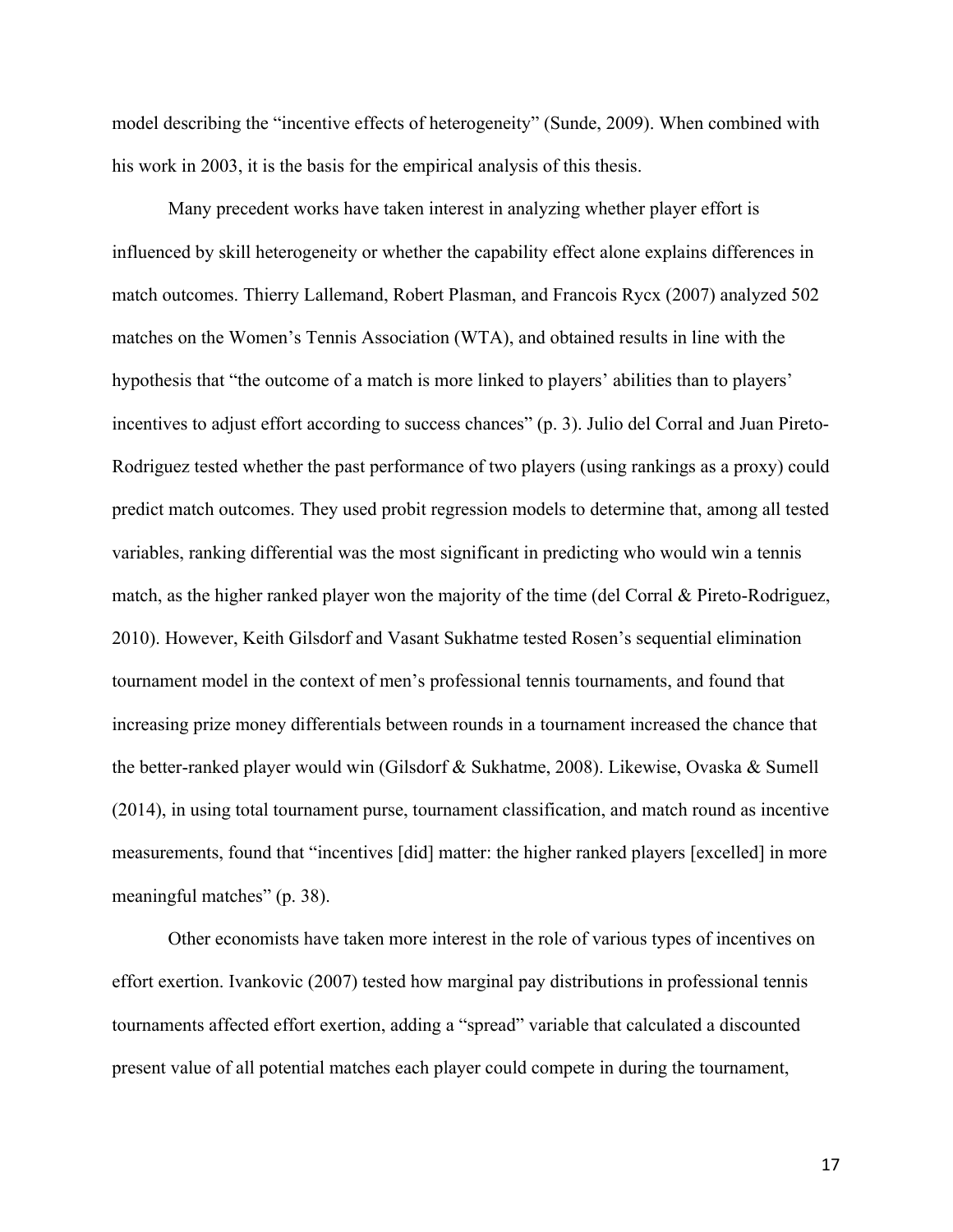multiplied by the winning probability of each subsequent match (pp. 89-90).<sup>6</sup> Ivankovic found inconclusive results. In some cases, player effort exertion was related to the tournament's overall purse instead of marginal payoff; in other cases, player effort was dependent on both marginal payoff *and* total purse (Ivankovic, 2007). Silverman & Seidel (2011) attempted to gauge the role of "intangible" incentives in effort exertion by comparing Grand Slam tennis matches with the Davis Cup, a World Cup-style team event that does not financially reward its winners. In including measurements of such incentives as home country pride/advantage, the relative "rank" of the player's country, and more, Silverman & Seidel found generally significant results, suggesting that non-monetary, intangible incentives did meaningfully increase competitors' effort exertions (Silverman & Seidel, 2011).

This paper contributes to the body of knowledge in three ways. First, it is among the first empirical papers to apply the economic logic of the incentive effect – both of prizes and of heterogeneity – to the study of quitting as opposed to optimal effort exertion. To the best of this author's knowledge, the only other economics paper studying quitting behaviors in tennis focused on how personal performance and income impacted whether players would quit the professional tour *altogether* (Geyer, 2010). Second, and by extension, it is among the first empirical papers to study how quitting behaviors are influenced by indirect measurements of financial incentives (ranking points). Finally, this thesis is among the first empirical papers to offer a discussion of how players of different skill categories respond differently to prize incentive effects when considering whether to quit.

 $6$  Due to time constraints of this thesis and limitations of the variable, empirical analysis accounting for the "spread" variable is not included in this thesis. Future work may consider replicating the analysis here but replacing the winning prize variable with the "spread" variable.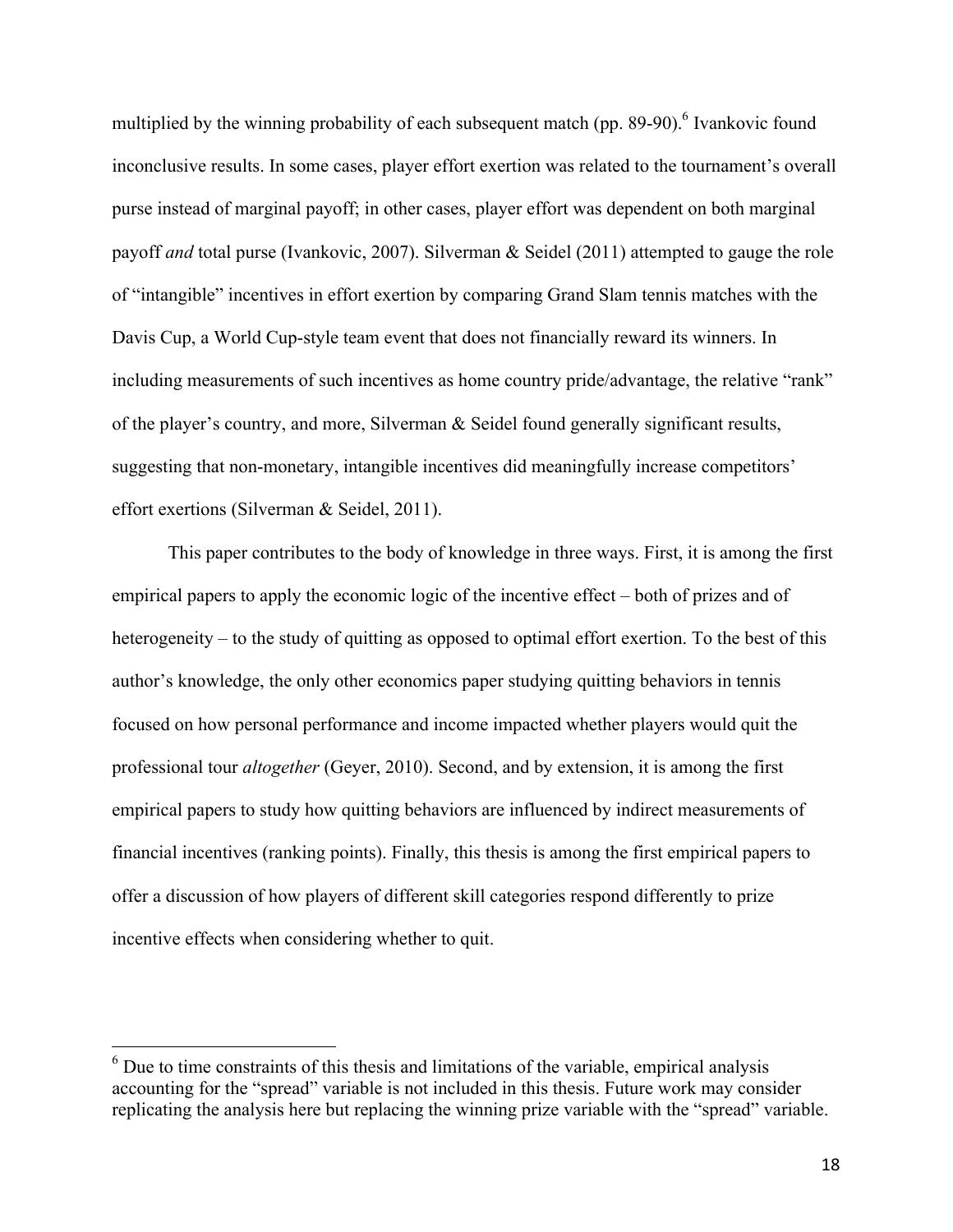As a closing note, it is perhaps worth noting that tournament theory has been applied to study subjects in a wide variety of fields not mentioned in this literature review. These subjects include law (the race of judges to become Supreme Court Justices), psychology, finance, and even the meat industry (how contractors fight to provide chicken to Perdue and Tyson) (Connelly et al., 2014). The widespread applicability of tournament theory to separate fields across academia and the business world suggests that the findings of this paper may have relevance beyond firm promotion structures.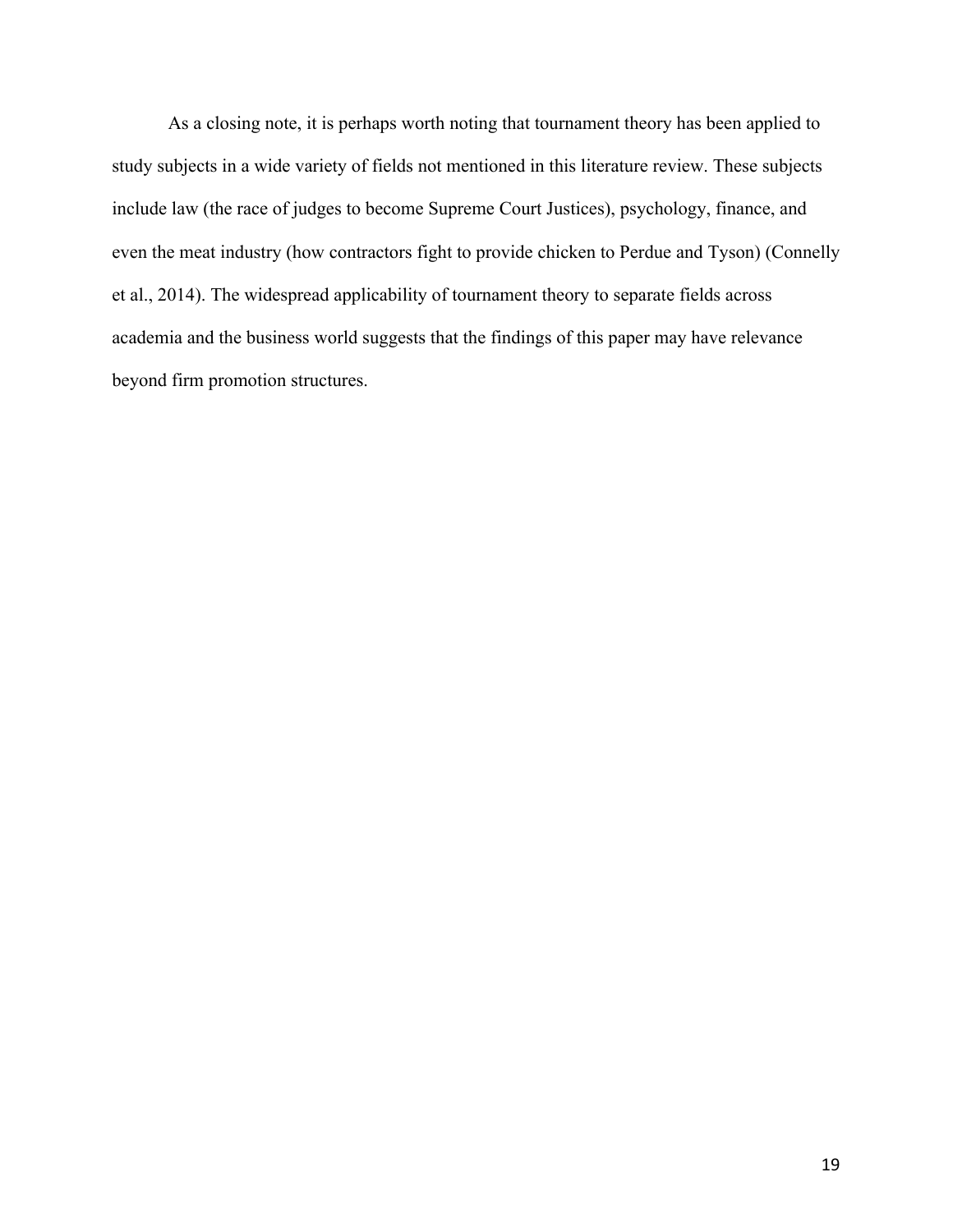## **4. Theoretical Framework**

#### *4.1: Theoretical Foundation*

Because the tennis tournament is the prototypical sequential, single-elimination tournament, Rosen's 1986 model remains the most appropriate from which to analyze the influence of incentives on quitting behaviors in professional tennis. Accordingly, many precedent papers in tennis use or draw influence from the model to conduct analysis (Sunde, 2003; Gilsdorf & Sukhatme, 2008; Ivankovic, 2007; Silverman & Seidel, 2011).

The single-elimination tournament starts with  $2<sup>N</sup>$  competitors and advances through N stages (Rosen, 1986). At every stage in the tournament, half of the competitors win and the other half lose. Each "stage" (for the purposes of this paper, "round") is a one-versus-one, or "pairwise" match where winners move to the next round and losers are eliminated. The overall winner's prize, W1, is awarded to the tournament's winner, who has won *N* matches (Rosen, 1986). All players who lose with  $s$  rounds remaining in the tournament are awarded prize  $W_{s+1}$ , meaning the marginal prize money for advancement takes the form:  $\Delta W_S = W_S - W_{S+1}$  (Rosen, 1986). The total reward for a player's performance in a given tournament is the sum of the marginal prize spreads accumulated,  $\Delta W_S$  up to the losing stage plus the guaranteed prize  $W_{N+1}$ .

In order for a player to advance in a tournament (and collect more prize money), he must exert effort to win the match at hand. Rosen denoted that it makes sense to view the player's effort decision as a probability function that depends upon the skill and effort of both players. The probability of winning a given match,  $P_s(I, J)$ , can be defined for players I and J as:

$$
P_s(I,J) = \frac{\gamma_I h(x_{si})}{\gamma_I h(x_{si}) + \gamma_J h(x_{sj})} (1)^7
$$

 $\binom{7}{1}h(x)$  is increasing in *x* and  $h(0) > 0$ .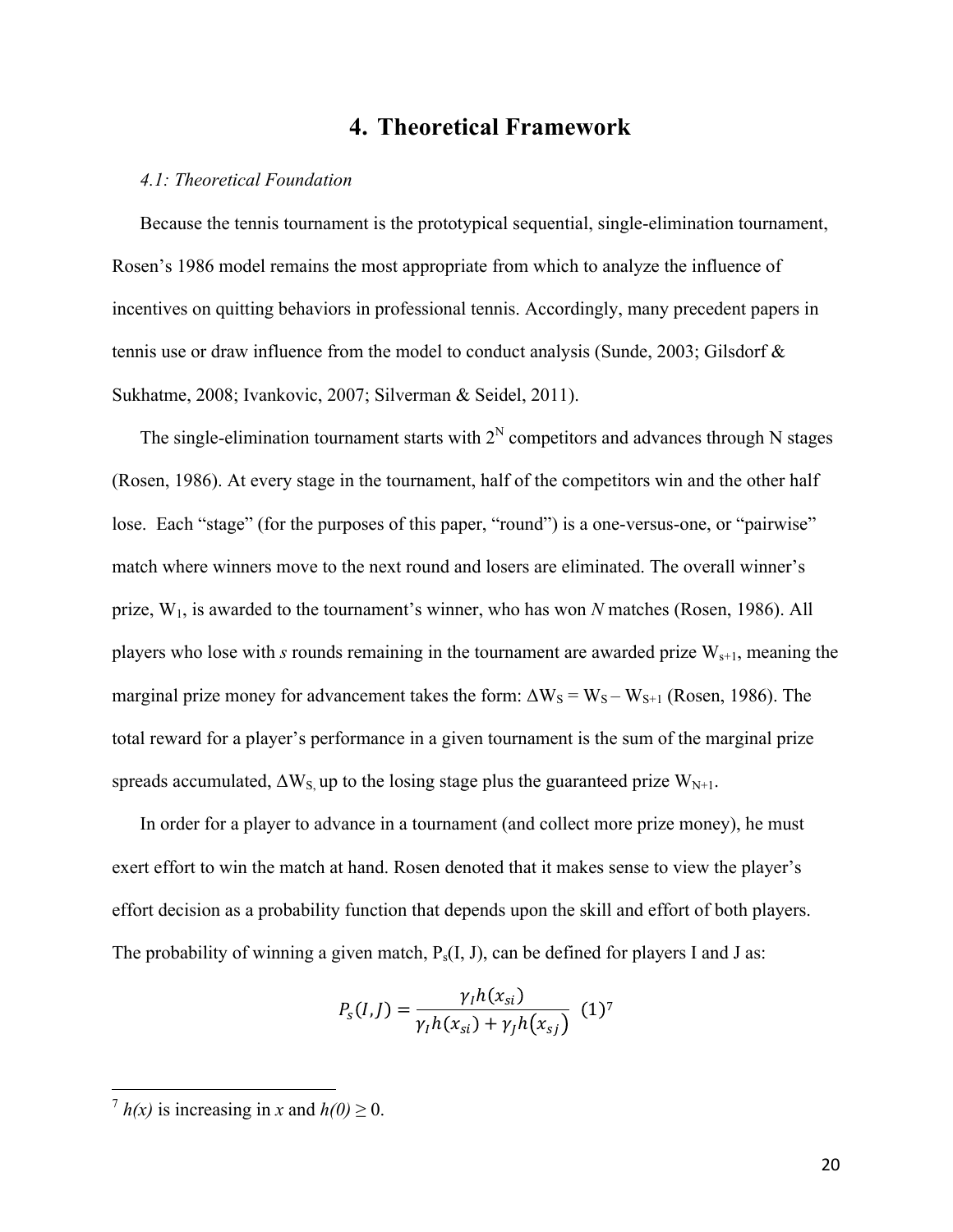Where  $x_{si}$  and  $x_{si}$  "denote the intensity of effort expended by players *i* and *j* in a match where *s* stages remain to be played," and " $\gamma_I$  and  $\gamma_I$  represent their abilities or natural talents for the game" (Rosen, 1986, p. 702). In essence, the equation describes how a player can increase his chance of winning through effort exertion, given a known value for his opponent's efforts and talents. This seems like a good fit for the case of a tennis tournament, in light of the discussion in the literature review regarding the the influence of skill heterogeneity on effort exertion. Public rankings of players on the ATP tour are good measurements of player skill, which could affect how a player views his probability of besting his opponent.

The player's decision regarding what level of effort to exert largely involves a tradeoff between the expected marginal benefit of winning the given match against the guaranteed prize and associated costs of exerting effort in continued competition (Silverman & Seidel, 2011). In the case of the tennis tournament, these costs are both real and metaphorical: a player should logically experience greater "wear-and-tear", soreness, and propensity for injury when competing in more matches, but should also increase real costs by increasing their lodging, transportation, coaching, and maintenance fees by staying at that tournament for an additional  $day(s)$ .

Thus, the player must decide upon an effort level that maximizes his expected marginal benefit for winning the match and minimizes his costs of effort. Rosen defined  $V_s(I,J)$  as the match value to player I or J with *s* stages remaining in the tournament. The expected value of playing in later tournament rounds is denoted as  $(EV_{s-1})$ ,  $\delta$  the probability of winning the match is denoted as  $(P_s)$ , the match losing prize is denoted as  $(W_{s+1})$ , and the player's cost of effort is

<sup>&</sup>lt;sup>8</sup> For clarification, "EV<sub>s-1</sub>(I,J) is a weighted average over J of VS<sub>s-1</sub>(I J), where the weights are probabilities that the player will confront an opponent of type J in the next stage" (Rosen, 1986, p. 703).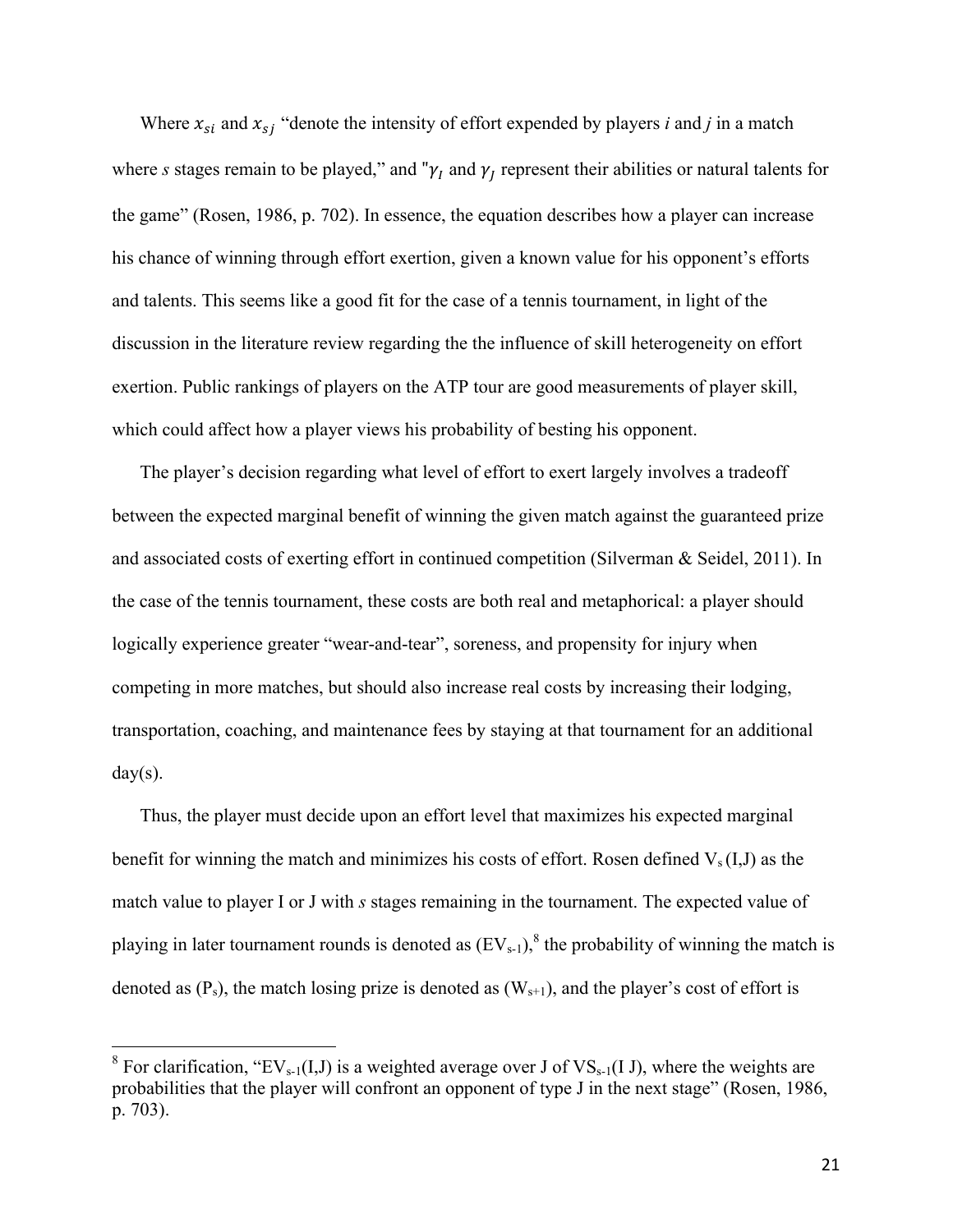denoted as  $(c(x<sub>s</sub>))$ , with  $c'(x) > 0$ ,  $c''(x) \ge 0$ , and  $c(0) = 0$  (Rosen, 1986). The match value thus takes the form:

$$
V_s(I, J) = \max [P_s(I, J)EV_{s-1}(I) + (1 - P_s(I, J))W_{s+1} - c(x_{si})]
$$
 (2)

#### *4.2: Application – When is Quitting Optimal?*

In using the foundational premises of this theoretical model to work out an exercise in which the decision to exert effort is *binary*, it is easy to see under which conditions quitting becomes the optimal response. Suppose for the moment that the contestant faces the following decision: (1) exert effort or (2) quit. In this isolated case, it is logical to normalize the guaranteed loser's payout (the "quitting" prize) to zero. The expected payoff for winning, then, may be represented by the following expression:

$$
P_{s}(I,J)EV_{s-1}(I) - c(x_{si})
$$
 (3)

where, as usual,  $P_s(I, J)$  is the probability of the player in question winning the match,  $EV_{s-1}(I)$  is the expected payout for continued participation (which includes both the immediate winner's prize and the expected participation in future match over a weighted average of different types of players), and  $c(x_{si})$  is the cost of continued effort in the tournament. Thus, when:

$$
P_s(I,J)EV_{s-1}(I) - c(x_{si}) > 0, (4)
$$

the player is better off exerting effort. Likewise, when:

$$
P_{s}(I,J)EV_{s-1}(I)-c(x_{si})<0,(5)
$$

it is clearly optimal to exert zero effort – to quit.

A couple of important notes follow. First, the player's decision to quit depends upon three key factors: his probability of winning, his expected payout for winning, and his cost of effort. Second, Rosen structured his analysis to assume risk-neutrality (Rosen, 1986). This may not be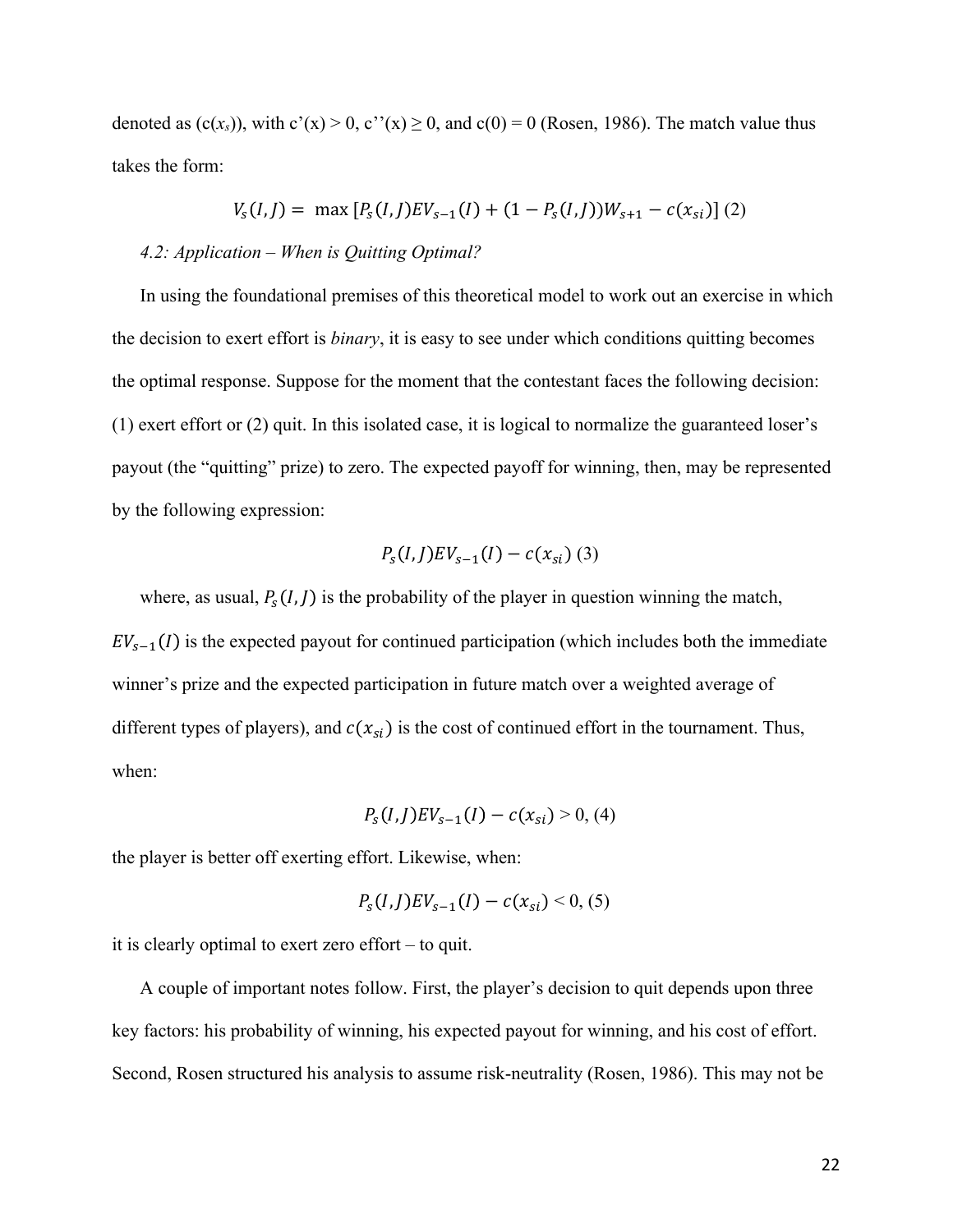the best categorization for professional tennis players; because the potential for lost income as a result of injury is a high-stakes proposition in professional tennis, it seems reasonable that (at least some) players could be risk-averse. To account for possible risk-aversion, Rosen concluded that tournaments must offer increasing marginal prize gains, particularly between the top and runner-up prizes (Rosen, 1986). Figures 1 and 2 show that ATP tournaments generally offer increasing marginal prizes, though the *rate* of marginal payout increases is not itself increasing. In theory, this could contribute to quitting tendencies, particularly among risk-averse players.

When the probability of winning, holding expected winner's payout constant, decreases, the likelihood of the player quitting increases and vice versa (the expression will potentially switch from positive to negative). This makes economic sense. As analyzed in Sunde's discussion of incentives in tennis, players of lesser skill have smaller probabilities of realizing gains from the winner's prize, and are subsequently motivated to exert less effort. In extreme cases, such as injury or when the disparity between the skill of the player and his opponent is sufficiently large, the probability of winning may become so low that quitting the match is an optimal decision.

A similar discussion holds for expected payout: when a player's expected future winning prize (holding the probability of winning the match at hand constant), discounted over the course of the tournament, decreases, the player's likelihood of quitting increases and vice versa. Here, it is important to note that the expression for expected winning prize considers the winning prize for the match at hand and the prizes for all subsequent matches that the player could potentially compete in, multiplied by the probability that he wins each of those successive matches. Of course, the immediate winner's prize is most important to the player, and one would logically expect that payouts for winning the match at hand would have the most influence on player effort exertion. But, while an injured or comparatively low-ranked player may have a legitimate shot at

23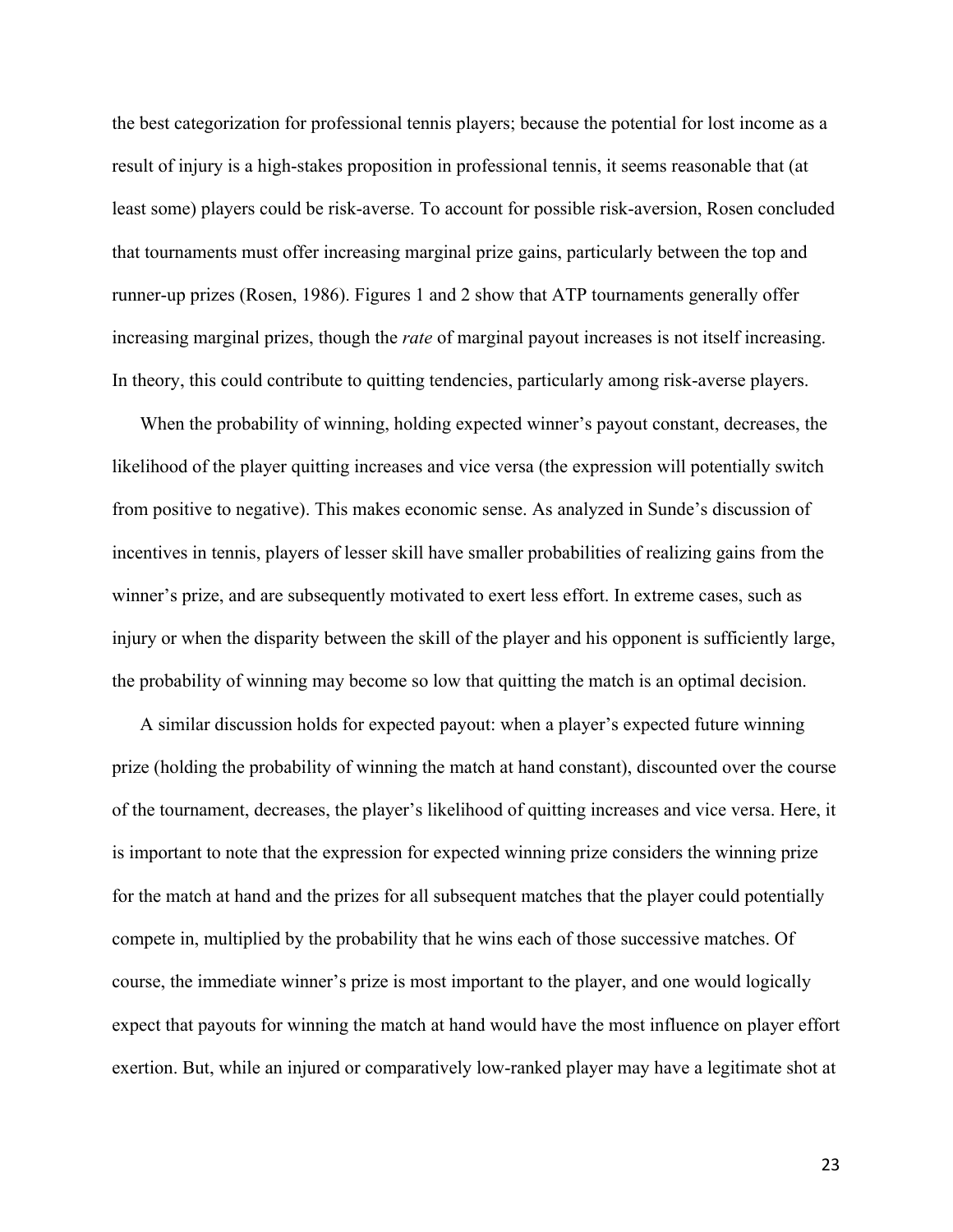winning the match at hand, he may have disproportionately low chances of winning future matches in the tournament. This is important if the player is keen to view the tournament as an entire entity rather than a collection of individual matches.

Finally, holding both probability of winning the given match and expected future winnings constant, increased cost of effort increases the likelihood that a player will quit, and vice versa. Economic logic and common sense affirm that this is true. Consider, again, the case of an injury. Regardless of whether a player is the favorite to win the match, the next couple of rounds, or even the whole tournament, injury increases the cost of effort by decreasing the chance that the player will be healthy to compete in subsequent rounds or subsequent tournaments. If a player's injury is sufficiently severe (e.g., an ankle sprain, a torn ligament, etc.), it is surely optimal to quit now and avoid risk of even greater injury that could compromise winnings well into the future. Another component of cost of effort, real costs like hotel, coaching, and maintenance fees, are also important. These costs disproportionately impact "journeymen" players who do not have the financial resources of the game's elite. For them, taking on continued real costs in a tournament may only be justified if expected winnings are sufficiently large.

The final discussion reveals an important limitation of Rosen's model. In his conception (1986), cost of effort was assumed "identical for all players" (p. 703). In professional tennis tournaments, this is highly unlikely to be the case. In particular, costs among players in a tennis tournament may differ in two important ways: in the absolute magnitude of costs and in how much those costs matter to players' bottom lines. First, worse-ranked players may experience higher "wear and tear" cost than better-ranked opponents because they typically play better

24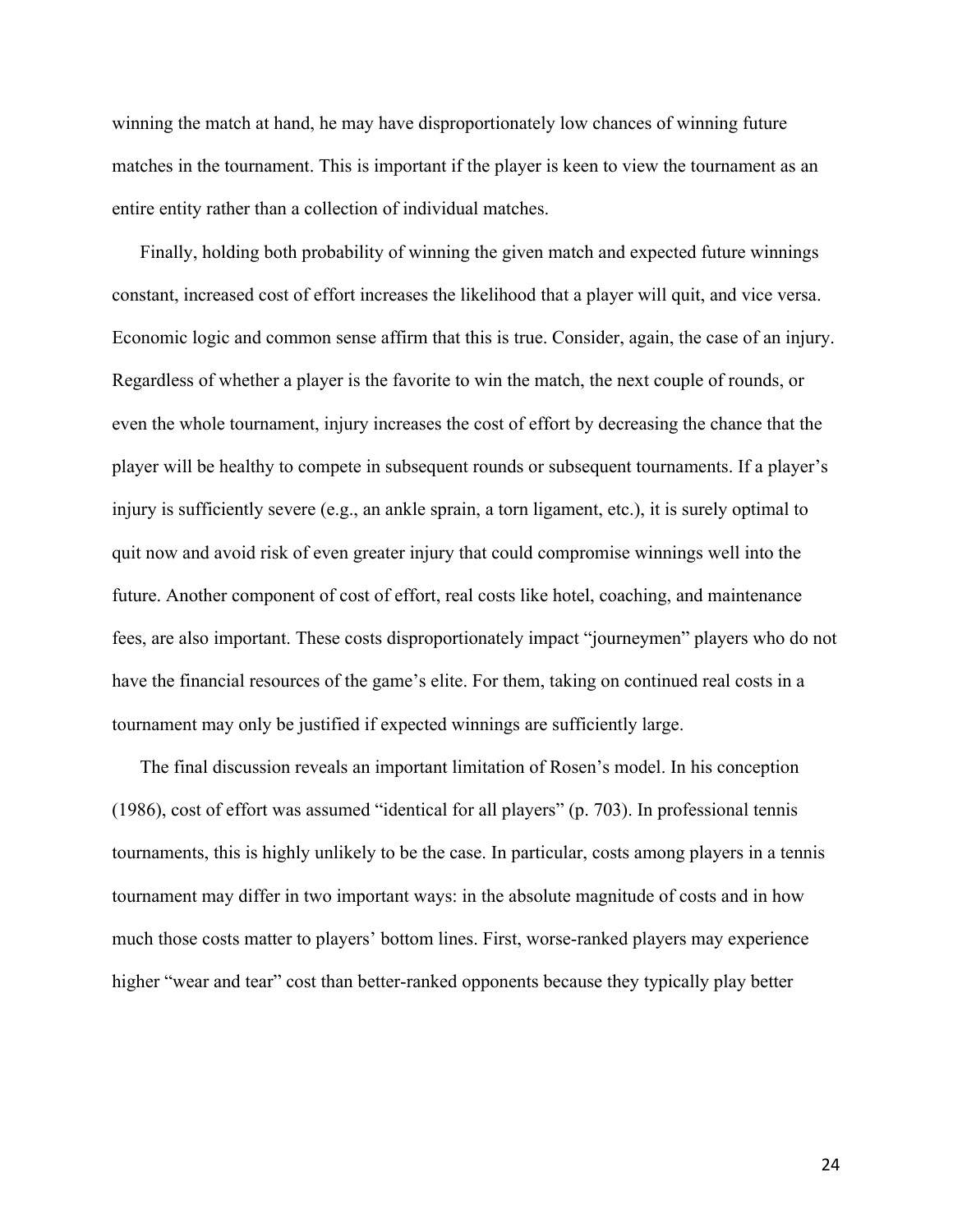players earlier in tournaments, and could exert more effort per match.9 Likewise, unseeded players are not awarded "byes," and may have to play more matches to advance to the same round as their seeded counterparts. Second, as discussed earlier, worse-ranked players typically have lower career prize money ("journeymen" players) and, as a result, could place more value than wealthier competitors on guaranteed payouts, as these payouts help players cover vital fixed costs like hotel, coaching, and equipment fees. The higher relative "investment cost" of lesswealthy players in a given tournament is likely a vital consideration in the decision to quit during tournaments rather than pull out beforehand. The following section discusses the problems of constructing a variable to account for costs in further detail, as well as how that may impact empirical analysis.

<sup>&</sup>lt;sup>9</sup> The structure of a tennis tournament ensures this is the case. Where better-ranked players are frequently "seeded" and play worse-ranked players in early rounds, unseeded players typically draw "seeded" players early on.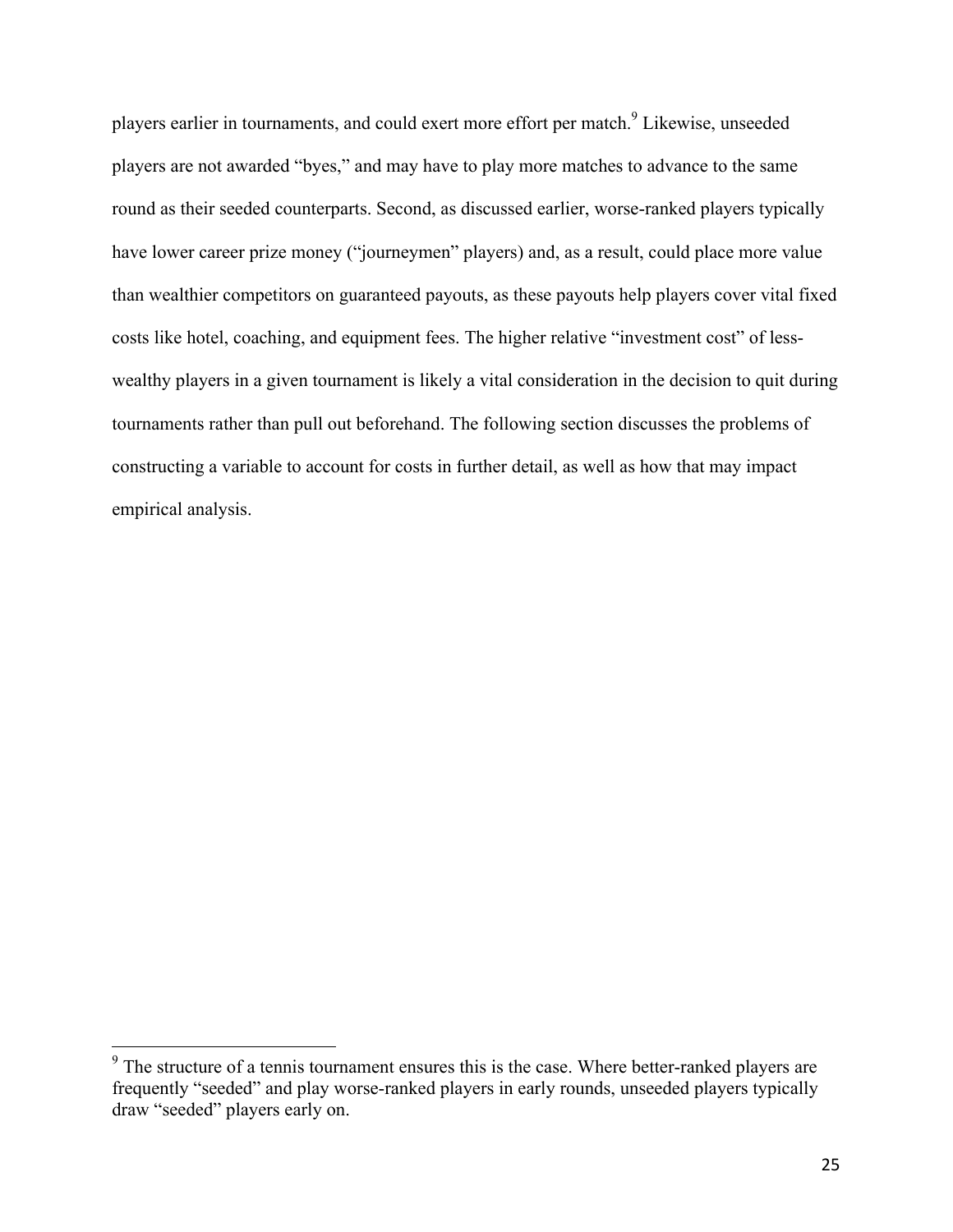## **5. Data and Variables**

#### *5.1 Initial Remarks*

A unique dataset was created for this thesis. Publicly available records on professional match scores, tournament prize-money levels, and individual match performance (i.e. winner/error ratios, first serve percentages, etc.) are available on www.atpworldtour.com (ATP). Each data point, denoted by a row in the dataset, represents an individual player in a tournament match, and includes information about the match's court surface, year, its given tournament, the difference in ranking between the player and his opponent, the prize money associated with the given match, and more.<sup>10</sup> The dependent variable of interest in this paper, whether or not a given player quits (retires), is noted in scores that the ATP reports.

While similar datasets have been used in tennis papers, this particular dataset is unique and has not been used in academic analysis before. It is the belief of this author that because of its comparatively robust size and collection of more recent observations, this dataset will allow for more accurate, nuanced analysis. For example, Ivankovic's dataset included 169 professional tennis tournaments from the 1992 and 1993 seasons (Ivankovic, 2007). Sunde used data from 156 men's tennis tournaments from 1990-2002, and included only matches from the last 2 rounds of tournaments (Sunde, 2003). Gilsdorf and Sukhatme analyzed a dataset of 68 tournaments, encompassing 2,632 matches during the 2001 season of the ATP tour (Gilsdorf & Sukhatme, 2008). This thesis's dataset includes measurements of 29,547 player-specific

 $10$  Specific variable descriptions for each data point are explained in greater detail in section 5.3. below.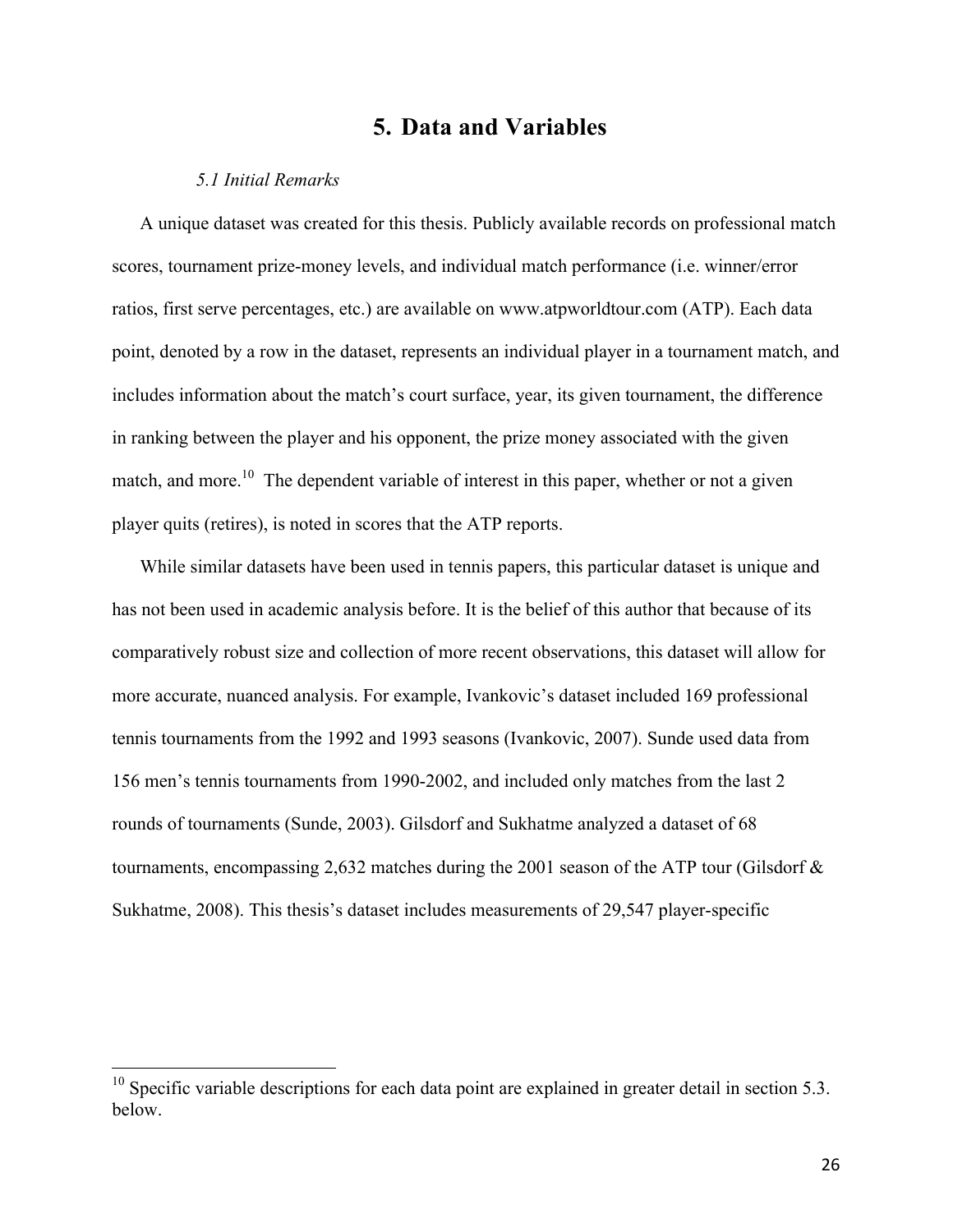observations in matches (in the combined dataset), drawn from 391 tournaments in the 2007-

 $2017$  seasons.<sup>11</sup>

*5.2 Dataset Source, Scraping, and Cleaning Techniques*

As aforementioned, all relevant data points are drawn from publicly available data on

www.atpworldtour.com. The data cleaning process is summarized in Figure 4 below.

| Figure 4: Dataset Construction and Cleaning                                                                                                   |                               |  |  |  |  |
|-----------------------------------------------------------------------------------------------------------------------------------------------|-------------------------------|--|--|--|--|
| <b>Data Cleaning Process</b>                                                                                                                  | <b>Observations Remaining</b> |  |  |  |  |
| Construction of total initial sample of select tournaments 2007-<br>$2017$ (by match)                                                         | 19,089                        |  |  |  |  |
| Reorganized sample of select tournaments 2007-2017 (by<br>player)                                                                             | 38,178                        |  |  |  |  |
| Drop tournaments without recorded prize money distributions                                                                                   | 37,614                        |  |  |  |  |
| Drop matches with unranked players                                                                                                            | 36,536                        |  |  |  |  |
| [Stata] Drop all round 7 observations (perfect prediction because<br>no players quit)                                                         | 36,406                        |  |  |  |  |
| [Stata] Drop all players who have never quit (perfect prediction)<br>or who have played fewer than 50 matches (Stata calculation<br>problems) | 29,547                        |  |  |  |  |
| <b>Combined dataset size</b>                                                                                                                  | 29,547                        |  |  |  |  |
| [Stata] Drop all non-Grand Slam tournaments and results from<br>rounds 6 and 7 (perfect prediction because no players quit)                   | 6,185                         |  |  |  |  |
| <b>Grand Slam dataset size</b>                                                                                                                | 6,185                         |  |  |  |  |

A more detailed description of the specific steps taken to construct the dataset is included in

addendum 1 of the appendix.

### *5.3 Construction of Dataset Variables*

A summary of all currently-utilized variables can be found in Table 1 of the appendix.

Variables were constructed to capture the core tenets of the theoretical model and to account for

 $11$  The observation number is odd because, as noted in the data cleaning discussion, players of certain types were dropped to enable successful calculation of the model.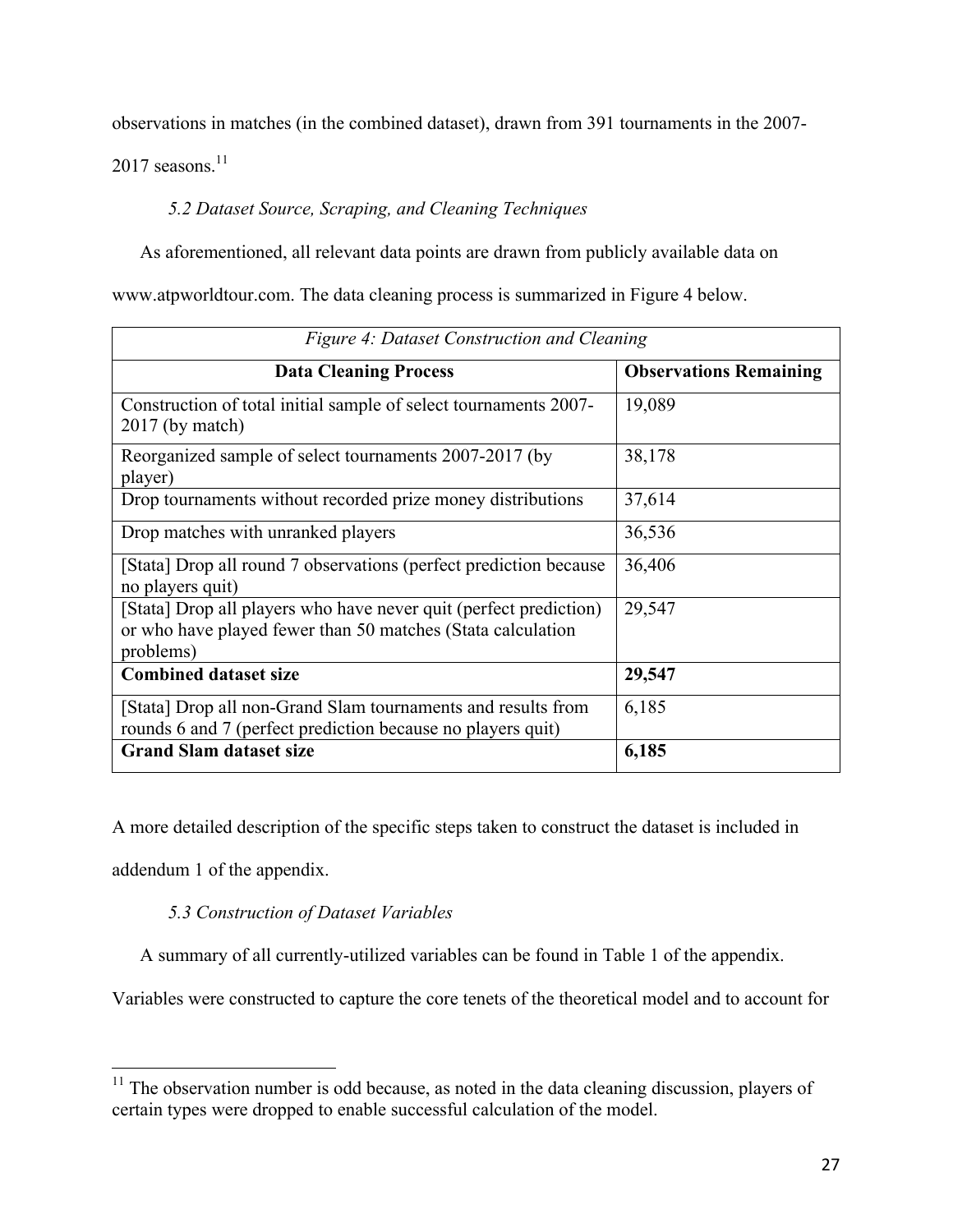issues salient to the specific case of player quitting behavior: skill heterogeneity, winning and losing prizes (the incentive effect), cost of effort and investment cost, and propensity for injury.

To account for skill heterogeneity, variables *BetterRank, RankDiff,* and *RankDiff\*BetterRank* were constructed. *BetterRank* is a binomial variable denoting whether the player has a better prior year-end rank than his opponent (1 if better-ranked), *RankDiff* is the absolute value of the difference in ATP ranking between the favorite and the underdog, and *RankDiff\*BetterRank* is the interaction between the two. Incorporating variables that account for skill heterogeneity allows this paper to delineate how both incentives and the probability of winning a match influence quitting behaviors. Before continuing, is is important to note that there are some potential problems with using the above heterogeneity variables. First, they pull the player's year-end rank in the year prior to a given match, subsequently ignoring any improvements a player made in the same year as that match. For example, this technique may not accurately predict quitting behaviors in 2017 for players who had significant breakthrough results in 2017 (e.g., winning or advancing to a final round in a prestigious tournament in 2017).

To account for prize incentives, the following variables were constructed: *WPM, WPo, GPM,* and *GPo.* If  $M_i$  is the payout a player is guaranteed for making it to round *i* of a tournament, his marginal payout for advancement is simply  $M_{i+1}$  -  $M_i$  In this model, *GPM* is  $M_i$  and *WPM* is Mi+1. Both values are divided by \$1,000 to facilitate interpretation of the empirical model. *GPo*  and *WPo* are the ranking point equivalents. Unlike precedent literature, this thesis deconstructs marginal prize into its two components because when a player is considering whether to quit, he is likely not only concerned with the prize spread, but also the payout he is guaranteed for making it to that given stage. *WPM* and *WPo,* for interpretive purposes, function similarly to the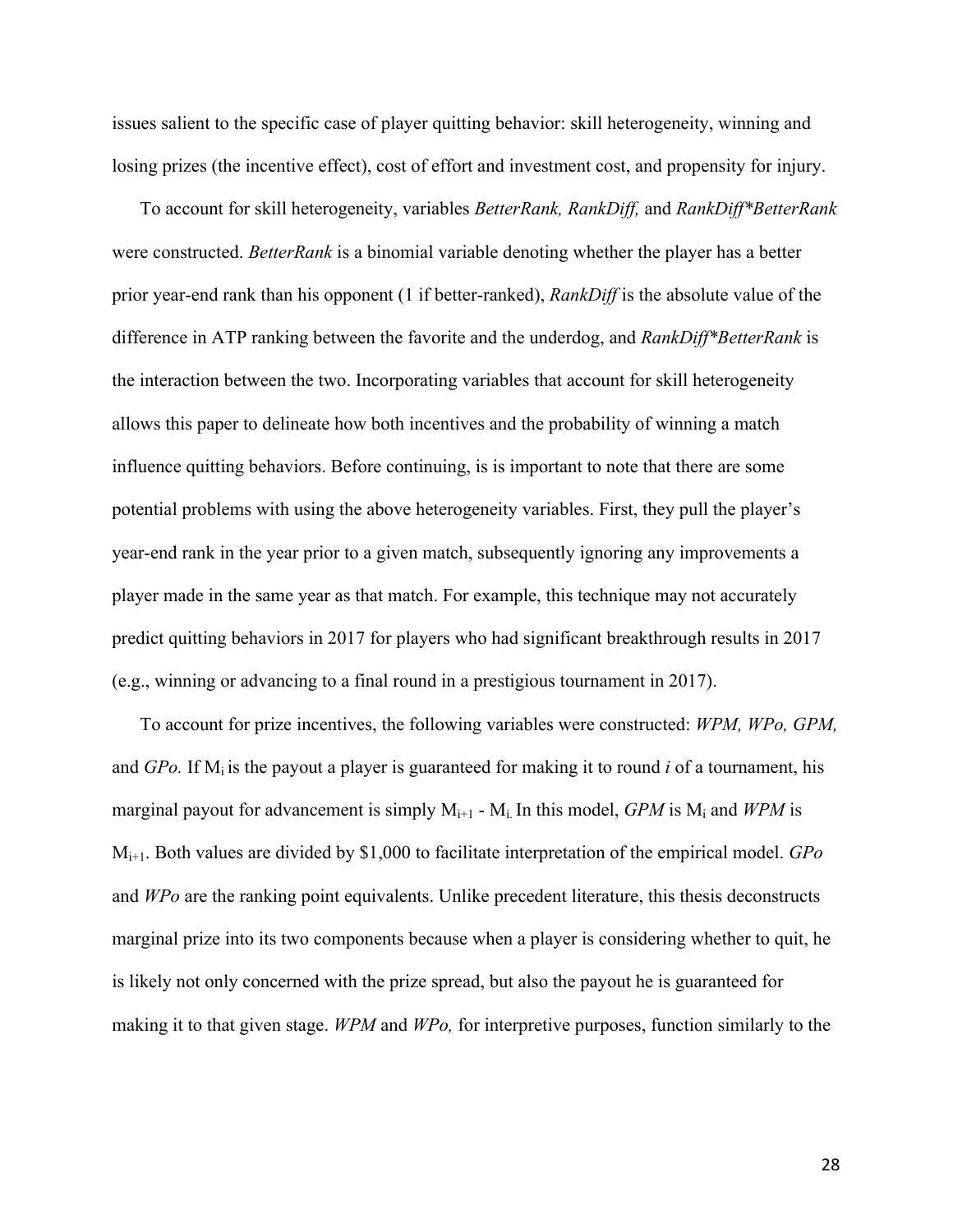marginal prize variable. The incentive effect would predict that, as guaranteed payout increases and winning payout decreases, a player is more likely to quit and vice versa.

Measurements for important theoretical and practical concepts specific to quitting in professional tennis are important to include in the regression to avoid omitted variable bias, but are difficult to measure. Key examples are player cost of effort (as discussed in the theoretical framework section) and player propensity for injury. Both are difficult to systemize. Most players have different coaches, use different equipment, travel to different tournaments, and hail from different regions. Computing a function that captures the sheer breadth of influences on player cost may not be possible. A measurement of player injury would also be important to include in the regression, but is similarly difficult to calculate. A suitable proxy would be to count the number of times a player pulled out before tournaments in the 2-3 months leading up to a given match, as in these cases the player is sufficiently injured to completely forego participation and payouts. However, instances of players pulling out before tournaments are difficult to collect in aggregate because all players who do so are replaced with alternates and removed from draw records. Because of said difficulties, variables for cost of effort and injury were not constructed for analysis. Future research may improve upon the model developed in this thesis by constructing appropriate methods to estimate these factors. To deal with potential omitted variable bias, this work instead constructs player, match, and tournament fixed effects estimators. These are discussed in the empirical specification section.

*5.4 Data Discussion, Correlational Relationships, and Limitations*

A histogram of the data is shown in Figure 5 below.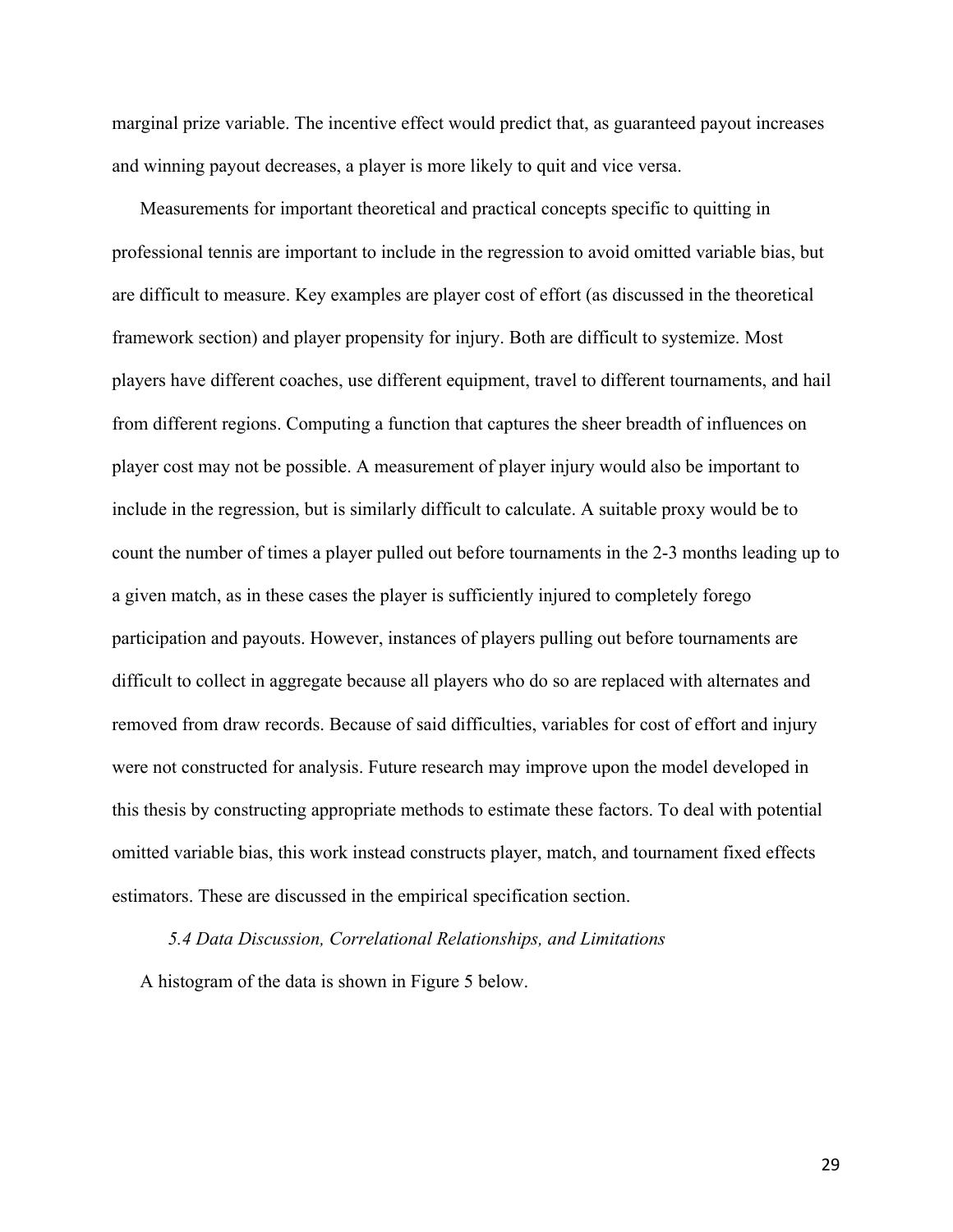

#### *Figure 5: Histogram of yearly player quitting occurrences, 2007-2017*

The distribution of quitting behaviors year-over-year is relatively uniform, suggesting that there is not an immediately-discernable trend over time and that the data may not fit a normal distribution well. This is further discussed in the Empirical Specification section. Descriptive statistics of the combined and Grand Slam datasets are included in tables 3 and 4 of the appendix. The statistics generally show that the standard deviations of the prize incentive variables are greater than their respective means. This is consistent with the notion that marginal prize increases significantly each round, contributing to incentive values that are highly spread about the mean. Mean values of player skill classifications, *BetterRank* and *Seeded*, are both greater than 0.5, suggesting that more matches involve seeded players and favorites. This makes sense; match favorites and tournament seeds are likely better than "average" professional tennis players, causing them to win and compete in more matches. Finally, mean values on *Retire* suggest that players quit 2.3% of matches in the general dataset and 3.6% of matches in the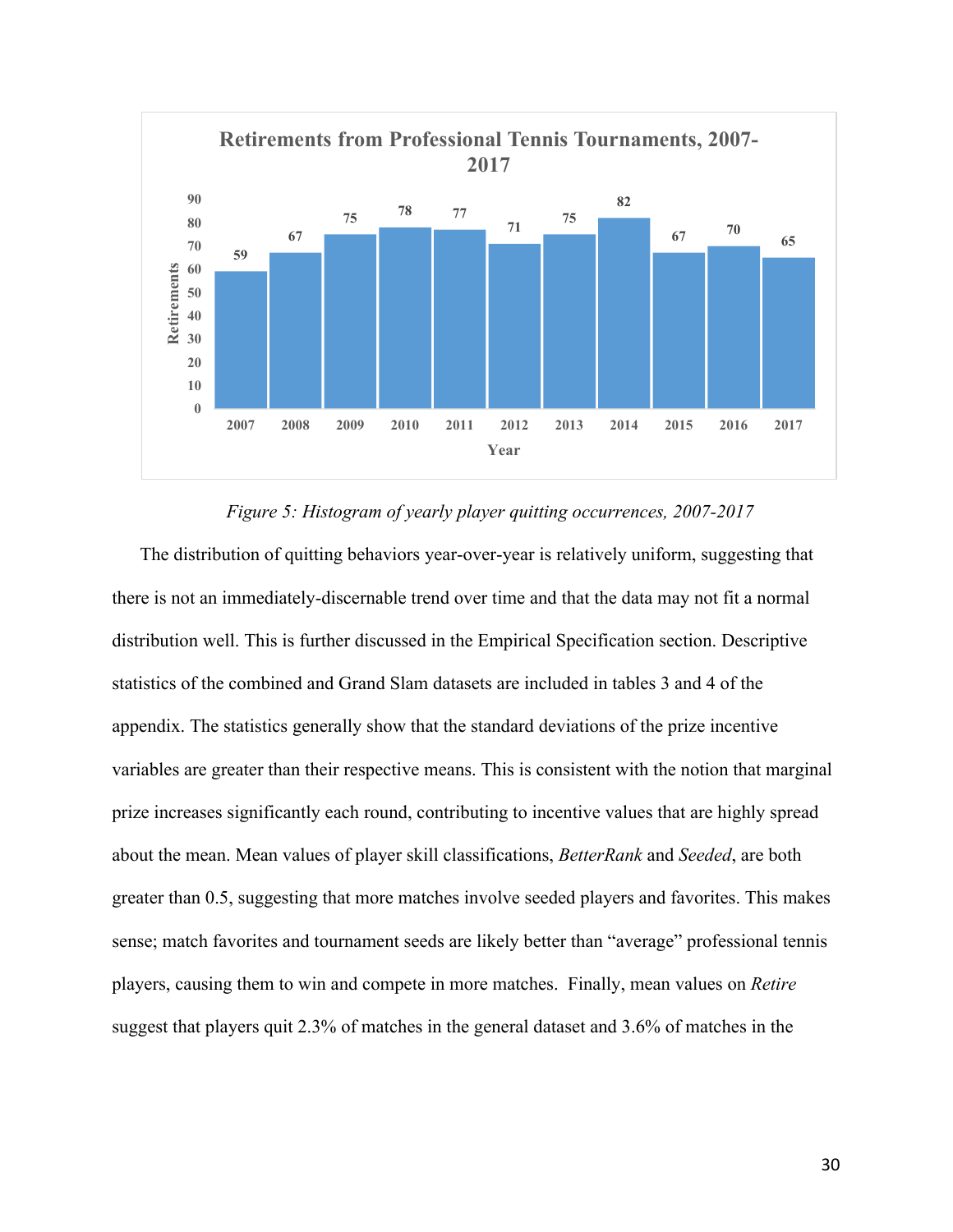Grand Slams dataset, consistent with the notion that players quit more in the most lucrative tournaments.

Chi-squared tests were run to understand correlational trends of quitting behaviors and how they vary across different tournament payouts and player skill types. Results help inform whether incentives and skill heterogeneity are relevant for the multivariate analysis undertaken later in the paper. With regard to tournament-level analysis, it is simplest to segment tournaments by total prize money. To divide tournament purse roughly along classification lines, $12\frac{12}{3}$  total purse categories were created. The results of the chi-squared test are printed below. The test confirms that tournaments with the highest total prize money (\$10M-\$25M) have a higher percentage of matches quit than other groups, which do no appear to have large differences in rates of quitting. The associated p-value indicates that the relationship among these variables is significant at the 5% level.

| <b>Tournament Prize Money Range</b>            |                         |
|------------------------------------------------|-------------------------|
| (USD, Thousands)                               | <b>Matches Quit (%)</b> |
| \$0-\$750                                      | 1.86%                   |
| \$750-\$2,500                                  | 2.02%                   |
| \$2,500-\$5,000                                | $1.97\%$                |
| \$5,000-\$10,000                               | 2.03%                   |
| \$10,000-\$25,000                              | 2.51%                   |
| Pearson Chi <sup>2</sup> = 10.3725, Pr = 0.035 |                         |

*Figure 6: Chi-squared analysis results, total tournament purse segmentation*

The next logical step is to understand what kinds of players quit, based upon skill heterogeneity. This can be broken down further into three factors: (1) player quitting differences *within matches*, (2) player quitting differences *within tournaments*, and (3) whether players of

<sup>&</sup>lt;sup>12</sup> As aforementioned, classifications include: ATP 250, ATP 500, Masters 1,000, and Grand Slam tournaments.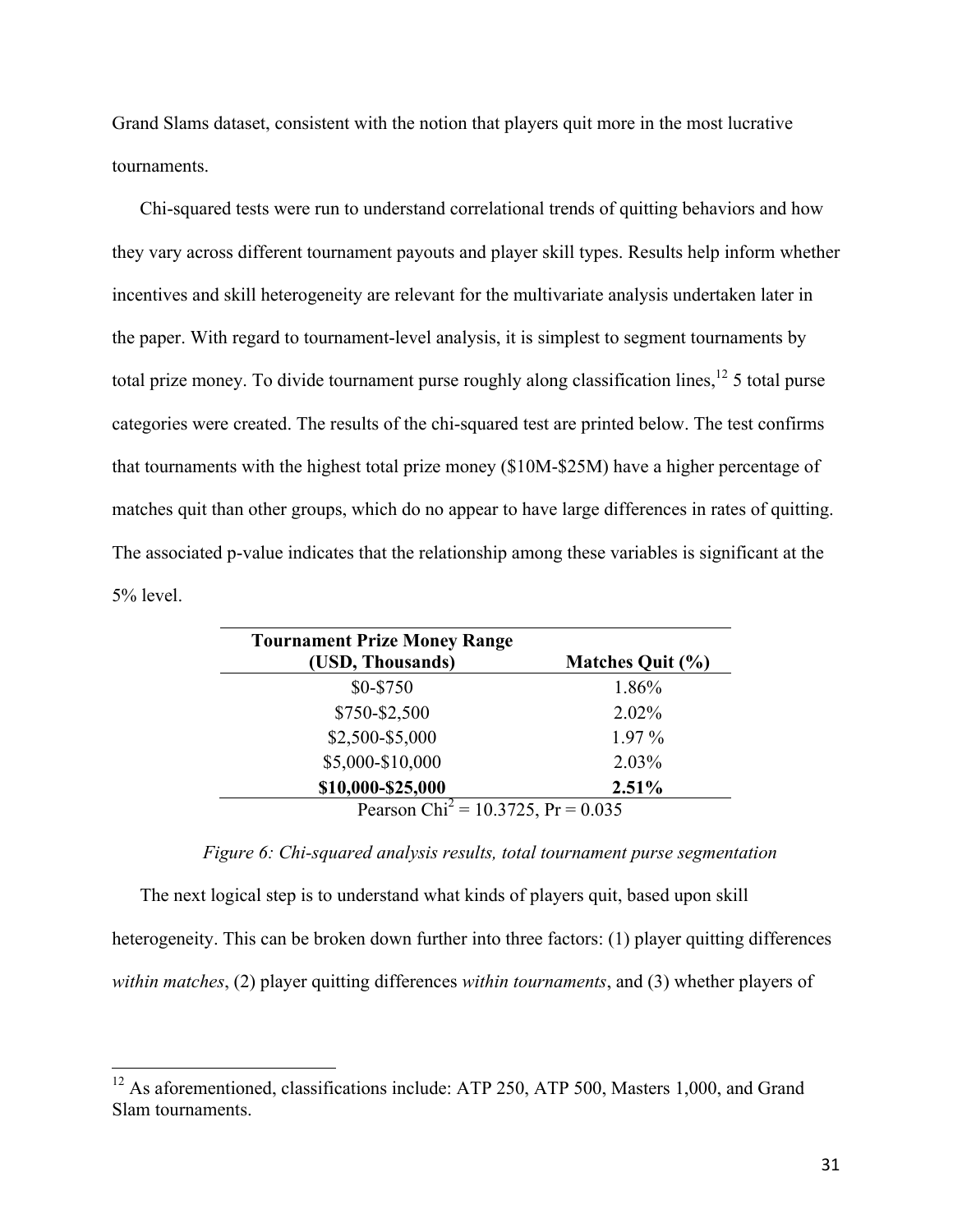worse year-end ranking are more likely to quit *in general*. Consider first skill differences within matches. For illustrative purposes, assume there is one simple distinction between players: whether they are the match favorite or the match underdog.

| <b>Favorite or Underdog?</b>                    | <b>Matches Quit (%)</b> |
|-------------------------------------------------|-------------------------|
| Favorite                                        | $1.97\%$                |
| Underdog                                        | $2.25\%$                |
| Pearson Chi <sup>2</sup> = 3.5873, Pr = $0.058$ |                         |

*Figure 7: Chi-squared analysis results, match favorite vs. underdog segmentation* This is obviously a simplifying assumption, but results suggest that match underdogs quit more frequently than match favorites. The chi-squared test results and the associated p-value suggest that the relationship between these variables is significant at the 10% level.

To understand how player quitting rates differ within tournaments (when accounting for skill heterogeneity), it is logical to compare "seeded" versus "unseeded" players. Seeded players are generally in the top-quarter (in terms of ranking) of all players in a tournament, with the remaining field filled by unseeded players. The seeding system acts as a proxy for measuring a player's "relative rank" in the tournament; seeded players would naturally expect to advance further in a tournament than unseeded players. Results of the chi-squared test and the associated p-value confirm that unseeded players do quit more often than seeded players do, and that the relationship among these variables is statistically significant.

| Unseeded?                                      | Matches Quit (%) |
|------------------------------------------------|------------------|
| Yes                                            | 2.56%            |
| Nο                                             | 1 73%            |
| Pearson Chi <sup>2</sup> = 31.1837, Pr = 0.000 |                  |

*Figure 8: Chi-squared analysis results, unseeded vs. seeded segmentation*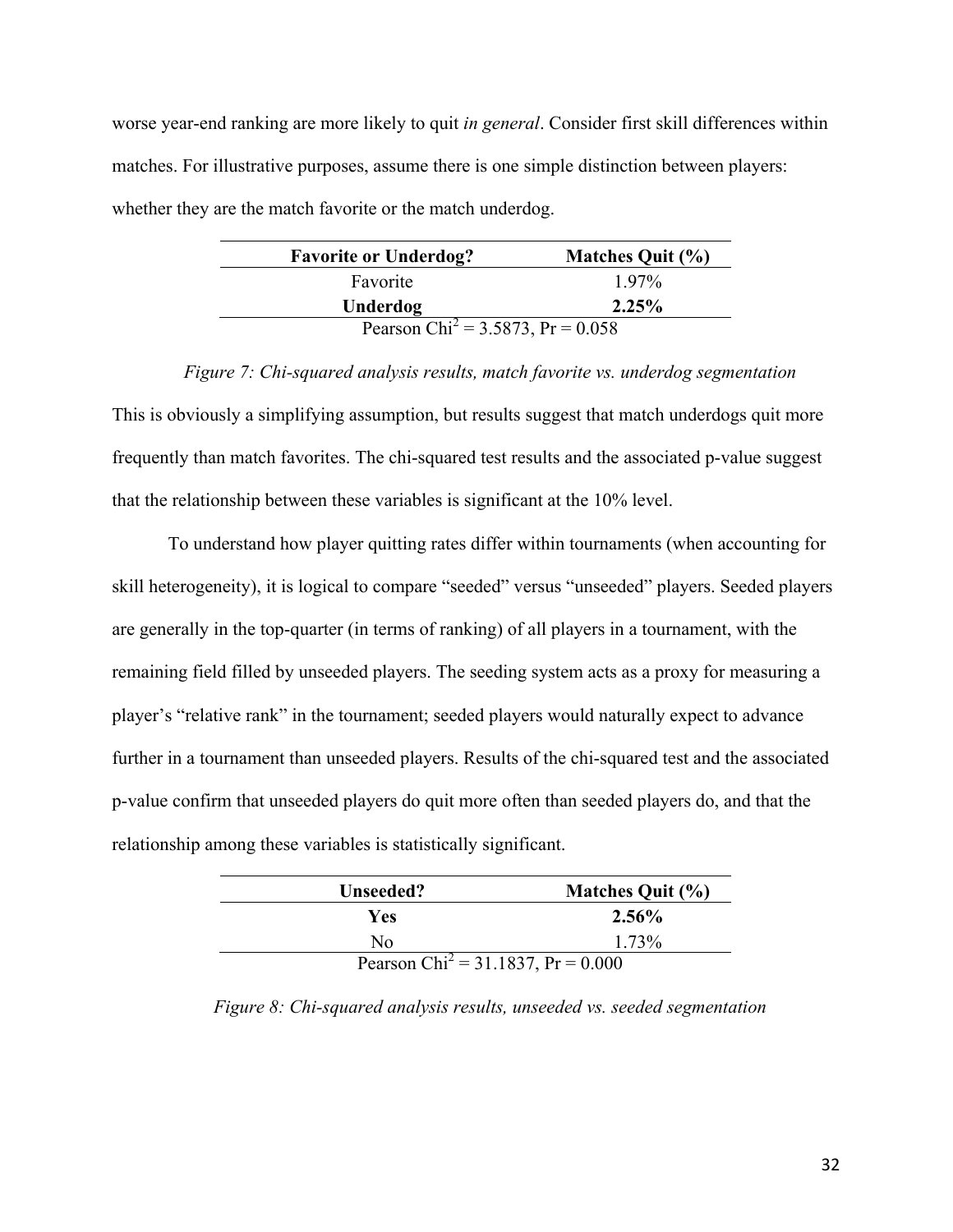Likewise, segmenting the data by ranges of player rankings allows for analysis to determine which players are more likely to quit in general, regardless of tournament type. Five categories were created to gauge a player's skill, and the resulting chi-squared output is below.

| <b>Ranking Range</b>                          | <b>Matches Quit (%)</b> |  |  |
|-----------------------------------------------|-------------------------|--|--|
| $1 - 25$                                      | 1.71%                   |  |  |
| $25 - 50$                                     | 2.25%                   |  |  |
| 50-100                                        | 2.70%                   |  |  |
| 100-200                                       | 1.92%                   |  |  |
| >200                                          | 0.97%                   |  |  |
| Pearson Chi <sup>2</sup> = 40.177, Pr = 0.000 |                         |  |  |

*Figure 9: Chi-squared analysis results, year-end rankings*

The results suggest an interesting conclusion: the worst-ranked players who consistently gain entry to ATP tournaments (ranking range 50-100), have higher quitting rates than any other group, at 2.70%. Against expectations, players in category 5 had the lowest quitting rates, at 0.97%. This is likely due to the comparatively small number of observations in the group, combined with the fact that, for many of these players, qualifying for an ATP tournament is an exceedingly rare accomplishment to be savored. The chi-squared test results and associated pvalue confirm that the relationship among these variables is statistically significant.

Results of correlational analyses reveal what types of players are more likely to quit and what types of tournaments and matches they are more likely to quit in. Generally, the most lucrative tournaments feature the highest quitting rates, suggesting that the incentive effect matters. Difference in player skill, whether measured within a match, within a field of competitors in a tournament, or within the general field of ATP players during the whole year, also results in different quitting rates, with players of worse relative skill quitting more than players of better relative skill. This suggests that skill heterogeneity also influences player quitting behaviors.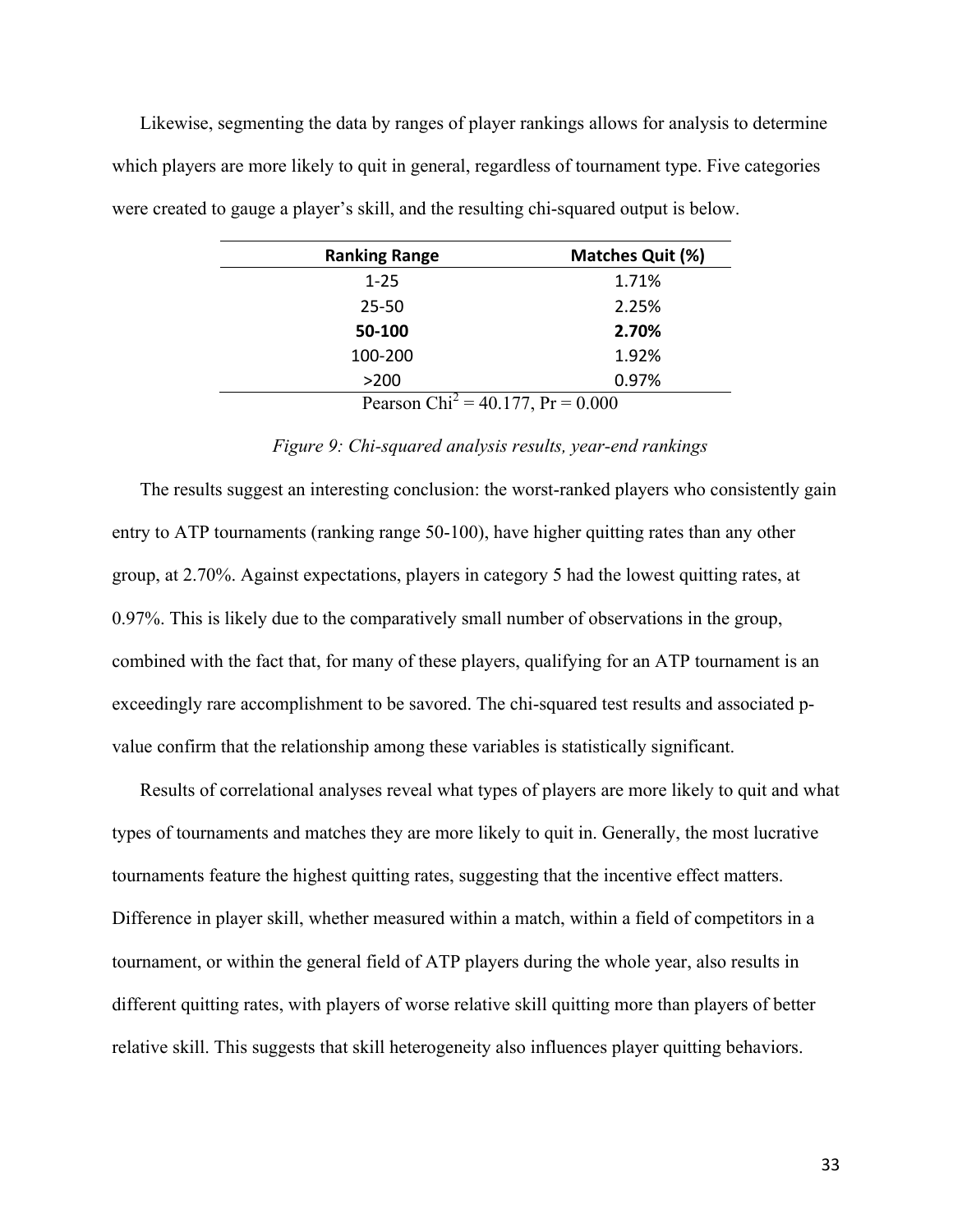These analyses are too rudimentary to assign causal power, but do suggest that including these distinctions in the empirical model is necessary and could lead to interesting results.

Limitations of the data set relate to the nebulous nature of quitting in tennis tournaments, "messy" observations of tennis competitions, and limitations to the data collection process. Foremost, players may decide to quit for any number of reasons, including: injury sustained before the tournament, injury sustained during the match, illness, lack of fitness (cramping), general medical emergencies, personal/family obligations, and more. These factors are not identified in the data. This, combined with the fact that a player's decision to quit is an extreme case of an innately human behavior that could well be impulsive, means that constructing a systematic model to explain this behavior is difficult. Finally, qualitative, exogenous influences may skew the data and can be difficult to systemize. These include such factors as tournament "prestige," coaching quality, and extreme weather conditions (e.g., heat, coldness, humidity, etc.).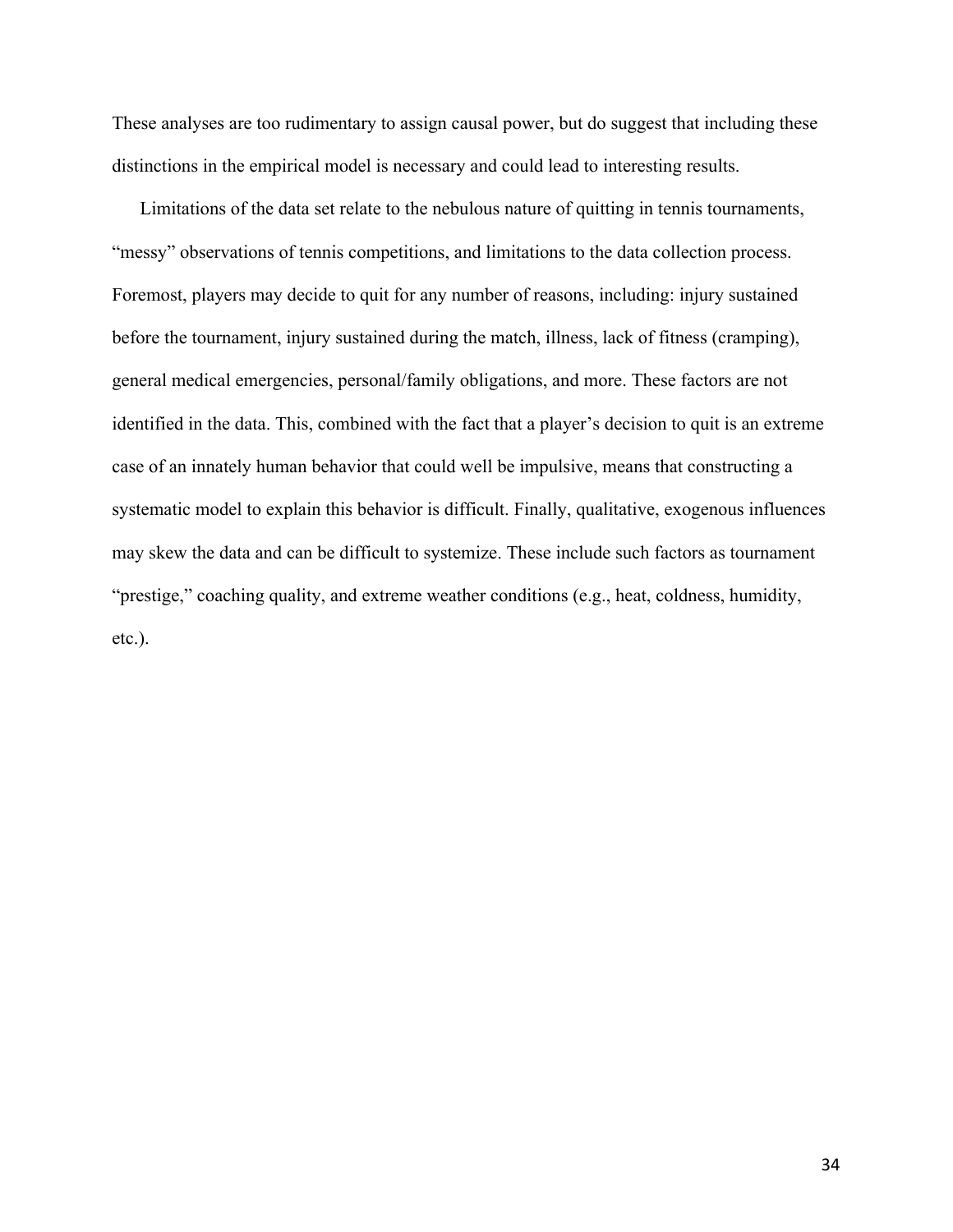## **6. Empirical Specification and Analysis**

#### *6.1: General Remarks and Interpretation*

This thesis utilizes a logistic specification with player, match, and tournament fixed effects estimators. While either a probit or logistic regression would achieve similar empirical results, the logistic specification was chosen due to the distribution of this thesis's dataset. As shown in Figure 5 and discussed in the data section, a histogram of quitting behaviors among men's professional tennis players, year-over-year, is relatively uniform, suggesting that the data would not fit a normal distribution well. The probit specification is based upon a cumulative standard normal distribution, whereas the logistic specification is based upon a cumulative standard logistic distribution. Because the logistic distribution captures greater kurtosis than the normal distribution does, a logistic regression would likely describe quitting behaviors in this dataset better than the probit specification would.

Because of the aforementioned difficulty of constructing adequate variables to account for player cost of effort and injury, fixed effects estimators are added to the logistic specification to account for unobserved player-to-player, match-to-match, and tournament-to-tournament differences. Player fixed effects are estimated by including an encoded string of all player names in the regression. They are likely the most important of the fixed effects estimators, because they control for minute differences among players, including individual cost of effort, propensity for injury, whether a player is more likely to "game the system," and so on. Match and tournament fixed effect estimators are also important to include because they account for any differences specific to a particular match or tournament that might contribute to quitting behaviors. Tournament and match fixed effects estimators are tournament draw size, court surface, round, and year of tournament.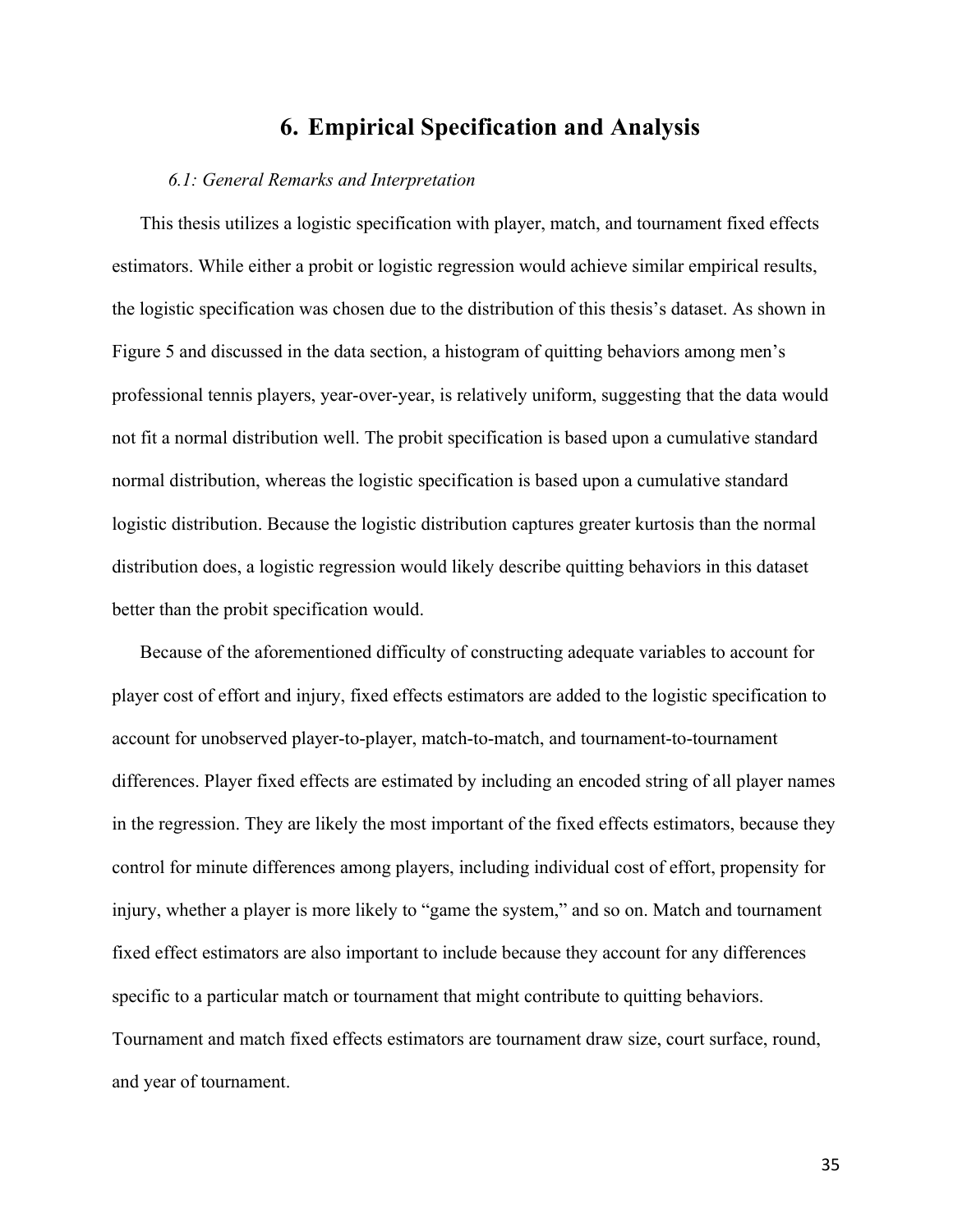The logistic specification generates odds ratio coefficients that are more easily-interpreted than typical logit outputs. Odds ratio coefficients denote how much more or less likely a dependent variable is to occur with a 1-unit change in the identified independent variable, holding other factors constant. Any coefficient value above 1 indicates that the dependent variable is more likely to occur when increasing the independent variable; any coefficient value below 1 indicates the dependent variable is less likely to occur when increasing the independent variable. Values close to 1 indicate that the independent variable has little influence on the dependent variable; values close to 0 or much greater than one indicate significant influence. For example, a coefficient value of 1.25 on the *GPM* variable (in thousands of dollars) would mean that, for every \$1,000 increase in guaranteed prize money, a player is 25% more likely to quit, when controlling for all other factors.

Hypotheses and expected directionality on all terms included in the regression can be found in Table 2 of the appendix, and are summarized here. One would expect coefficients on guaranteed prize variables (*GPM* and *GPo*) to be greater than one and coefficients on winning prize variables (*WPM* and *WPo*) to be less than one; increasing guaranteed prize should increase likelihood of quitting and increasing winning prize should decrease likelihood of quitting. Coefficients on *Seeded* and *BetterRank* should be less than one; favorites should be less likely to quit than underdogs. The coefficient on *RankDiff* is expected to be greater than one; matches with greater skill heterogeneity should result in a higher likelihood of one of the players quitting. The coefficient on the interaction term of *RankDiff\*BetterRank* should be less than one; underdogs, rather than favorites, should be more likely to quit in instances of high skill heterogeneity. Coefficients on the interactions of the guaranteed prize variables (*GPM* and *GPo*) with *BetterRank* and *Seeded* variables are expected to be less than one because, due to the higher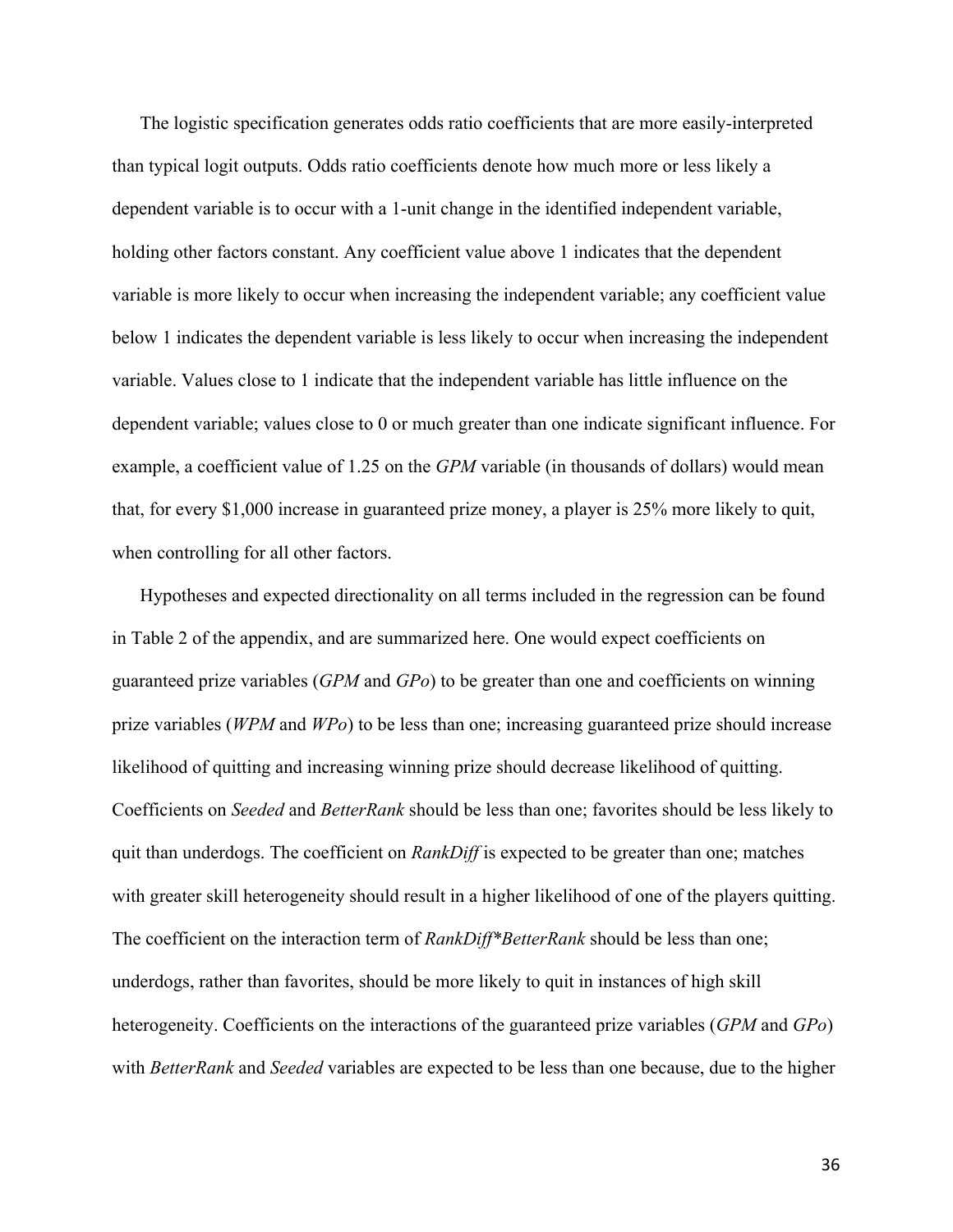"value" of prize money to underdogs and unseeded players discussed earlier, favorites are less likely to be influenced by incentives than underdogs are when considering whether to quit. For similar reasons, the interactions of winning prize variables (*WPM* and *WPo*) with the *BetterRank*  and *Seeded* variables are expected to be greater than one.

#### *6.2: Empirical Models*

The base empirical model combines two specifications developed by Sunde (2003 & 2009) to evaluate the impact of both prize incentives (money and ranking points) and skill heterogeneity on quitting behaviors:

$$
ln \frac{P(RET_{IMJ}=1)}{1 - P(RET_{IMJ}=1)} = \beta_0 + \beta_1 PRIZE_{IMJ} + \beta_2 FAV_{IMJ} + \beta_3 HET_{IMJ} + \beta_4 FAV_{IMJ} * HET_{IMJ} + \beta_5 X_I + \beta_6 Y_M + \beta_7 Z_J + \varepsilon_{IMJ}
$$

where the dependent variable, *RET,* is a binomial measurement of whether player *I* retires/quits (1 if the player quits) in match *M* of tournament *J*,  $PRIZE_{IM}$  is a vector of variables measuring the effects of prize incentives on quitting behaviors for player *I* in match *M* of tournament *J*,  $FAV_{IM}$  is a binary variable for whether player *I* is the underdog or favorite of match *M* (1 if the player is the favorite),  $HET_{IMI}$  is a variable measuring the effect of skill heterogeneity on quitting behaviors,  $X_I$  is a dummy variable controlling for player fixed effects,  $Y_M$  is a vector of dummy variables controlling for match fixed effects, and  $Z_I$  is a vector of dummy variables controlling for tournament fixed effects.

In the base model, *PRIZE<sub>IMI</sub>* is accounted for by the variables *GPM, WPM, GPo* and *WPo*, which represent guaranteed payout and winning payout (both financially and in ranking points), respectively.  $FAV_{IMJ}$  is accounted for by the variable *BetterRank*,  $HET_{IMJ}$  is accounted for by the variable *RankDiff,* and the interaction term is accounted for by *RankDiff\*BetterRank.*  Player fixed effects are accounted for by including an encoded string of player names in the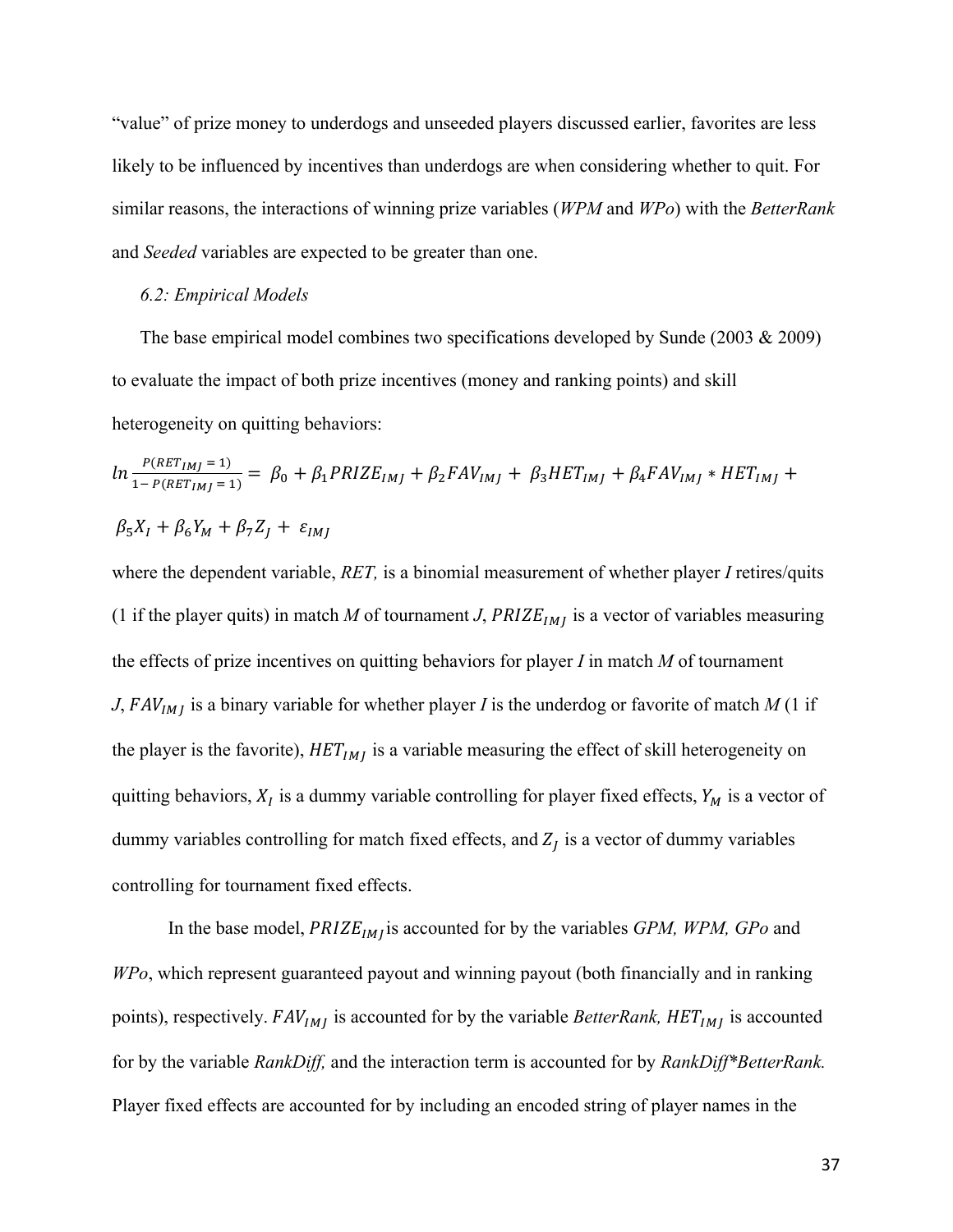regression (*PCode)*. Match and tournament fixed effects are accounted for by including the round of the given match (*Round)*, an encoded string for the court surface of the match/tournament (*SCode)*, the year of the match/tournament (*Year),* and the tournament draw size (*DrawSize)*. Thus, the base model, denoted Model I, is represented by:

$$
ln \frac{P(RET_{IMJ}=1)}{1-P(RET_{IMJ}=1)} = \beta_0 + \beta_1 BetterRank_{IMJ} + \beta_2 RankDiff_{IMJ} + \beta_3 RankDiff_{IMJ} *
$$
  
BetterRank<sub>IMJ</sub> + \beta\_4 GPM<sub>IMJ</sub> + \beta\_5 WPM<sub>IMJ</sub> + \beta\_6 GPO<sub>IMJ</sub> + \beta\_7 WPO<sub>IMJ</sub> + \beta\_8 PCode<sub>I</sub> +  
 $\beta_9 Round_M + \beta_{10} SCode_J + \beta_{11} Year_J + \beta_{12} DrawSize_J + \varepsilon_{IMJ}$ 

The model is extended to capture different measurements of player performance, allowing for study of how different types of players, based on skill, respond to changes in incentives when considering whether to quit. The first extension contrasts how match underdogs and match favorites respond to equivalent changes in financial and ranking point incentives.<sup>13</sup> In doing so, the model focuses on the immediate, short term quitting decision players make when they compare themselves to their direct opponent. The *BetterRank* variable is subsequently interacted with the four incentive variables. No other variables change. This specification, Model II, is:

$$
ln \frac{P(RET_{IMJ}=1)}{1-P(RET_{IMJ}=1)} = \beta_0 + \beta_1 BetterRank_{IMJ} + \beta_2 RankDiff_{IMJ} + \beta_3 RankDiff_{IMJ} *
$$
  
BetterRank<sub>IMJ</sub> +  $\beta_4 GPM_{IMJ} + \beta_5 WPM_{IMJ} + \beta_6 GPO_{IMJ} + \beta_7 WPO_{IMJ} + \beta_8 BetterRank_{IMJ} *$   
 $GPM_{IMJ} + \beta_9 BetterRank_{IMJ} * WPM_{IMJ} + \beta_{10} BetterRank_{IMJ} * GPO_{IMJ} +$   
 $\beta_{11} BetterRank_{IMJ} * WPO_{IMJ} + \beta_{12} PCode_J + \beta_{13} Round_M + \beta_{14} SCode_J + \beta_{15} Year_J +$   
 $\beta_{16} DrawSize_J + \varepsilon_{IMJ}$ 

The final extension of the basic model contrasts how unseeded and seeded players within a tournament respond to equivalent changes in financial and ranking point incentives. In doing so,

 $13$  The correlational relationship between match favorite vs. underdog and quitting behaviors is discussed in section 5.4.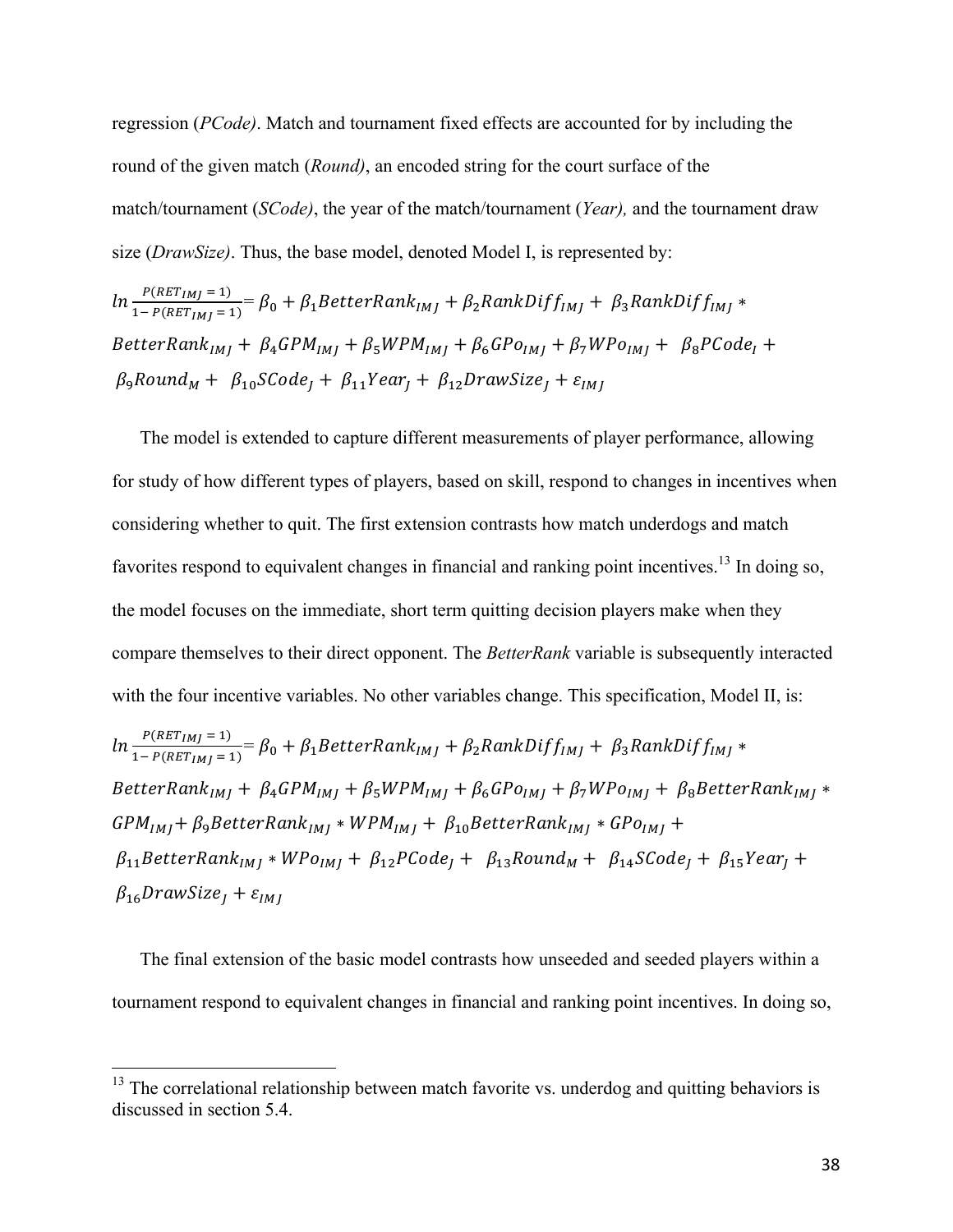it studies the more general quitting decision players make when they compare themselves against *the field* rather than against their immediate opponent (players know if they will be seeded before the tournament starts). The *Seeded* variable is interacted with the four incentive variables. No other variables change. This specification, Model III, is denoted as:

$$
ln \frac{P(RET_{IMJ}=1)}{1-P(RET_{IMJ}=1)} = \beta_0 + \beta_1 BetterRank_{IMJ} + \beta_2 RankDiff_{IMJ} + \beta_3 RankDiff_{IMJ} *
$$
  
BetterRank<sub>IMJ</sub> +  $\beta_4 GPM_{IMJ} + \beta_5 WPM_{IMJ} + \beta_6 GPO_{IMJ} + \beta_7 WPO_{IMJ} + \beta_8 Speeded_{IMJ} *$   
 $GPM_{IMJ} + \beta_9 Speeded_{IMJ} * WPM_{IMJ} + \beta_{10} Speeded_{IMJ} * GPO_{IMJ} + \beta_{11} Speeded_{IMJ} * WPO_{IMJ} +$   
 $\beta_{12} PCode_{I} + \beta_{13} Round_{M} + \beta_{14} SCode_{J} + \beta_{15} Year_{J} + \beta_{16} DrawSize_{J} + \varepsilon_{IMJ}$ 

*Seeded* and *BetterRank* interaction effects are included in separate regressions because there is collinearity between the two variables, which could distort the results.<sup>14</sup> While they capture slightly different ways in which players differ in skill (against the field versus against an individual opponent), it is a natural trend that better-ranked players are seeded and that the worse-ranked players are not.

The models are applied to two different data segmentations: the combined dataset and a separate dataset containing only Grand Slams. The combined dataset allows this thesis to make general conclusions regarding how incentives impact players' decisions to quit. The Grand Slam dataset is helpful because it isolates tournaments with the most exaggerated incentive effects, making it particularly conducive to studying how player quitting behaviors differ when incentives are the highest. For reasons explained in the results section, it also supplements analysis regarding how indirect financial incentives (ranking points) influence quitting behaviors.

<sup>&</sup>lt;sup>14</sup> See Table 9 for a correlation matrix of independent variables included in the regression.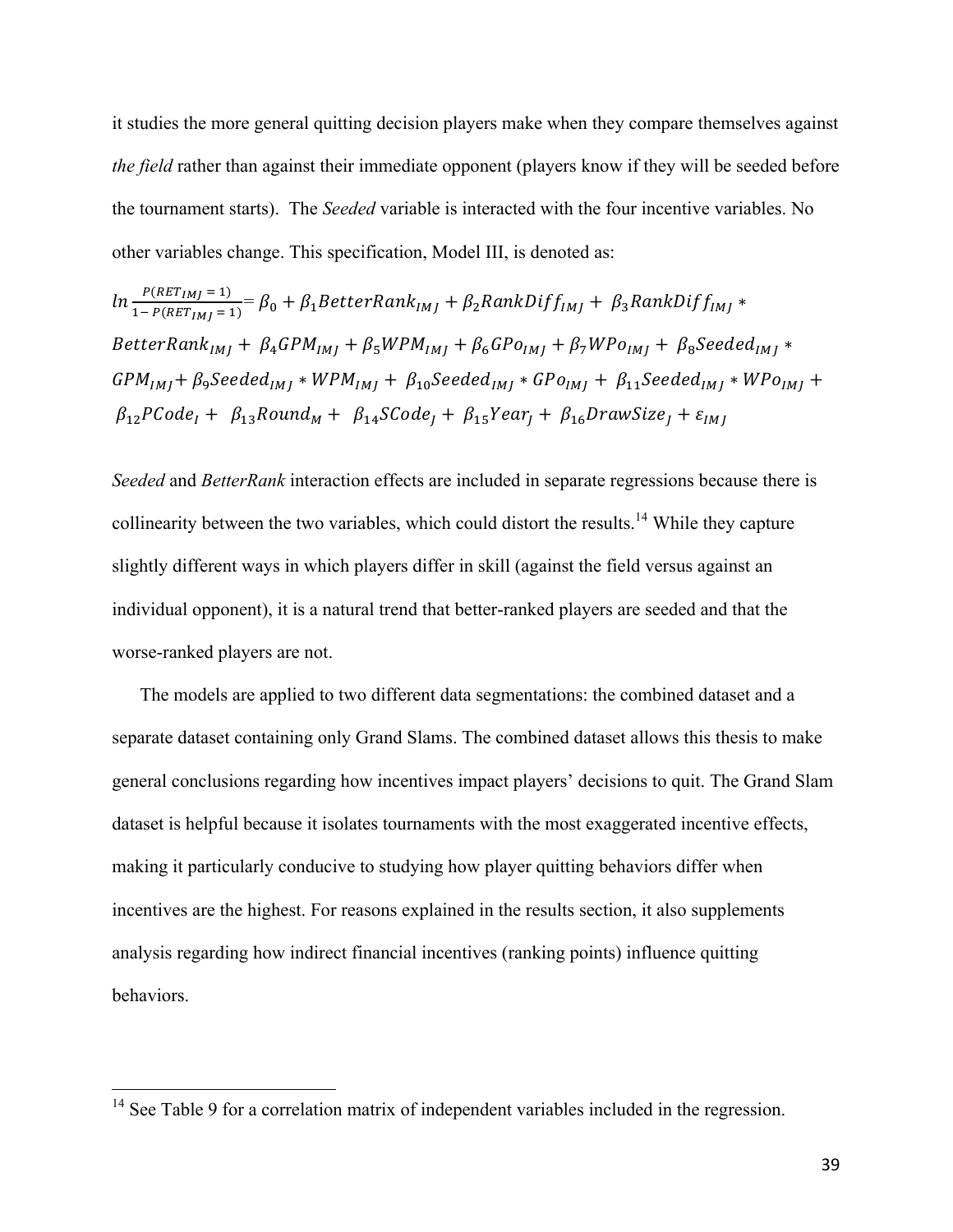## **7. Results and Discussion**

Results of the regressions are included in Tables 5 and 6 of the appendix. Table 5 presents results for the combined dataset and Table 6 presents results for the isolated Grand Slam data. In both tables, the first column includes results from Model I without fixed effects estimators,<sup>15</sup> the second includes results from Model I with fixed effects estimators, the third includes results for Model II with fixed effects estimators, and the fourth includes results for Model III with fixed effects estimators.

#### *7.1: Combined Dataset Results*

#### *7.1.1 Model I: Base Model*

The first column of Table 5 is included to provide empirical evidence that including the fixed effects estimators improves the fit of the model in addition to making economic sense. Without fixed effects estimators, the model fits the data poorly. While its chi-squared statistic of 31.41 (with 7 degrees of freedom and a p-value of 0.000) indicates that there is a statistically significant relationship between the independent variables and the dependent variable, its Pseudo  $R<sup>2</sup>$  value is slightly less than 0.005, which seems extremely low even in the context of quitting. Including the fixed effects estimators increases the Pseudo  $R^2$  value to 0.055 and the chi-squared statistic to 360.36 (with 182 degrees of freedom and a p-value of 0.000). This is more in line with the expectations of this paper. The increased chi-squared statistic demonstrates an increase in statistical significance of the model and the Pseudo  $R^2$  value seems much more reasonable. Because quitting is a human decision that is often spontaneous and difficult to predict, this work

<sup>&</sup>lt;sup>15</sup> Model I without fixed effects estimators includes more observations than Model I with fixed effects because, in controlling for player fixed effects, the model drops all players who have never quit a tennis match due to perfect prediction of player behavior.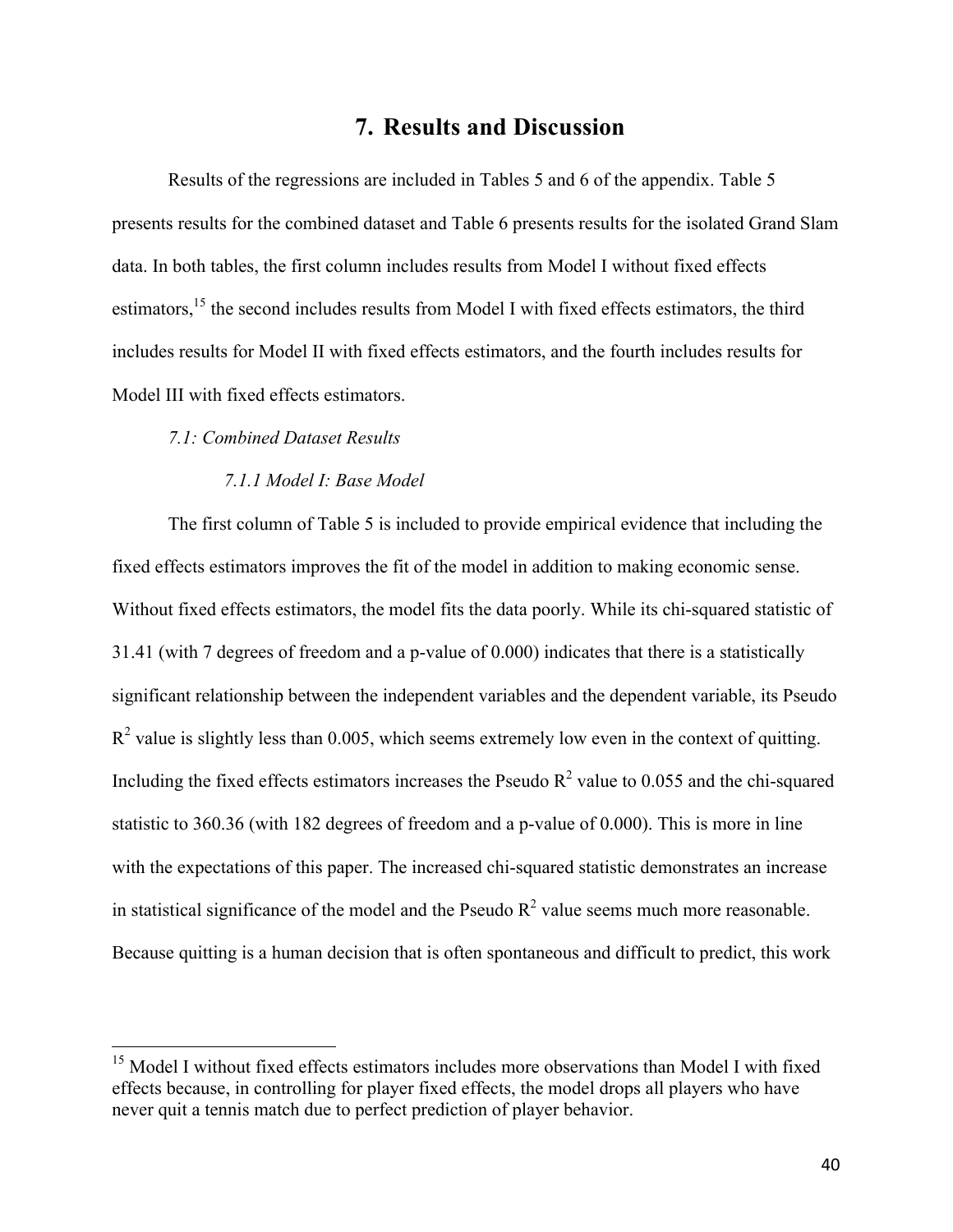does not expect Pseudo  $R^2$  values to be exceedingly high. Accordingly, the following discussion only interprets results from Model I with fixed effects estimators.

Just as precedent literature has found that incentives influence effort exertion, results of the base model generally confirm the hypothesis that financial incentives influence quitting behaviors. Coefficients on direct financial incentive variables, *GPM* and *WPM,* are statistically significant at the 10% level with directionality consistent with the expectations of this paper. *GPM's* coefficient, 1.018, suggests that players are 1.8% more likely to quit matches when their guaranteed loser's payout increases by \$1,000, controlling for other factors. *WPM's* coefficient, .989, suggests that players are 1.1% less likely to quit when their total prize for winning increases by \$1,000. These effects may not seem particularly powerful without context, but when considering that guaranteed and winning prizes in the first round of tournaments alone can range from \$2,000-\$50,000 and \$5,000-\$80,000, respectively, it is clear that financial incentives can play a significant role in whether a player decides to quit.

Results for ranking point prizes – which may lead to higher future earnings but are not themselves financial incentives – behaved against the expectations of this paper. Results on *GPo*  were statistically insignificant with opposite directionality of this paper's expectations. Results on *WPo,* significant at the 10% level, also had opposite directionality of expectations. Confounding factors unique to the ranking point variables could account for the unexpected results. For example, note Figure 10 below. ATP 250 and ATP 500 classification tournaments do not guarantee *any* ranking points for first-round losers; players must win their first-round matches to collect ranking points.

41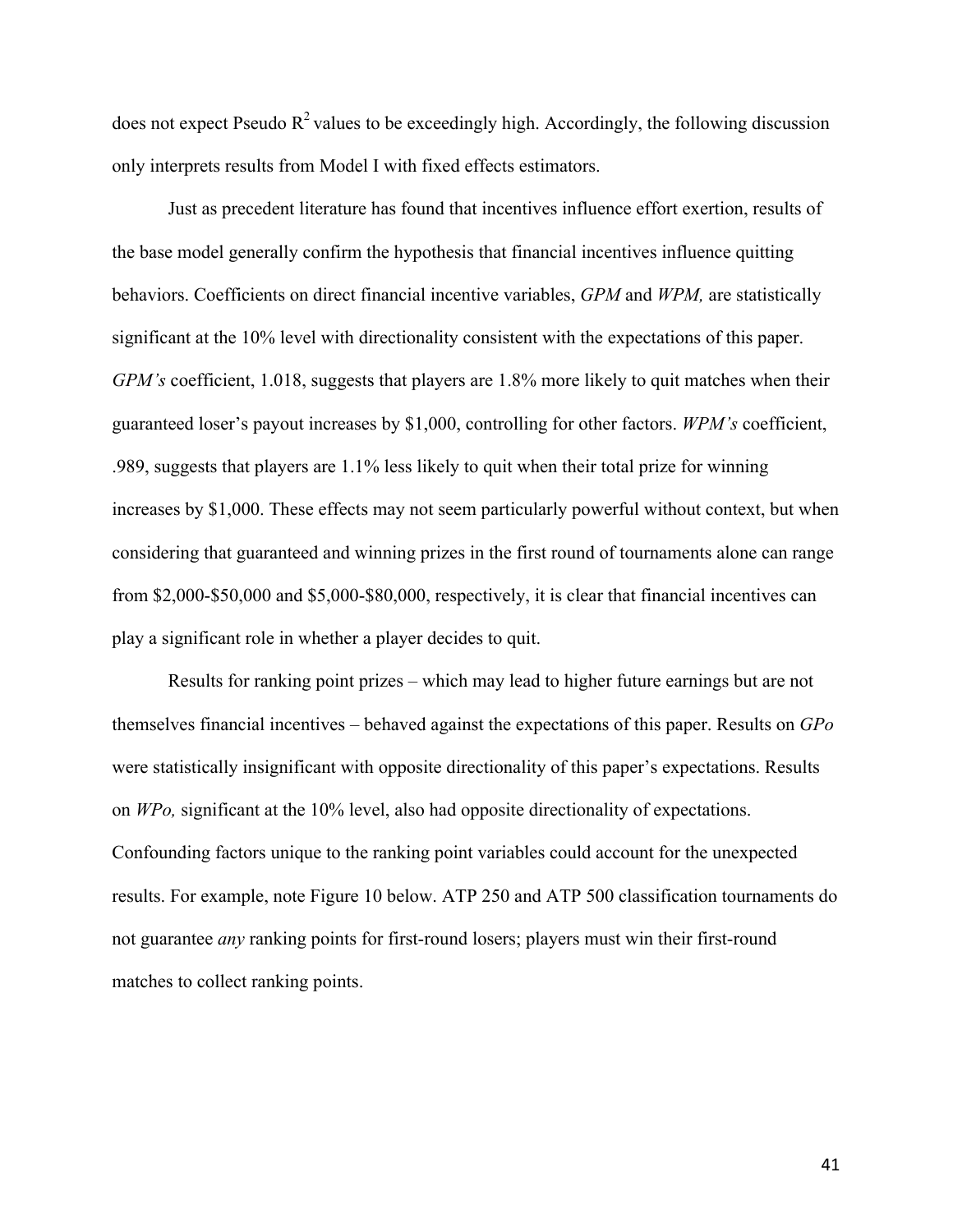

*Figure 10: First Round Guaranteed and Winning Ranking Points by Tournament Classification and Draw Size (Source: ATP Tour)*

As a result, the effects of financial incentives and ranking point incentives are confounded; while players may well quit during the first round of ATP 250 and ATP 500 tournaments to receive their guaranteed first-round loser's check, in doing so they forfeit all potential ranking point gains from the tournament. So, the influence of ranking point incentives on quitting could be "masked" by the fact that, when players consider whether to quit in these tournaments, they likely weigh guaranteed money and the lack of guaranteed ranking points against one another. In order to account for this problem, it is necessary to narrow the analysis to tournaments in which first-round losers are guaranteed ranking points in addition to prize money. As seen in Figure 10, the Grand Slam tournaments are such a category. Another benefit of running the model on the isolated Grand Slam dataset, then, is that it helps parse out the influence of ranking point incentives when they follow a similar distribution to financial incentives.

Results on variables measuring skill heterogeneity are likewise statistically insignificant and inconclusive. The variable *BetterRank* did exhibit expected directionality, suggesting that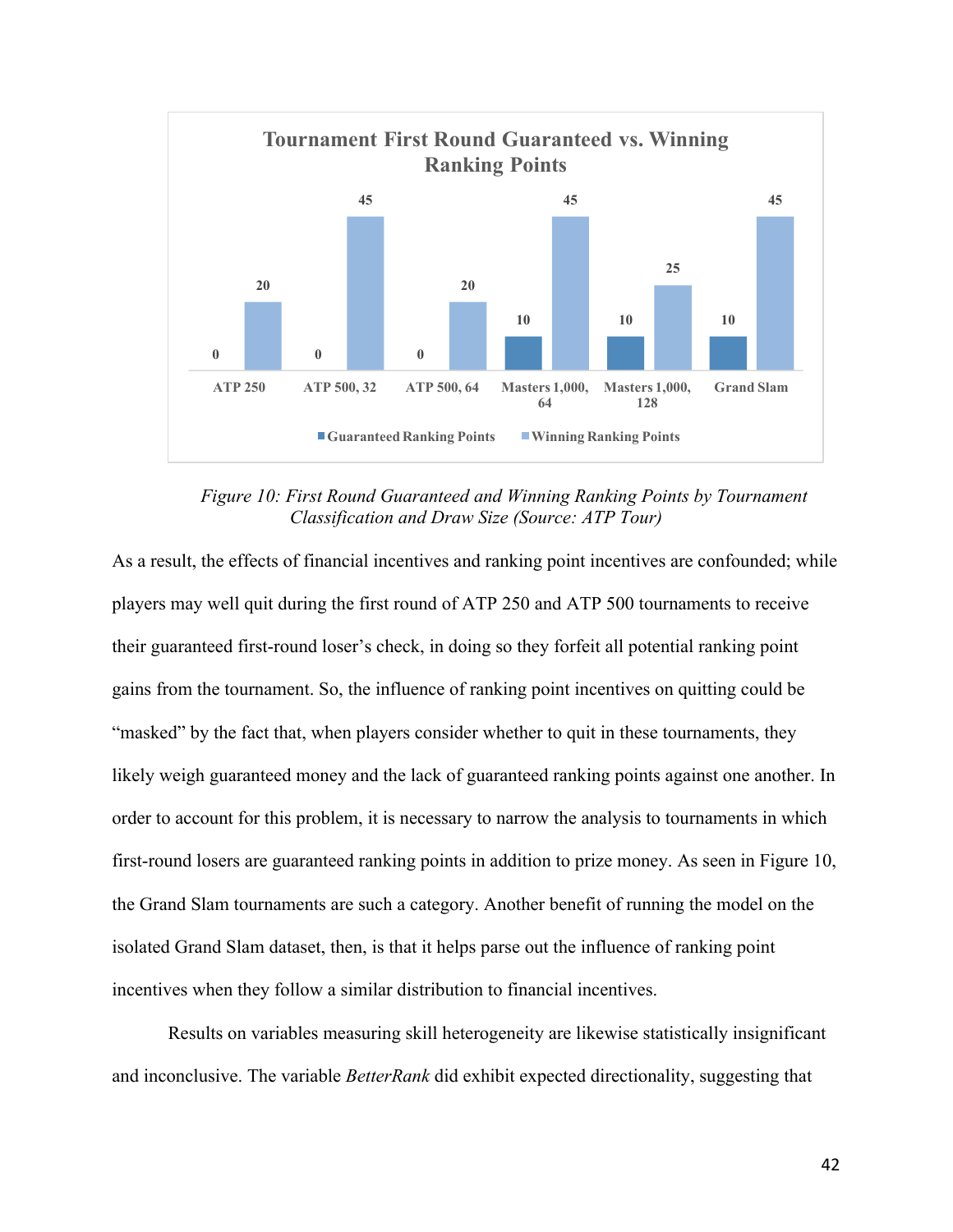being the "favorite" may reduce the odds that a player will quit. However, coefficients on variables *RankDiff* and the interaction *BetterRank\*RankDiff* are extremely close to 1. Such an outcome leads to two hypotheses. First, while the distinction of being the favorite may influence quitting likelihood, the *magnitude of skill difference* may not. Second, the relationship between quitting decisions and skill heterogeneity may be nonlinear, which could distort results. Consistent with precedent literature (Silverman & Seidel, 2011), all models (on both datasets) were run with the *RankDiff* variable squared (*RankDiff<sup>2</sup>*). For reference, results of these regressions are included in tables 7 and 8 of the appendix. In all cases, coefficients remain statistically insignificant and close to one.

If one is inclined to believe the first hypothesis, results could contribute to the debate in precedent literature regarding whether prize incentives or skill heterogeneity impact effort exertion more; at least in the context of quitting, prizes may matter more. That being said, results could also indicate that the relationship between the two variables is neither linear nor quadratic. Instead, the influence of equivalent magnitudes of skill heterogeneity could be inherently varied based on player ranks. While it is completely reasonable to suggest that there is a significant "skill gap" between the world's number 1 ranked player and the world's number 50 ranked player, there is likely a much smaller "skill gap" between a player ranked 201 and another ranked 250. Future research may attempt to measure this hypothesized variation.

#### *7.1.2 Model II: Base Model with Match Underdog Interactions*

Interacting the *BetterRank* variable with the incentive variables allows this thesis to account for the possibility that the role of prize incentives on quitting behaviors is also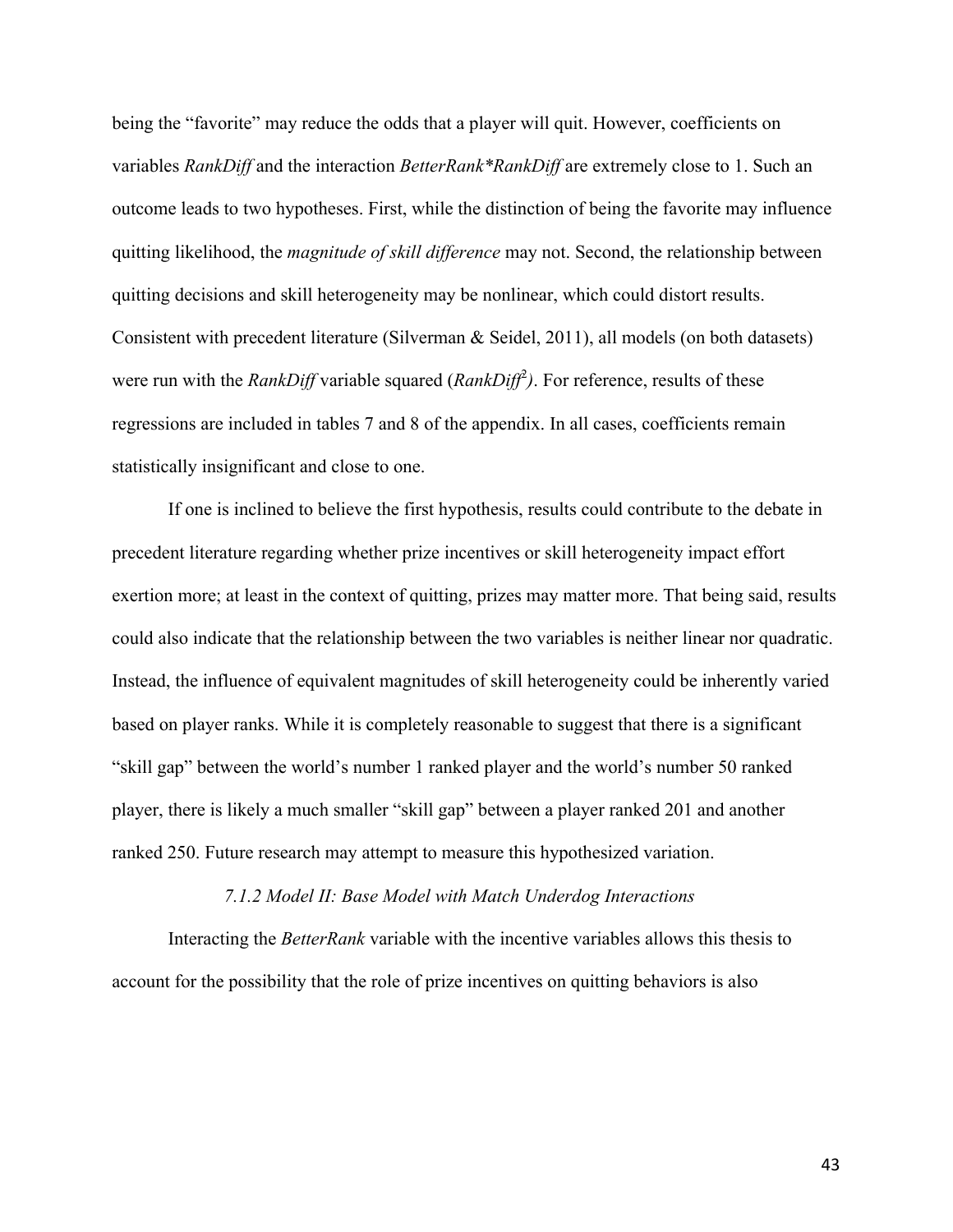influenced by whether the player is the match favorite or the match underdog.<sup>16</sup> The Pseudo  $R^2$ value of 0.056 and the chi-squared statistic of 368.87 (with 186 degrees of freedom and a p-value of 0.000) suggest that Model II and Model I have similar statistical significance and goodnessof-fit.

In the interacted model, coefficients on incentive variables now represent how match underdogs respond to financial incentives. Results on *GPM* and *WPM* retain expected directionality and are statistically significant at the 1% level, affirming that increasing guaranteed payout and/or decreasing winning payout increases the odds that underdogs will quit. Results on *RankDiff, BetterRank,* and *BetterRank\*RankDiff* remain insignificant with coefficients close to 1, likely for reasons discussed earlier.

Coefficients on the interaction terms *BetterRank\*GPM, BetterRank\*GPo, BetterRank\*WPo,* and *BetterRank\*WPM* have expected directionality and are significant at the 5% level, except for *BetterRank*\**WPM*, which is significant at the 10% level. The significance of these results suggests that the distinction of being the match underdog or favorite *does* influence the role of incentives on odds of quitting. Interestingly, match underdogs may be more influenced than favorites by the role incentives in quitting behaviors; they may exhibit more susceptibility to quitting than favorites when guaranteed prizes increase and less susceptibility to quitting when winning prizes increase.

#### *7.1.3 Model III: Base Model with Unseeded Player Interactions*

Interacting the *Seeded* variable with the prize incentive variables allows this thesis to account for the possibility that being seeded or unseeded in a tournament changes the way prize

<sup>&</sup>lt;sup>16</sup> A chi-squared test in the data section suggests that match underdogs quit more than match favorites.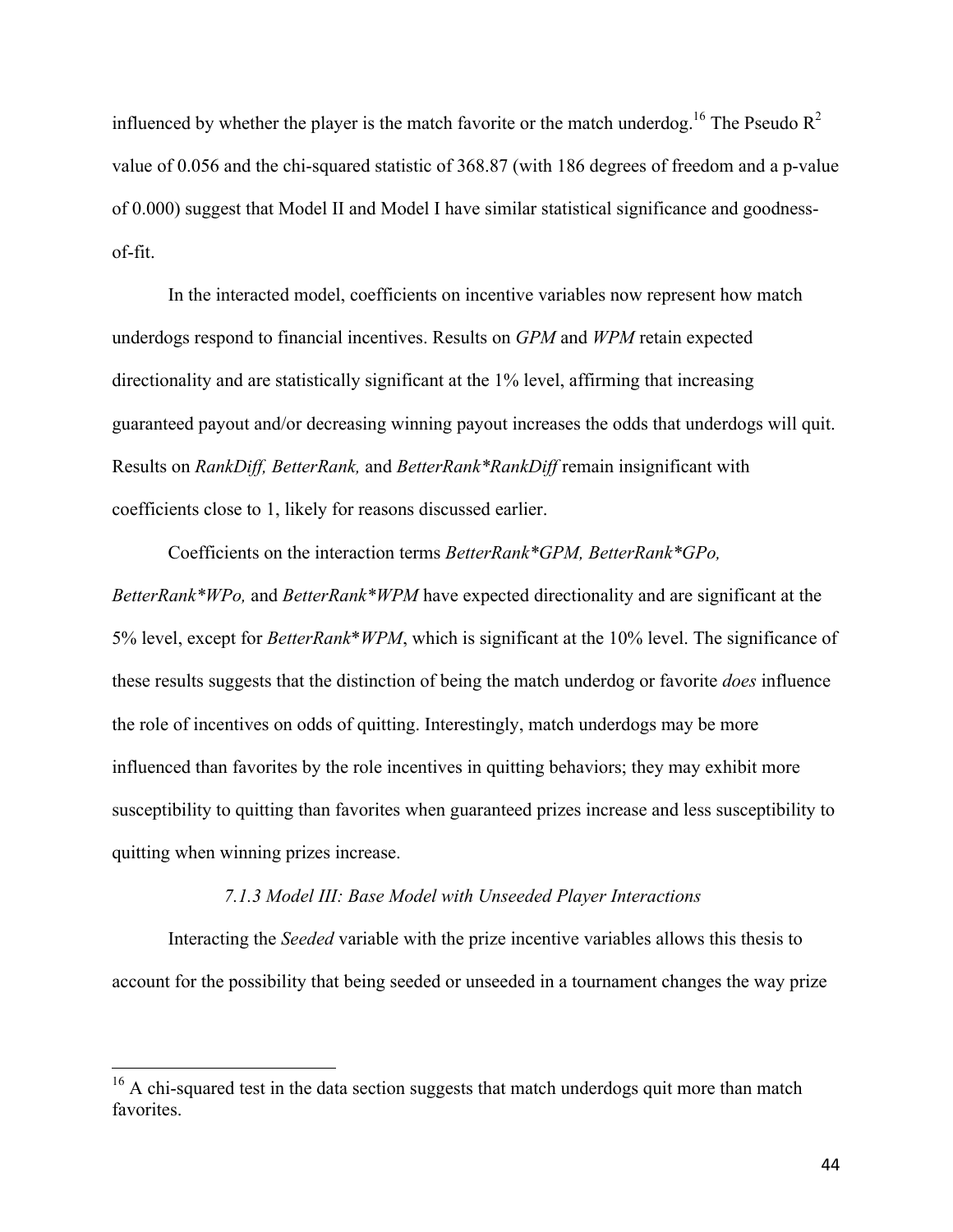incentives influence quitting behaviors. It differs from the *BetterRank* interaction regression because it gauges the more general, longer term phenomenon of how incentives influence player quitting behaviors when players compare themselves not to their immediate opponent, but to the overall field.17 Recall that the interaction effect is included in a separate model because there is collinearity between being a match favorite and being seeded. The Pseudo  $R^2$  value of 0.057 and the chi-squared statistic value of 376.18 (with 187 degrees of freedom and a p-value of 0.000) suggest that Model III is statistically significant and has similar explanatory power and goodness-of-fit as both Models I and II.

Results of Model III again reinforce that financial incentives matter for player quitting behaviors. Coefficients on *GPM* and *WPM* retain expected directionality and are significant at the 5% and 10% levels, respectively. Similar to the discussion in Model II, coefficients on *GPM*  and *WPM* represent the influence of financial incentives on quitting behavior among unseeded players only. Results indicate that increasing the guaranteed prize increases the unseeded player's odds of quitting and that increasing the winning prize decreases the unseeded player's odds of quitting. Coefficients of the skill heterogeneity variables remain statistically insignificant and are close to 1, likely for reasons discussed earlier.

Coefficients on the interaction terms themselves are statistically insignificant, except for *Seeded\*GPM*, which is statistically significant at the 10% level with expected directionality. Thus, results are generally inconclusive. This seems to make sense. The seeded vs. unseeded distinction is more generalized than the match favorite vs. underdog distinction; it is entirely possible that an unseeded player is still the favorite of a given match.

 $\overline{a}$ 

<sup>&</sup>lt;sup>17</sup> Similarly, a chi-squared test in the data section suggests that unseeded players quit more than seeded players.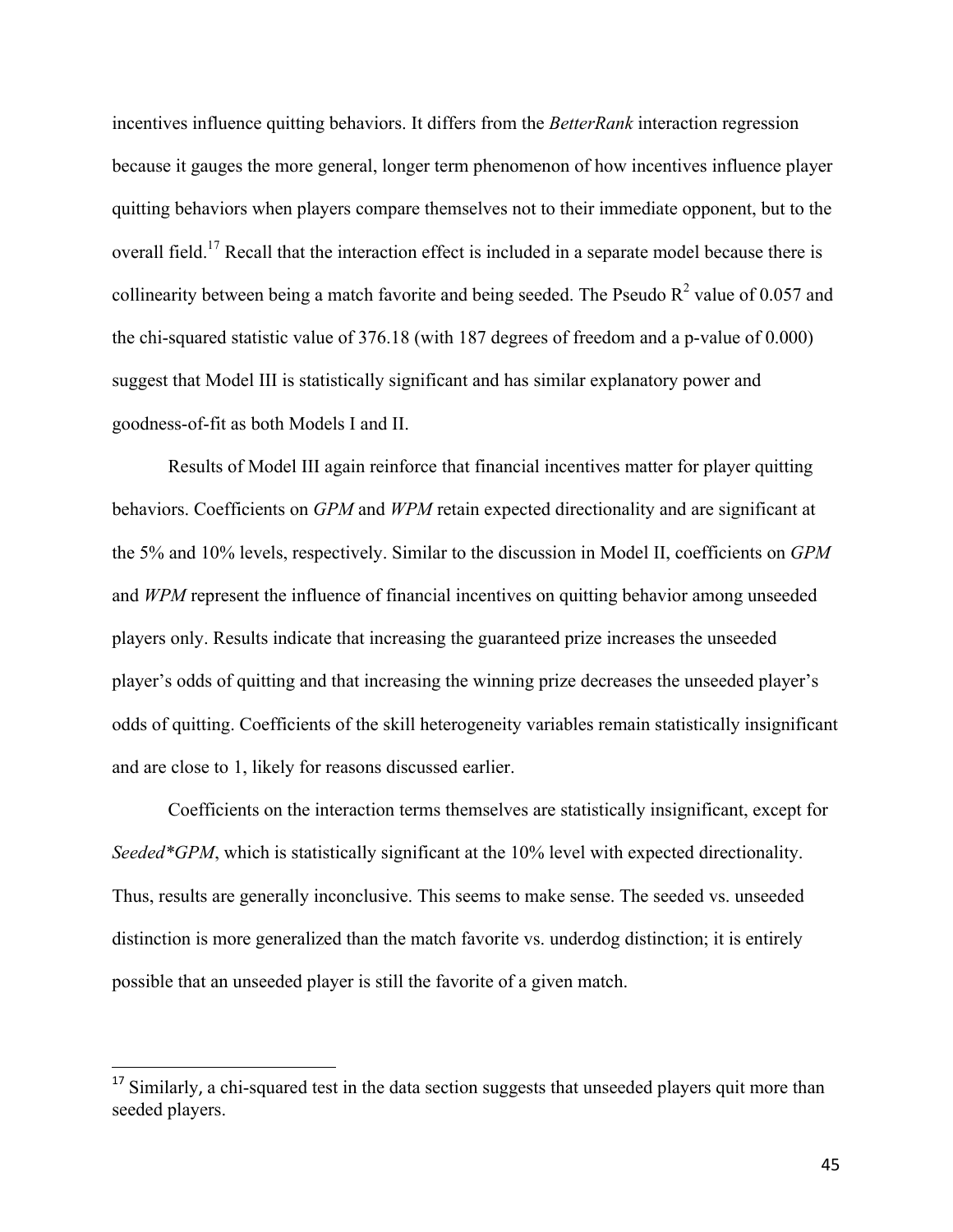#### *7.2 Grand Slam Dataset*

Running the models on the isolated Grand Slam dataset is important for two reasons. First, correlational analyses in the Data section show that players exhibit higher rates of quitting in the most lucrative tournaments on tour. Running the models on the isolated Grand Slam dataset allows this thesis to analyze how incentives influence quitting behaviors when said incentives are most exaggerated. In addition, the confounding effect between ranking point incentives and financial incentives discussed earlier is avoided because Grand Slams offer consistent guaranteed and winning ranking point distributions. So, running the model on the Grand Slam dataset allows this thesis to better identify the incentive effect of guaranteed and winning ranking points on quitting behaviors.

Before interpreting results, it is important to note a couple of general factors. First, restricting the data to only Grand Slam tournaments limits the number of observations to 6,185. Because retirements are rare occurrences, this substantially limits the number of quitting instances to analyze, adding noise that could distract from results. Accordingly, there are generally few statistically significant results in the Grand Slam-only cohort. Second, the underlying economic logic for how incentives impact quitting behaviors in Grand Slams is no different from the data in general. The only expected differences are which types of players are more likely to quit and how the consistent ranking point distribution impacts quitting behaviors.

#### *7.2.1 Model I: Base Model*

The first column of the Grand Slam dataset includes output from Model I without fixed effects estimators.<sup>18</sup> Similar to the earlier discussion, including fixed effects estimators in the

<sup>&</sup>lt;sup>18</sup> Just as in the combined dataset, including player fixed effects in the regression causes Stata to drop all players who have never quit, so the model without fixed effects estimators has more observations than the corresponding model with fixed effects estimators.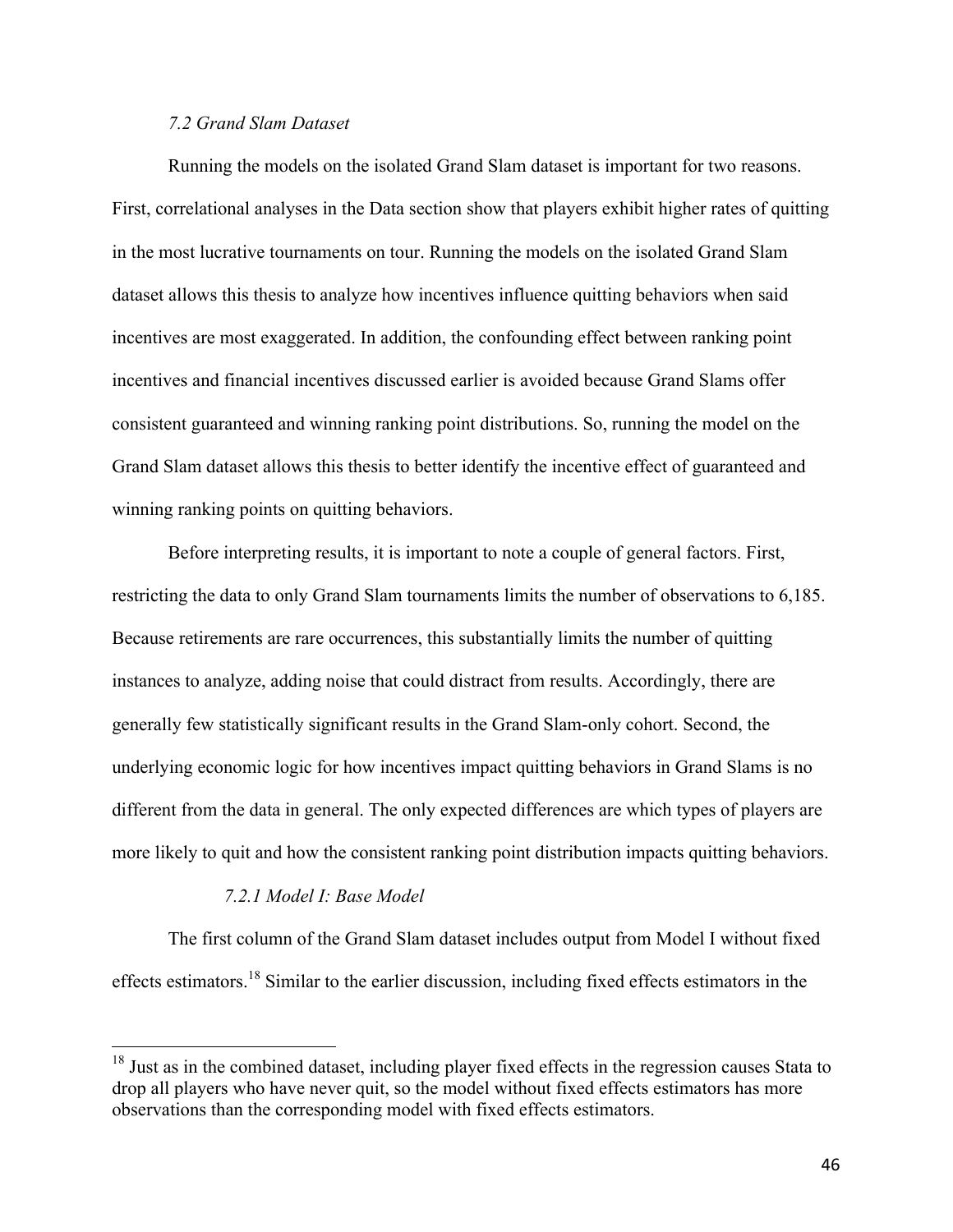model increases the Pseudo  $R^2$  from 0.013 to 0.068. However, while the chi-squared statistic of 26.94 in the model without fixed effects is statistically significant (with 7 degrees of freedom and a p-value of 0.000), the chi-squared statistic of 129.15 in the model with fixed effects estimators is not (with 133 degrees of freedom and a p-value of 0.58). The lack of significance is likely due to increased degrees of freedom added to the model when accounting for the fixed effects. As before, for economic reasons this section only discusses Model I results with fixed effects estimators.

Results of the base model are not statistically significant, likely due to the sample size problems discussed earlier. So, outcomes must be interpreted with caution. That being said, results suggest that incentives continue to influence quitting behaviors, as evidenced by expected directionality on coefficients of all prize incentive variables. Of particular note is that, in accordance with the earlier discussion, coefficients on ranking point incentive variables *GPo* and *WPo* now exhibit expected directionality, suggesting that ranking point incentives, as with direct financial incentives, may influence quitting behaviors. Increasing guaranteed ranking points could increase odds of quitting; increasing winning ranking points could decrease odds of quitting. The discussion regarding skill heterogeneity variables is also reinforced. *RankDiff* and *BetterRank\*RankDiff* remain statistically insignificant with coefficients close to 1.

That being said, while *BetterRank* remains statistically insignificant, its coefficient exhibits expected directionality, and its magnitude is notably lower than its corresponding value in the combined dataset. This acts as additional validation for the hypothesis that, while the exact relationship between skill heterogeneity and quitting behaviors is unclear, the simple distinction of "being the favorite" may influence quitting behaviors.

*7.2.2 Model II: Base Model with Match Underdog Interaction*

47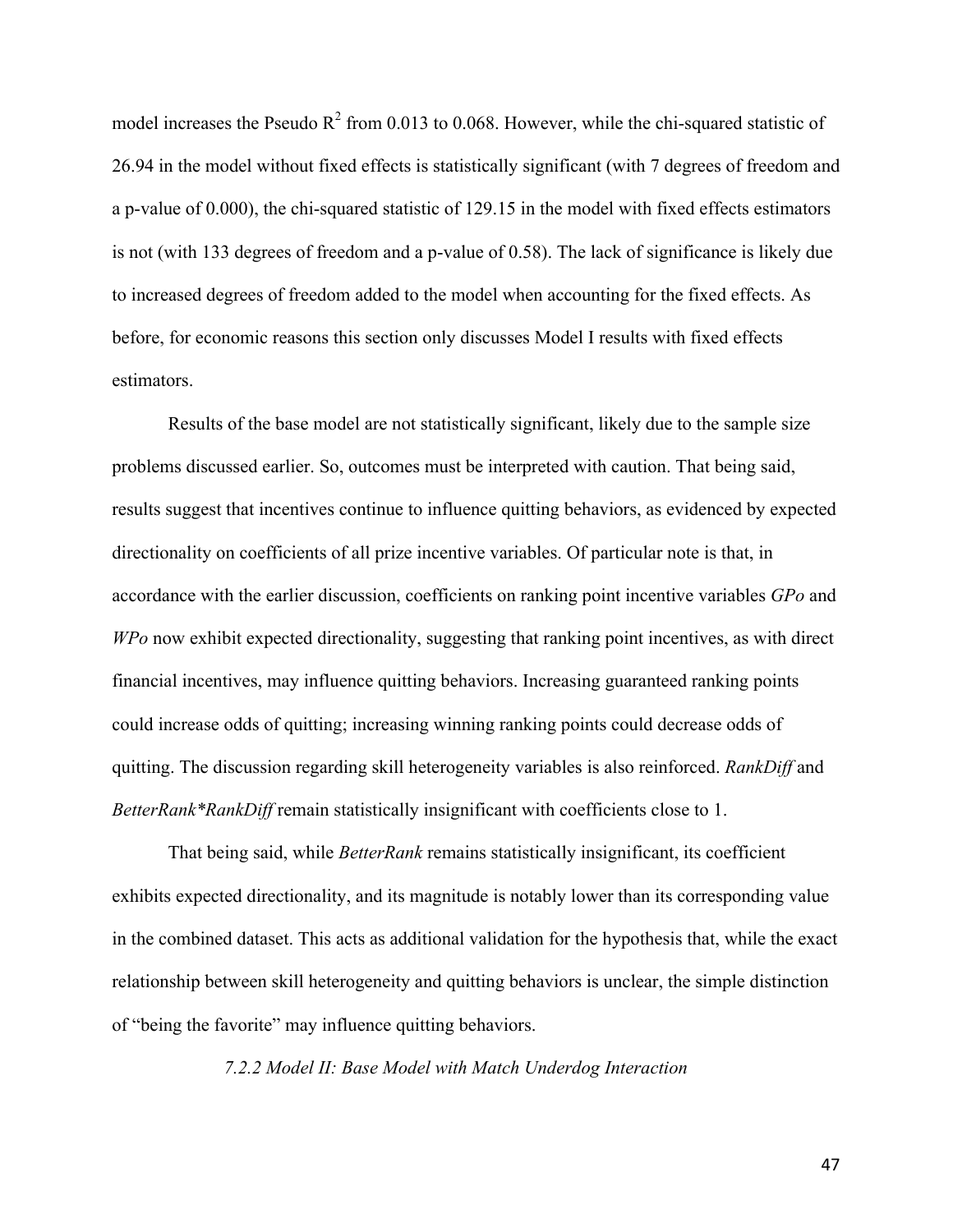Model II features a Pseudo  $R^2$  value of 0.076 in the Grand Slam dataset. Just as in Model I, its chi-squared statistic of 143.49 is statistically insignificant (with 137 degrees of freedom and a p-value of 0.335), likely for similar reasons.

Results of Model II on the isolated grand slam dataset largely reinforce results already discussed in the combined data section, though experience a similar lack of statistical significance as Model I. That being said, there are three notable exceptions. First, in this iteration of the model results for *BetterRank* are statistically significant at the 5% level, with continued asexpected directionality. This is the only model in which results on *BetterRank* are statistically significant, offering support for the hypothesis that being the match favorite reduces the odds of quitting during Grand Slam tournaments. The second and third exceptions build upon the observed trend on *BetterRank*: coefficients of the interaction of *BetterRank* with the ranking incentive variables *GPo* and *WPo* are statistically significant at the 1% level with expected directionality. These results offer further support that match underdogs and match favorites may respond differently to equivalent changes in ranking point incentives within Grand Slam tournaments. Match underdogs may be more influenced than favorites to quit when guaranteed and winning ranking point prizes change.

#### *7.2.3 Model III: Base Model with Unseeded Player Interaction*

Model III features a Pseudo-R<sup>2</sup> value of 0.074 and a chi-squared statistic of 139.65 (with 187 degrees of freedom and a p-value 0.445), indicating similar significance and predictive power as Models I and II.

Results of Model III are largely statistically insignificant, save *GPM* which is statistically significant at the 10% level and exhibits expected directionality. This seems to reinforce the earlier discussion that the match underdog vs. favorite distinction is potentially a more useful

48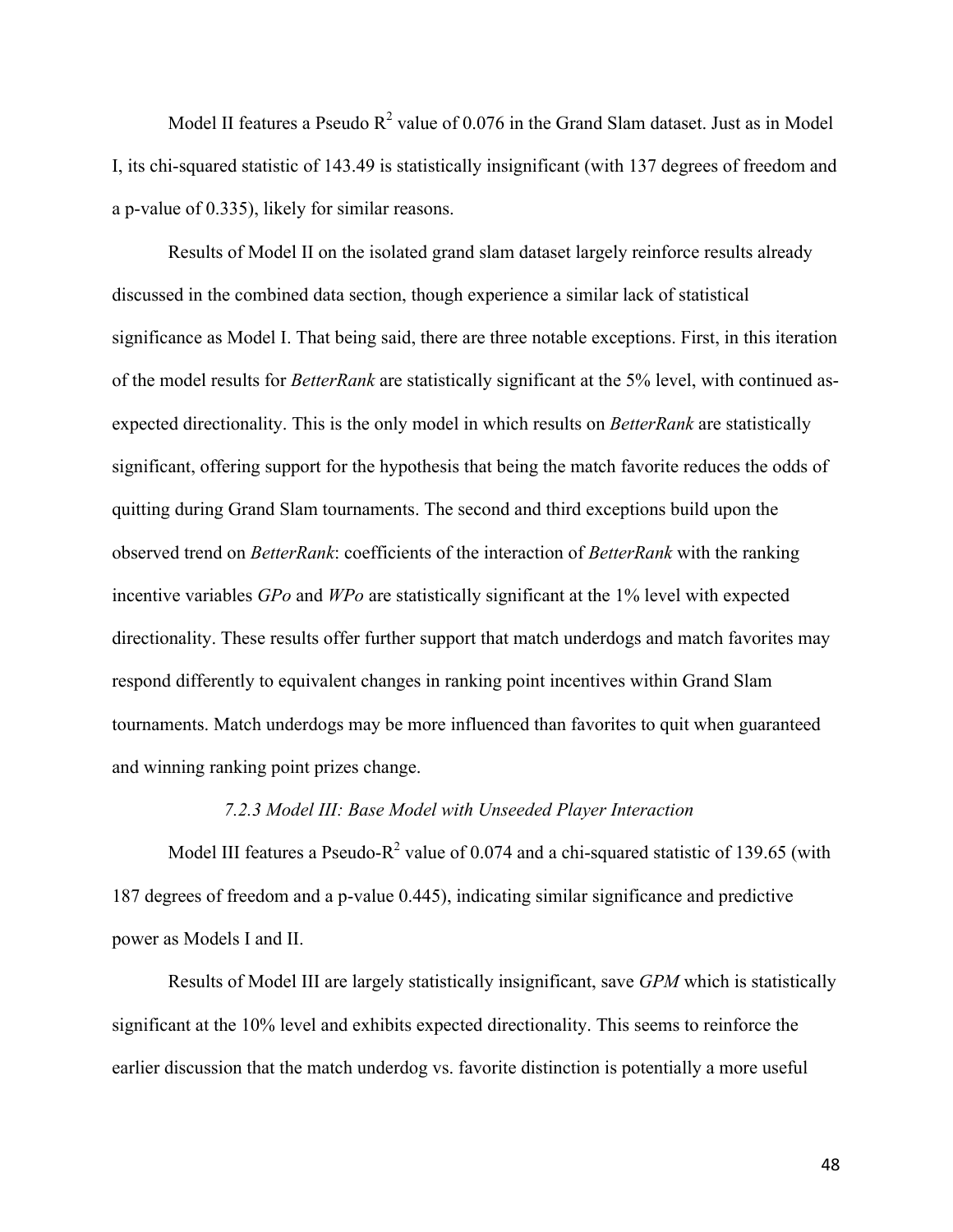measure of how players of different skill respond to incentives when considering quitting, given the general nature of the seeded vs. unseeded classification. That being said, results in general exhibit expected directionality and are consistent with previous results on incentive, ranking heterogeneity, and interaction variables, offering further support for the earlier discussion of Model III and of general results.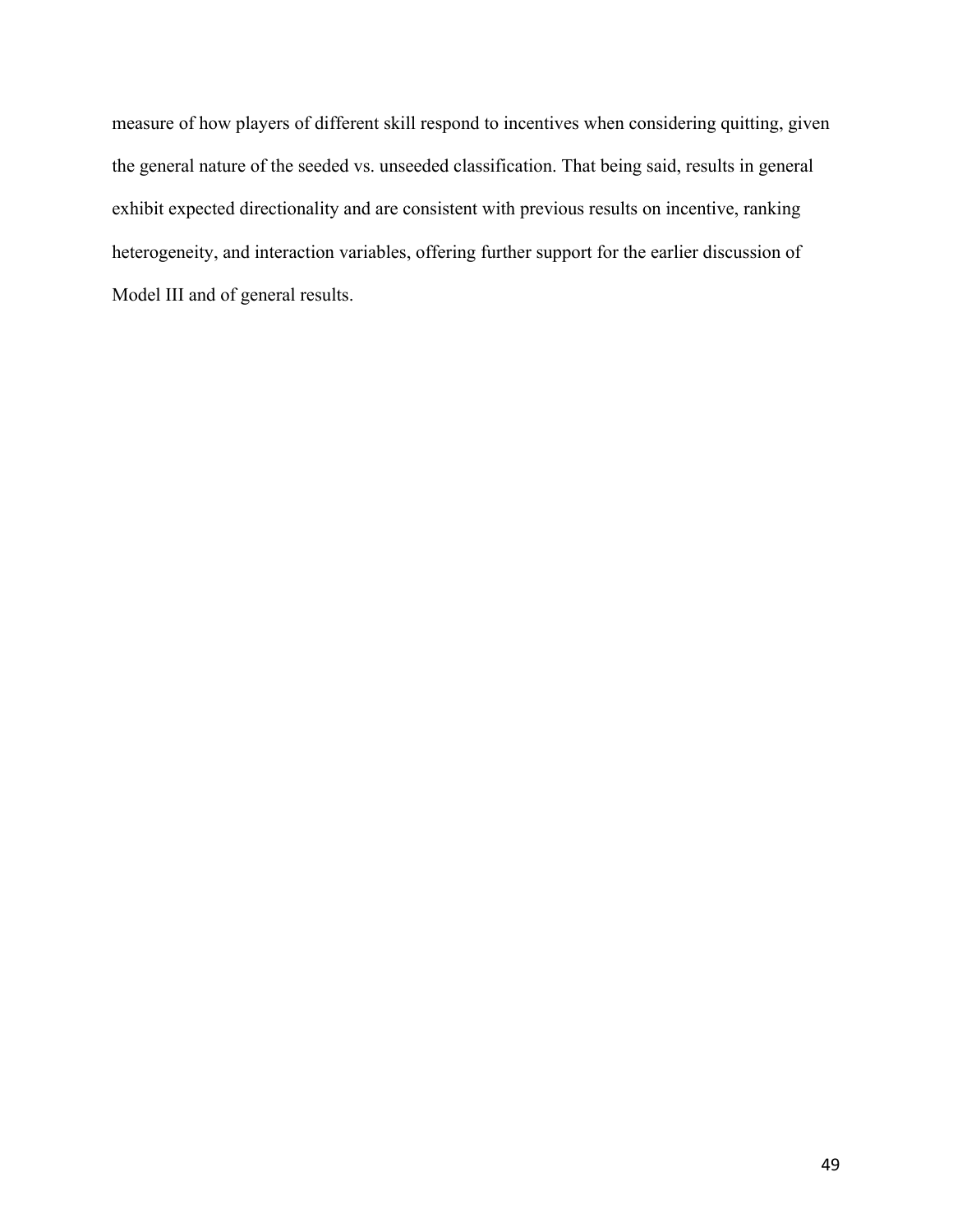## **8. Conclusion and Further Research**

This thesis studies the effect of incentive structures on quitting behaviors in men's professional tennis tournaments. Publicly available data published by the Association of Tennis Professionals (ATP) makes it possible to test whether specific incentive factors encourage players to quit from tournaments, what kinds of players are most likely to quit from tournaments, and how specific subgroups of players respond to quitting incentives differently.

Foremost, consistent with Rosen's hypotheses, results suggest that incentives influence quitting behaviors. Players are more likely to quit from tennis tournaments when their guaranteed loser's prize increases and are less likely to quit when the winning prize increases. Results of the isolated Grand Slam cohort suggest that players may respond similarly to indirect financial incentives, as measured by ranking points. Generally insignificant results on measurements of skill heterogeneity indicate that the relationship between difference in skill and quitting likelihood is less clear, though being the match underdog may increase odds of quitting.

This paper makes the additional conclusion that certain types of players – the worseranked players in individual matches and, possibly, "unseeded" players in tournaments – may be particularly susceptible to the influence of prize incentives on quitting behaviors. These results suggest that emphasizing winning pay over guaranteed pay could increase tournament efficiency and player effort exertion by not only enhancing optimal performance (as discussed at length in precedent literature), but by reducing harmful quitting behaviors, particularly among less-skilled players.

One can apply the findings of this paper to the labor market by viewing a professional tennis tournament as a proxy for how workers interact in promotion and bonus competitions. In particular, if one views the guaranteed prize as the starting salary, the winning prize as the

50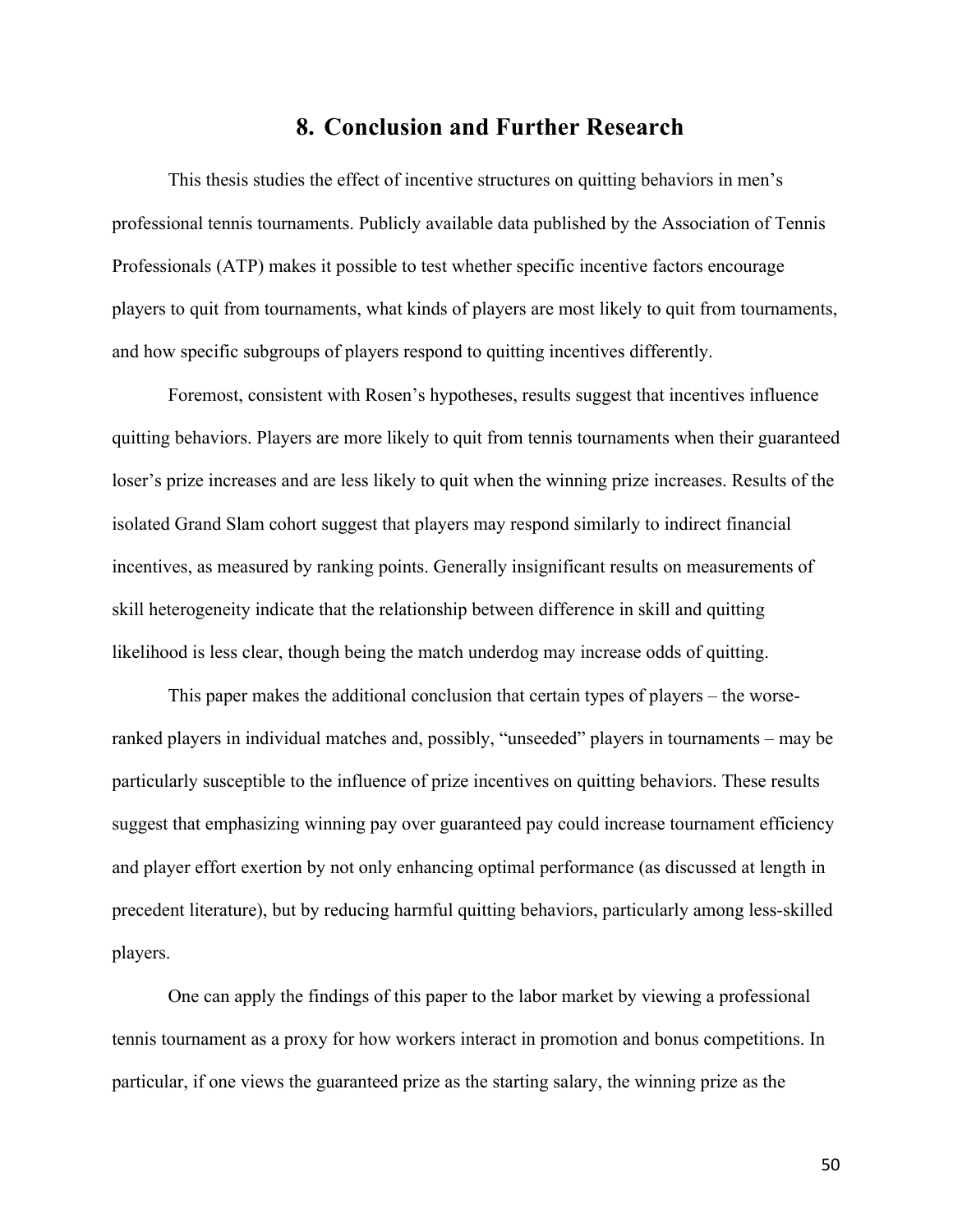promotion salary or bonus, and relative player skill as various measurements of worker performance, it is easy to see how the incentive structures that influence whether a player will quit a tennis match can mirror those that influence whether an employee will forego bonus promotion or bonus considerations. If one is inclined to agree with the analogous characterizations presented in the labor market, then offering sufficiently high starting salaries to employees may discourage employees from exerting the effort necessary to be considered for promotions or bonuses (in not going above and beyond to demonstrate their readiness for a higher-level position, they are effectively "quitting" bonus or promotion considerations). This would likely concern leaders interested in the future success of the company, particularly if the company hires entry-level employees with the intention of training them for leadership roles.<sup>19</sup> The logical application is that placing a greater percent of an employee's pay on relative performance (the "winning prize" component) could reduce inefficient work behavior and increase productivity of the firm as a whole.

The preliminary findings that "underdog" populations could be more susceptible to financial incentives in tennis tournaments may also be applied to the labor market. Many firms have "star performers" who other employees could view as more likely to receive a bonus or promotion than them. Results of this paper may be extended to suggest that employees who view themselves as underdogs versus the star performer (or relative to other employees in their division) could be most susceptible to engaging in inefficient work behaviors. But results also suggest that underdog employees could be especially receptive to exerting effort for bonus consideration if a greater percent of their pay is tied to relative performance-based compensation as opposed to a guaranteed salary.

 $19$  This is the case in many professional service firms with a "Partner track."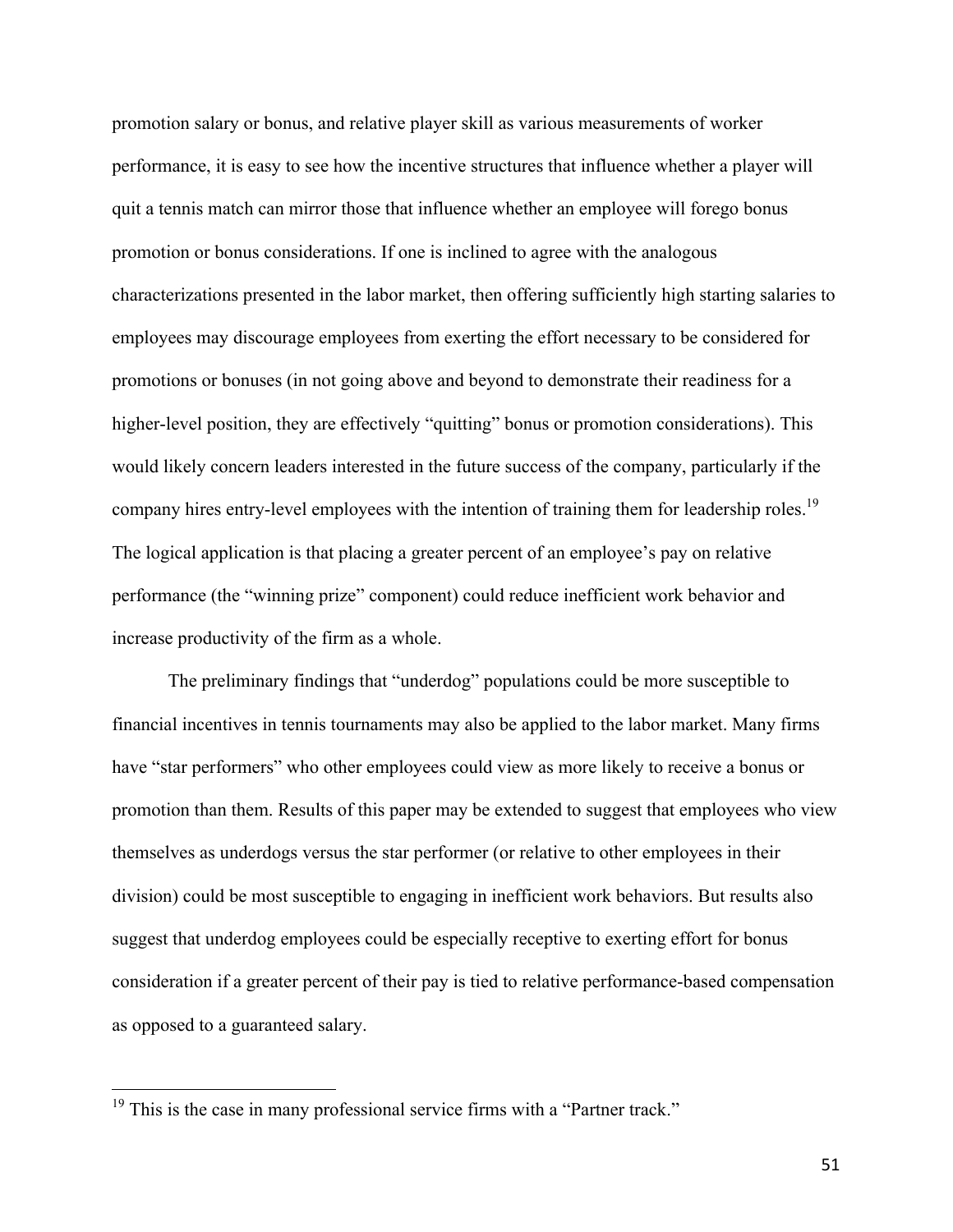Of course, results of this paper are preliminary and not definitively conclusive. A number of opportunities exist to expand empirical understanding of tournament theory's explanation of quitting behaviors, which could either reinforce or challenge this work's conclusions. First, extending the model beyond 2017 would allow an economist to evaluate whether institutional rule changes implemented by the ATP (discussed in the background section) can reduce the impact of the incentive effect on quitting behaviors. Because the rule-change is so recent, exploring it is outside the scope of this paper. Second, recall that the four-member Grand Slam board changed the incentive structure of its tournaments in 2018 to allow players to pull out before tournaments and keep 50% of their first round prize money. It would be interesting to run the regressions created in this thesis on Grand Slam tournaments in 2018 and beyond, because it would allow for a comparison of two different types of adjustments for compensation for pulling out before tournaments: one in which players keep all of the first round loser's prize on two occasions (non-Grand Slams), and another in which players keep half of the first round loser's prize for all occasions (Grand Slams). The results of these analyses may shed light on how the tournament director could best reorganize tournament incentives to reduce the influence of finances on quitting behaviors.

Likewise, additional work could incorporate different measurements of incentives on player quitting behaviors. While most precedent literature analyzed marginal payoff for advancing one round in a tournament, different measures of incentives have been used to study the effect of finances on quitting behaviors. Ivankovic (2007) and Silverman & Seidel (2011) studied how the discounted present value of potential earnings for advancing through all subsequent tournament rounds impacts effort exertion. Future work could incorporate this type of measurement in a study of quitting behaviors.

52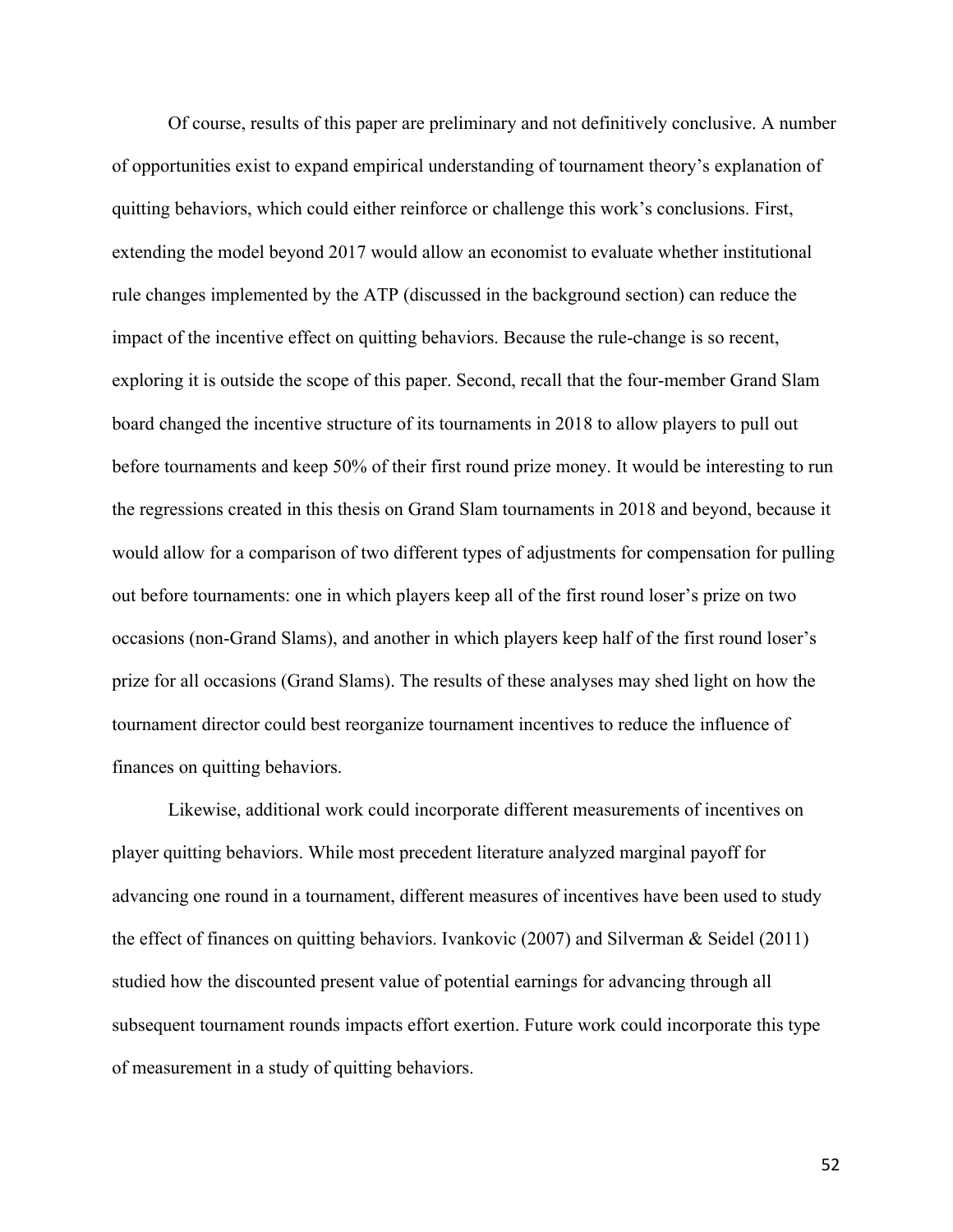Finally, similar to a point made by Silverman & Seidel (2011), future work could be undertaken to link quitting behavior in the professional sports arena with quitting behaviors in the corporate world. It is always tenuous to extrapolate the findings of a single, isolated system (the ATP tour) to the very generalized corporate world. Because this paper is among the first to apply tournament theory to quitting behaviors (and because perceived analogous behaviors in the labor market could have significant impacts on employee livelihood), results found here should be extrapolated to the labor market with caution. Similar studies analyzed in separate sports or related activities may help fill out the picture that this thesis sketches, providing labor economists with a more comprehensive view of how incentive structures and related factors could influence quitting behaviors.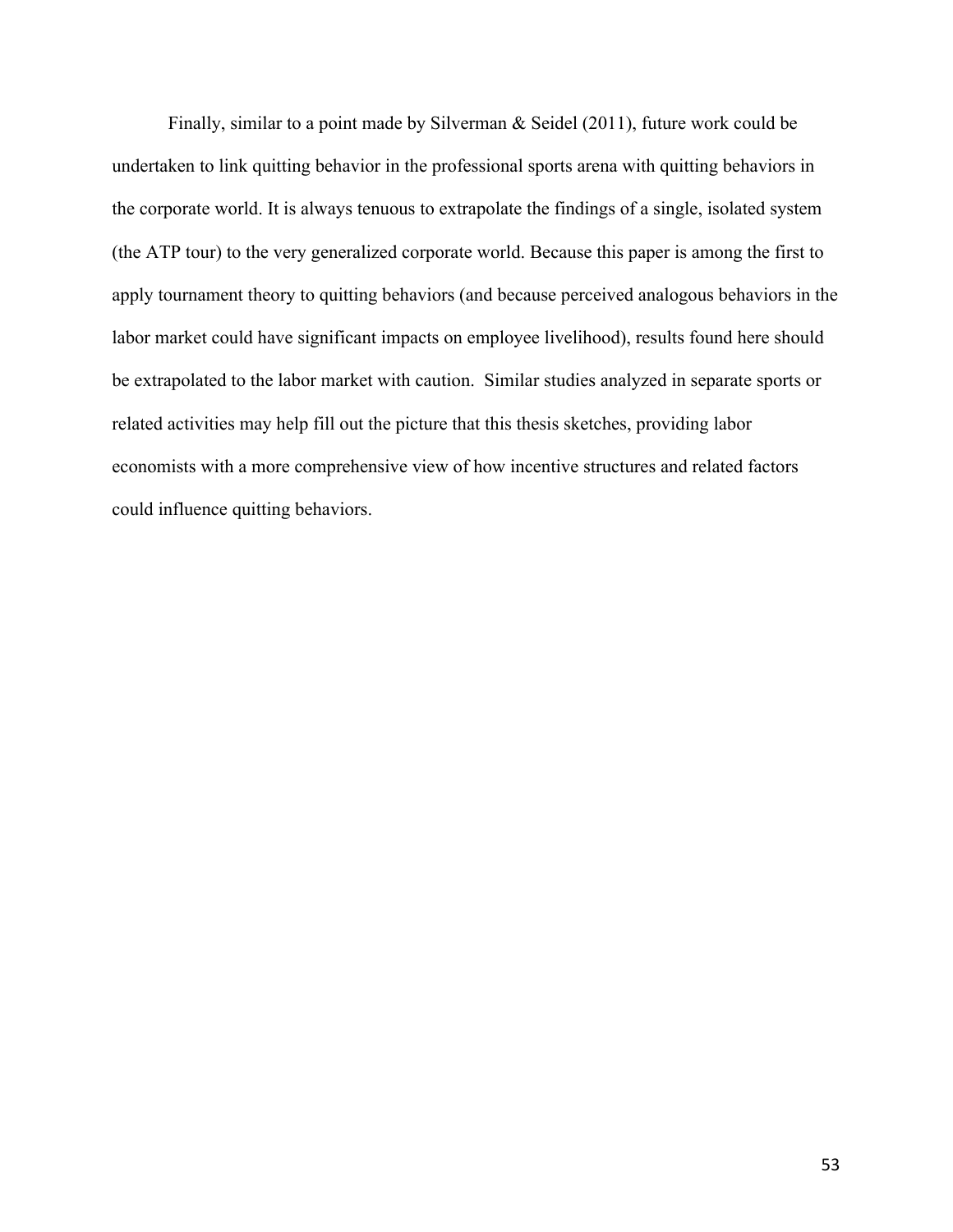#### Works Cited

- ATP World Tour (n.d.). Retrieved from https://www.atpworldtour.com
- ATP Official Rulebook (2017). *ATP*. Retrieved from https://www.atpworldtour.com/- /media/files/rulebook/2017/2017-atp-rulebook\_3feb17.pdf
- Connelly, B., Tihanyi, L., Crook, T.R., Gangloff, K.A. (2014). Tournament Theory: Thirty Years of Contests and Competitions. *Journal of Management, 40* (1), 16-47.
- Corral, J.D., Pireto-Rodriguez, J. (2010). Are differences in ranks good predictors for Grand Slam tennis matches? *International Journal of Forecasting*, *26* (3), 551-563.
- DeVaro, J. (2006). Strategic promotion tournaments and worker performance. Retrieved from Cornell University, School of Industrial and Labor Relations site: http://digitalcommons.ilr.cornell.edu/ articles/108/
- Ehrenberg, R. G. & Bognanno, M. L. (1990). Do tournaments have incentive effects? *Journal of Political Economy, 98* (6), 1307-1324.
- Ekinci, E. and Waldman, M. (2015). Bonuses and Promotion Tournaments: Theory and Evidence. Retrieved from Universidad Carlos III de Madrid Department of Business Administration and Cornell University Johnson Graduate School of Management: http://www.solejole.org/16016.pdf
- Geyer, H. (2010). Quit Behavior of Professional Tennis Players. *Journal of Sports Economics*, *11* (1) 89-99.
- Gilsdorf, K., & Sukhatme, V. (2008). Testing Rosen's Sequential Elimination Tournament Model: Incentives and Player Performance in Professional Tennis. *Journal of Sports Economics*, *9* (3), 287-303.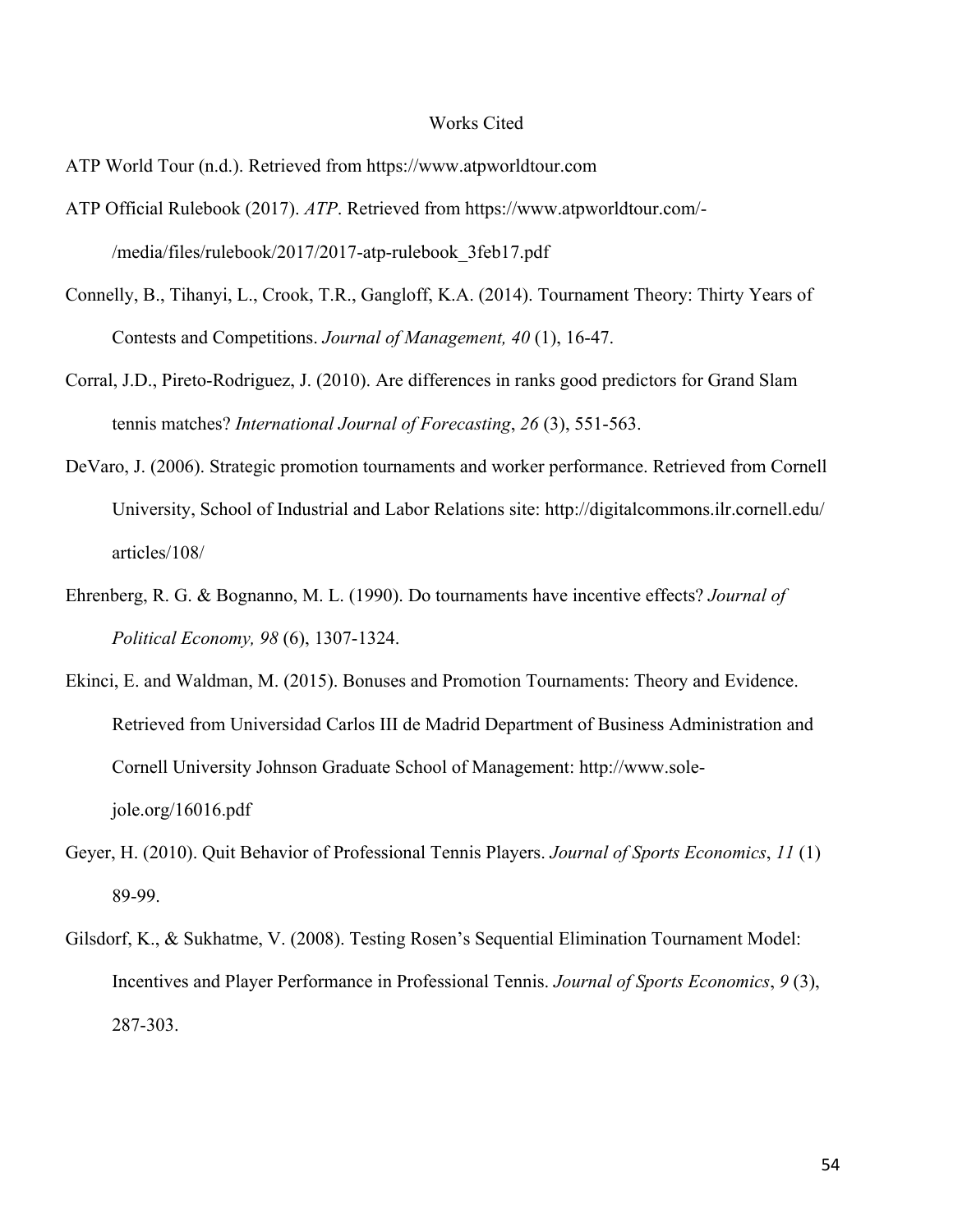- Grund, C., Höcker, J, and Zimmermann, S. (2010). Risk Taking Behavior in Tournaments: Evidence from the NBA. *IZA Discussion Paper* (*4812)*. Retrieved from https://ssrn.com/abstract=1570430
- Hvide, H. (2002). Tournament Rewards and Risk Taking. *Journal of Labor Economics, 20* (4), 877- 898.
- Henderson, A. D., Fredrickson, J. W. (2001). TMT coordination needs and the CEO pay gap: A competitive test of economic and behavioral views. The *Academy of Management Journal*, *44* (1), 96-117.
- Ivankovic, M. (2007). The tournament model: an empirical investigation of the ATP Tour. *Zb. rad. Ekon. fak. Rij*, *25* (1), 83-111.
- Knoeber, C. R., Thurman, W. N. (1994). Testing the theory of tournaments: An empirical analysis of broiler production. *Journal of Labor Economics*, *12* (1), 155-179.
- Lazear, P.E., Rosen, S. (1981). Rank-Order Tournaments as Optimum Labor Contracts. *Journal of Political Economy*, 89 (5), 841-864.
- Lazear, E. P. (1989). Pay Equality and Industrial Politics. *Journal of Political Economy 97*, (3) 561- 580.
- Lallemand, T., Plasman, R., Rycx, F. (2008). Women and competition in elimination tournaments. *Journal of Sports Economics*, *9* (1), 3-19.
- Lee, J. (2004). Prize and Risk-Taking Strategy in Tournaments: Evidence from Professional Poker Players. *IZA Discussion Paper (1345)*. Retrieved from SSRN: https://ssrn.com/abstract=603525
- Nalebuff, B.J., Stiglitz, J.E. (1983). Prizes and Incentives: Toward a General Theory of Compensation and Competition. *Bell Journal of Economics 14* (1), 21-43.
- OFX (n.d.). Historical Exchange Rates. Retrieved from https://www.ofx.com/en-us/forexnews/historical-exchange-rates/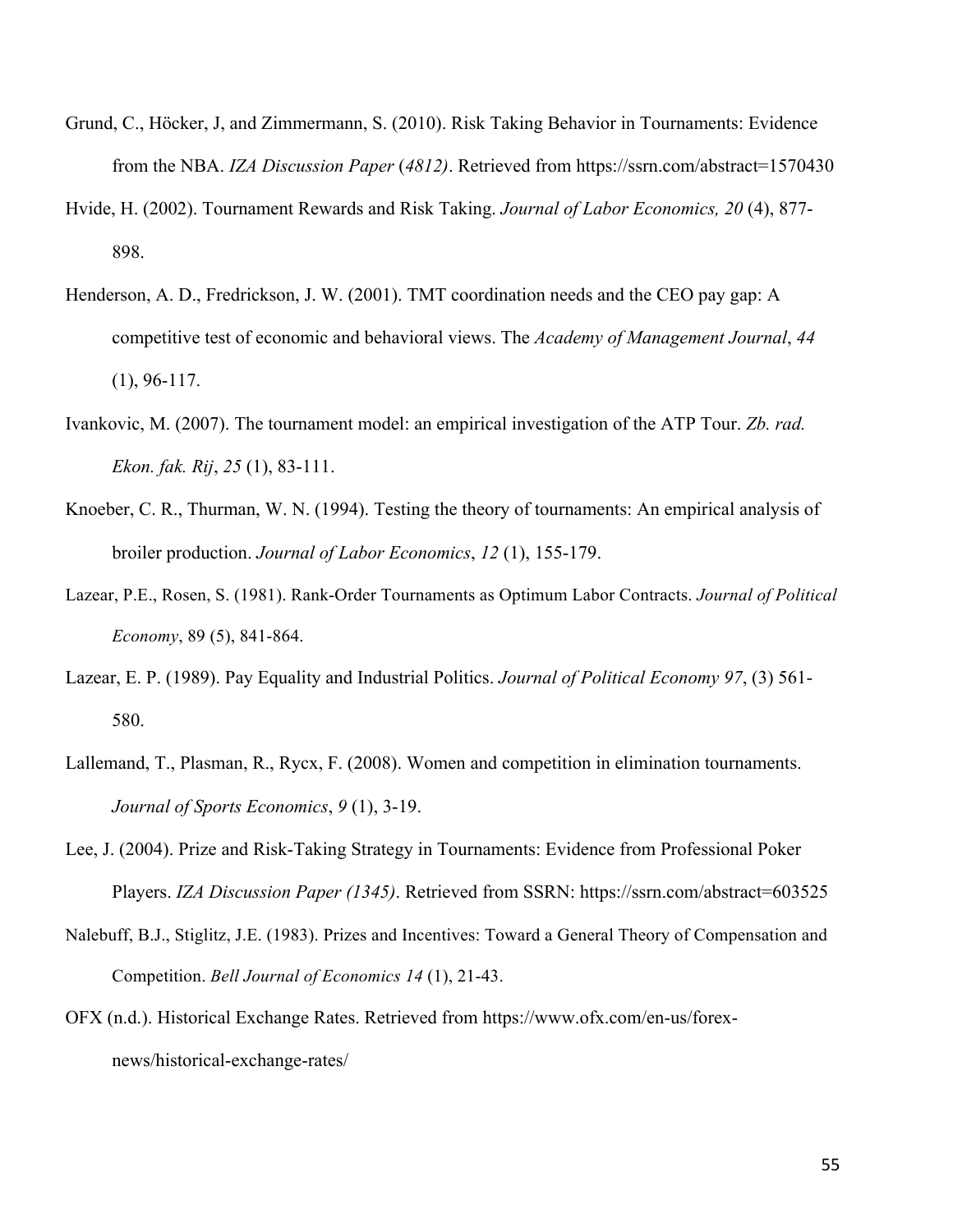- O'Roark, B. J., Wood, C. W., Demblowski, B. (2012). Tournament Chasing NASCAR Style: Driver Incentives in Stock Car Racing's Playoff Season. *Eastern Economic Journal*, *38* (1), 1-17
- Ovaska, T., Sumell, A. (2014). Who Has the Advantage? An Economic Exploration of Winning in Men's Professional Tennis. *The American Economist*, 59 (1), 34-51.
- Pro Tennis Live (n.d.). Draws and Prize Payouts for Men's Professional Tennis Tournaments. Retrieved from https://www.protennislive.com/
- Rosen, S. (1986). Prizes and Incentives in Elimination Tournaments. *American Economic Review*, *76* (4), 701-715.
- Rothenberg, B (2018, January 16). Retirements Are Down at the Australian Open. Is Money the Reason? *The New York Times*. Retrieved from www.nytimes.com/2018/01/16/sports/tennis/australian-open-retirements.html.
- Silverman, J., Seidel, S. (2011). "Incentives in Professional Tennis: Tournament Theory and Intangible Factors." *Duke University Honors Thesis*. Retrieved from https://sites.duke.edu/econhonors/2011/04/03/incentives-in-professional-tennis-tournamenttheory-and-intangible-factors/
- Sunde, U. (2003). "Potential, Prizes, and Performance: Testing Tournament Theory with Professional Tennis Data." *IZA Discussion Paper Series (947)*, 1-28.
- Sunde, U. (2009). Heterogeneity and performance in tournaments: a test for incentive effects using professional tennis data. *Applied Economics*, *41* (29), 3199-3208.
- US Bureau of Labor Statistics (n.d.). CPI Inflation Calculator. Retrieved from https://www.bls.gov/data/inflation\_calculator.htm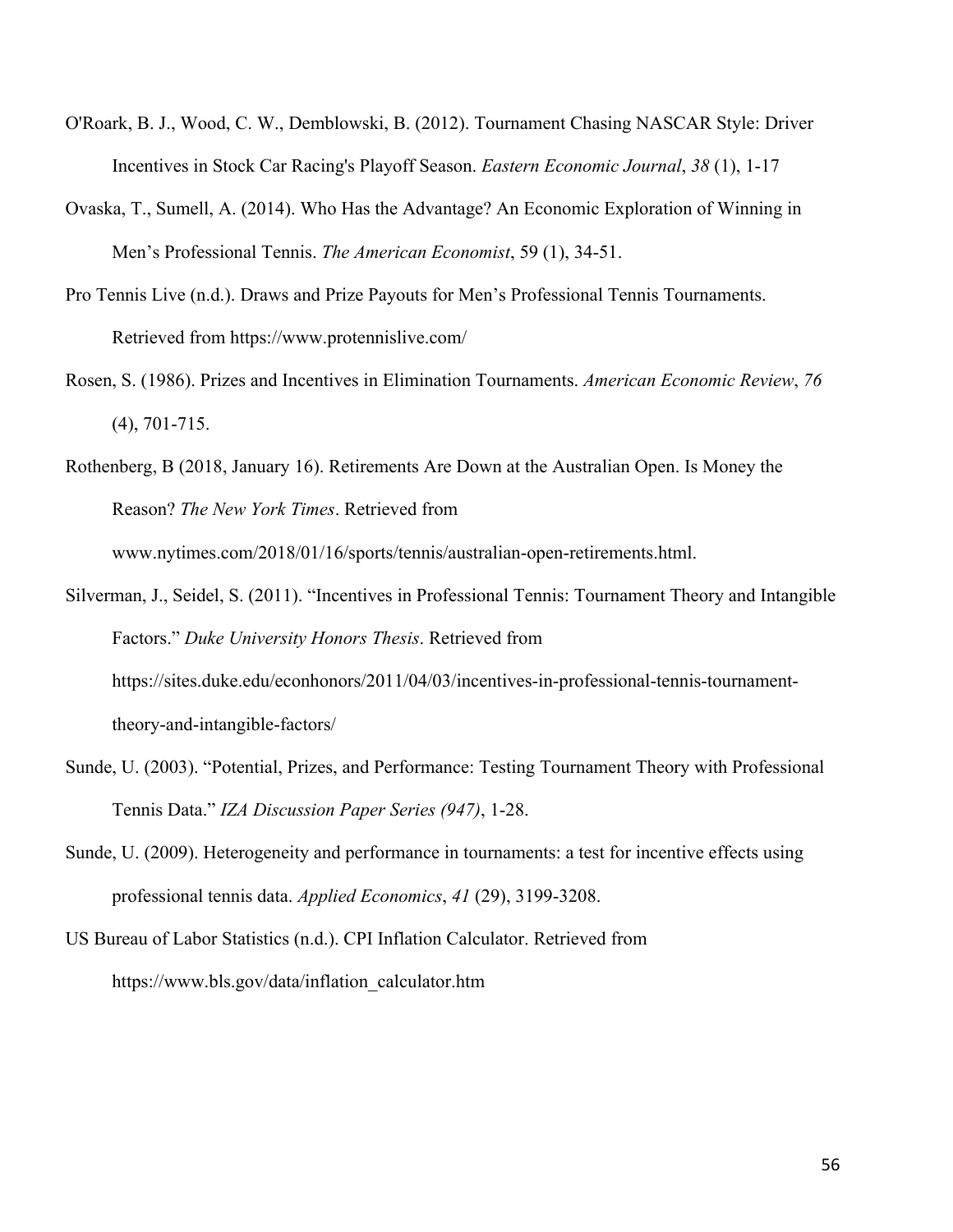Waldstein, D. (2017, November 21). Grand Slam Events Take Steps to Curb Mid-Match Retirements. The New York Times, *The New York Times*. Retrieved from www.nytimes.com/2017/11/21/sports/tennis/grand-slam-board-rules-changes.html.

- Wikipedia (n.d.). Round-By-Round Payout Information for Grand Slam Tournaments. Retrieved from https://www.wikipedia.org/
- Wimbledon Championships Official Prize Money (2017). *The Championships, Wimbledon.* Retrieved from http://www.wimbledon.com/pdf/prize\_money\_2017.pdf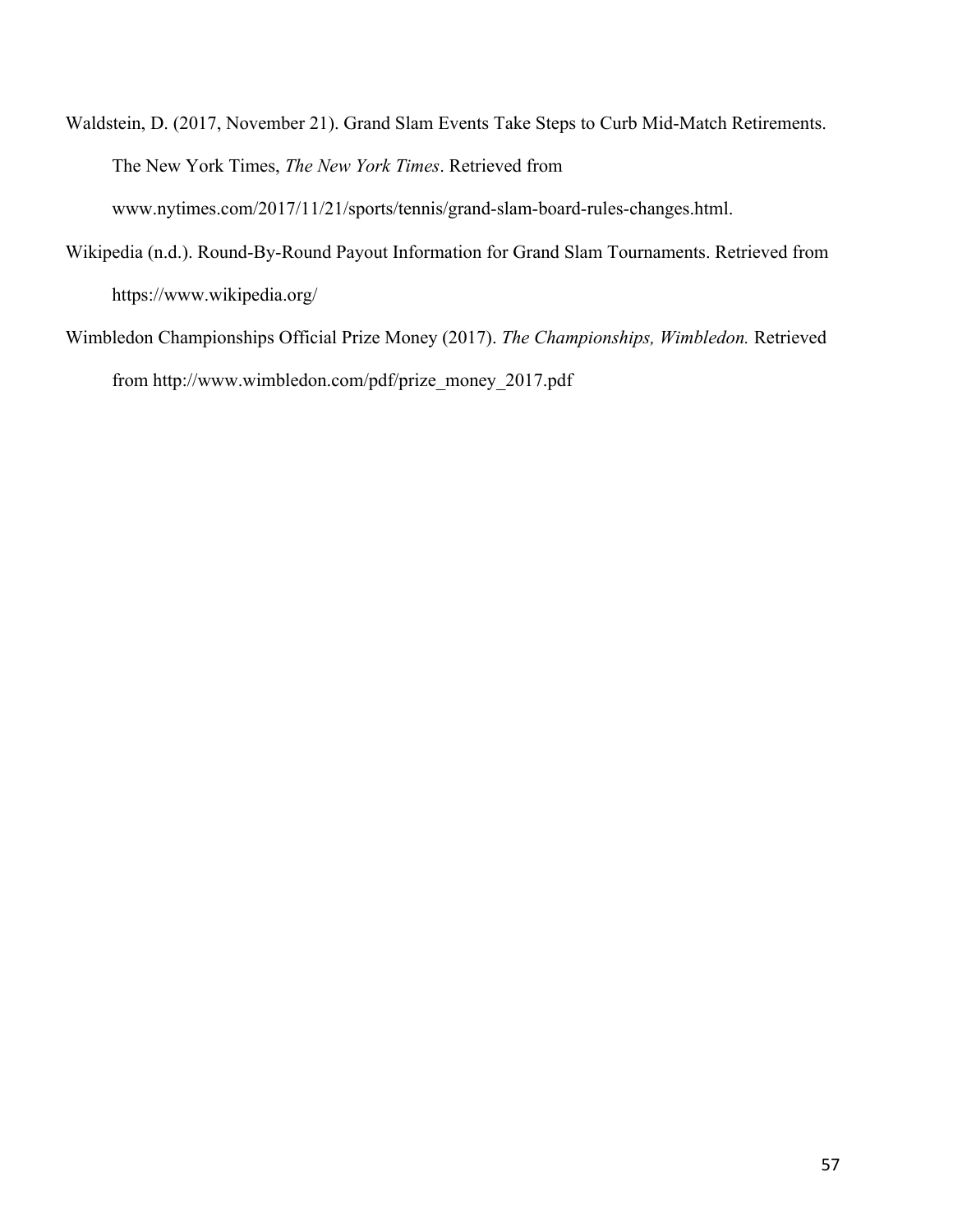## **Appendix**

| <b>VARIABLE</b>       | <b>DEFINITION</b>                                                                                                                                |  |  |  |  |
|-----------------------|--------------------------------------------------------------------------------------------------------------------------------------------------|--|--|--|--|
| <b>RET</b>            | Dependent variable for whether the player quits (1 if quits, 0 if not)                                                                           |  |  |  |  |
| <b>GPM</b>            | The prize money guaranteed to a player for making it to a given round in a<br>tournament (USD, thousands)                                        |  |  |  |  |
| <b>WPM</b>            | The guaranteed prize money plus the marginal prize money gain awarded<br>to a player should they win a given match (USD, thousands)              |  |  |  |  |
| <b>GPO</b>            | The ranking points guaranteed to a player for making it to a given round in<br>a tournament                                                      |  |  |  |  |
| <b>WPO</b>            | The guaranteed ranking points plus the marginal point gain awarded to a<br>player should they win a given match                                  |  |  |  |  |
| <b>RANKDIFF</b>       | The difference in year-end ranking between match competitors in the year<br>prior to the year of the given match                                 |  |  |  |  |
| <b>BETTERRANK</b>     | Binomial dummy variable: $1 =$ better year-end ranking (favorite), $0 =$<br>worse year-end ranking (underdog)                                    |  |  |  |  |
| <b>RANKDIFFBETTER</b> | Interaction term multiplying ranking difference by a binomial value of<br>whether the player is ranked better or worse (1 if better, 0 if worse) |  |  |  |  |
| <b>SEEDED</b>         | Binomial dummy variable: $1 =$ player is seeded in the tournament, $0 =$<br>player is unseeded in the tournament                                 |  |  |  |  |
| <b>PCODE</b>          | Player fixed effects estimator; encoded string of player name                                                                                    |  |  |  |  |
| <b>SCODE</b>          | Court surface fixed effects estimator; encoded string of court surface $(1 =$<br>clay, $2 = \text{grass}, 3 = \text{hard}$ )                     |  |  |  |  |
| <b>DRAWSIZE</b>       | Tournament fixed effects estimator; can be 32, 64, or 128                                                                                        |  |  |  |  |
| <b>ROUND</b>          | Fixed effects estimator for match stage; ranges from 1-7                                                                                         |  |  |  |  |
| <b>YEAR</b>           | Fixed effects estimator for the year a match within a tournament takes<br>place; ranges from 2007-2017                                           |  |  |  |  |

#### **Table 1: Variables and Definitions**

 $\overline{\phantom{0}}$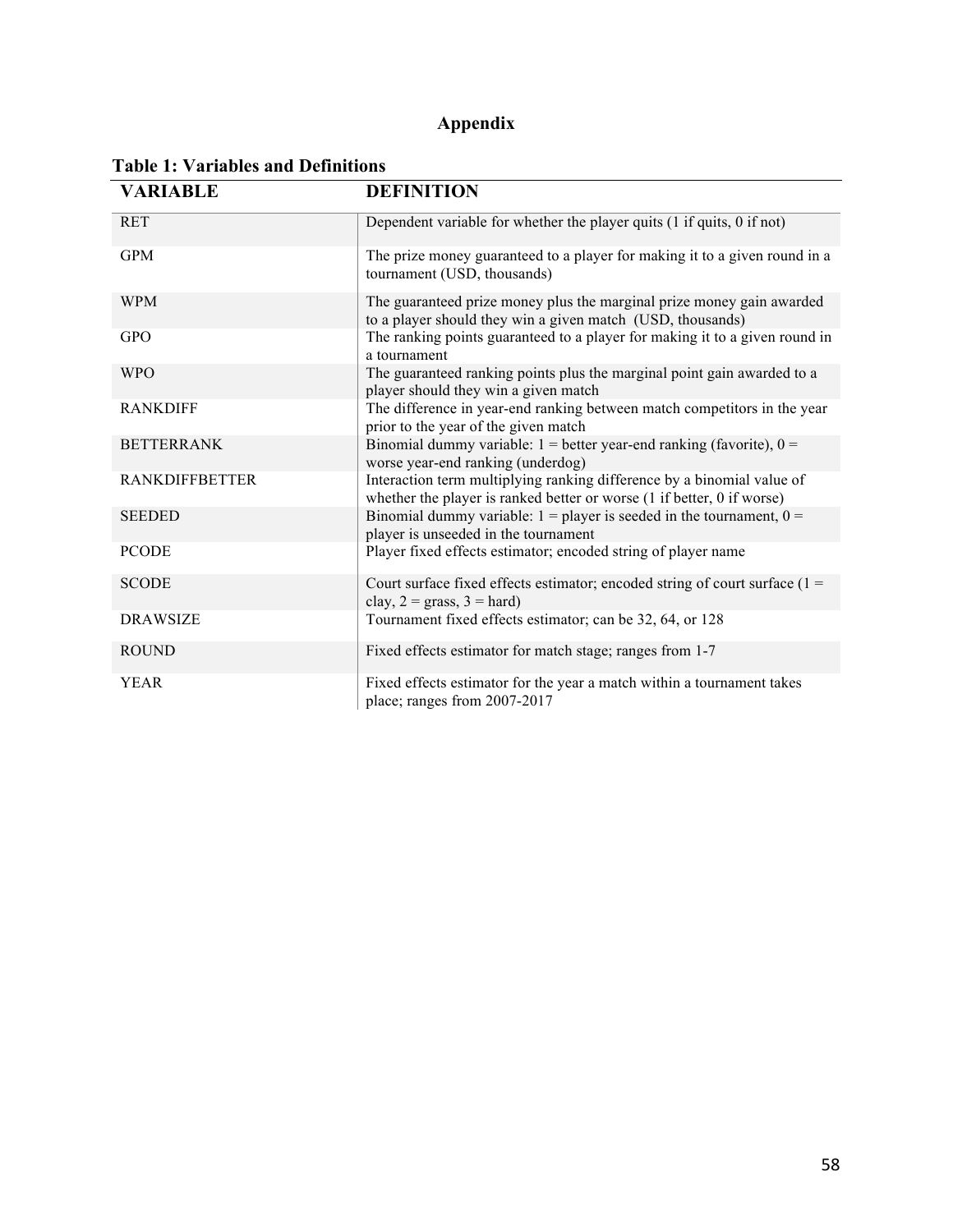| <b>VARIABLE</b>     | <b>EXPECTED</b><br><b>DIRECTION</b> | <b>HYPOTHESIS</b>                                                                         |
|---------------------|-------------------------------------|-------------------------------------------------------------------------------------------|
| <b>RET</b>          | N/A                                 | Dependent variable                                                                        |
| <b>GPM</b>          | >1                                  | Increasing guaranteed prize money increases<br>incentive to quit                          |
| <b>WPM</b>          | $<$ 1                               | Increasing winning prize money decreases<br>incentive to quit                             |
| <b>GPO</b>          | >1                                  | Increasing guaranteed ranking points increases<br>incentive to quit                       |
| <b>WPO</b>          | <1                                  | Increasing winning ranking points decreases<br>incentive to quit                          |
| <b>RANKDIFF</b>     | >1                                  | Higher skill heterogeneity increases incentive<br>for a player (usually underdog) to quit |
| <b>BETTERRANK</b>   | $\leq$ 1                            | Better ranked payers have higher chances of<br>winning, so are less likely to quit        |
| RANKDIFF*BETTERRANK | <1                                  | Underdogs are more likely to quit in matches<br>with high skill difference                |
| BETTERRANK*GPM      | <1                                  | Underdogs are more influenced by financial<br>incentives than favorites                   |
| BETTERRANK*WPM      | >1                                  | Underdogs are more influenced by financial<br>incentives than favorites                   |
| BETTERRANK*GPO      | $<$ 1                               | Underdogs are more influenced by ranking<br>incentives than favorites                     |
| BETTERRANK*WPO      | >1                                  | Underdogs are more influenced by ranking<br>incentives than favorites                     |
| <b>SEEDED</b>       | $\leq$ 1                            | Seeded players have higher probability of<br>winning, so are less likely to quit          |
| SEEDED*GPM          | <1                                  | Unseeded players are more influenced by<br>financial incentives than favorites            |
| SEEDED*WPM          | >1                                  | Unseeded players are more influenced by<br>financial incentives than favorites            |
| SEEDED*GPO          | $<$ 1                               | Unseeded players are more influenced by<br>ranking incentives than favorites              |
| SEEDED*WPO          | >1                                  | Unseeded players are more influenced by<br>ranking incentives than favorites              |
| <b>PCODE</b>        | N/A                                 | <b>Fixed Effects Estimator</b>                                                            |
| <b>SCODE</b>        | N/A                                 | <b>Fixed Effects Estimator</b>                                                            |
| <b>DRAWSIZE</b>     | N/A                                 | <b>Fixed Effects Estimator</b>                                                            |
| <b>ROUND</b>        | N/A                                 | <b>Fixed Effects Estimator</b>                                                            |
| YEAR                | N/A                                 | <b>Fixed Effects Estimator</b>                                                            |

### **Table 2: Variable & Interaction Effect Predictions**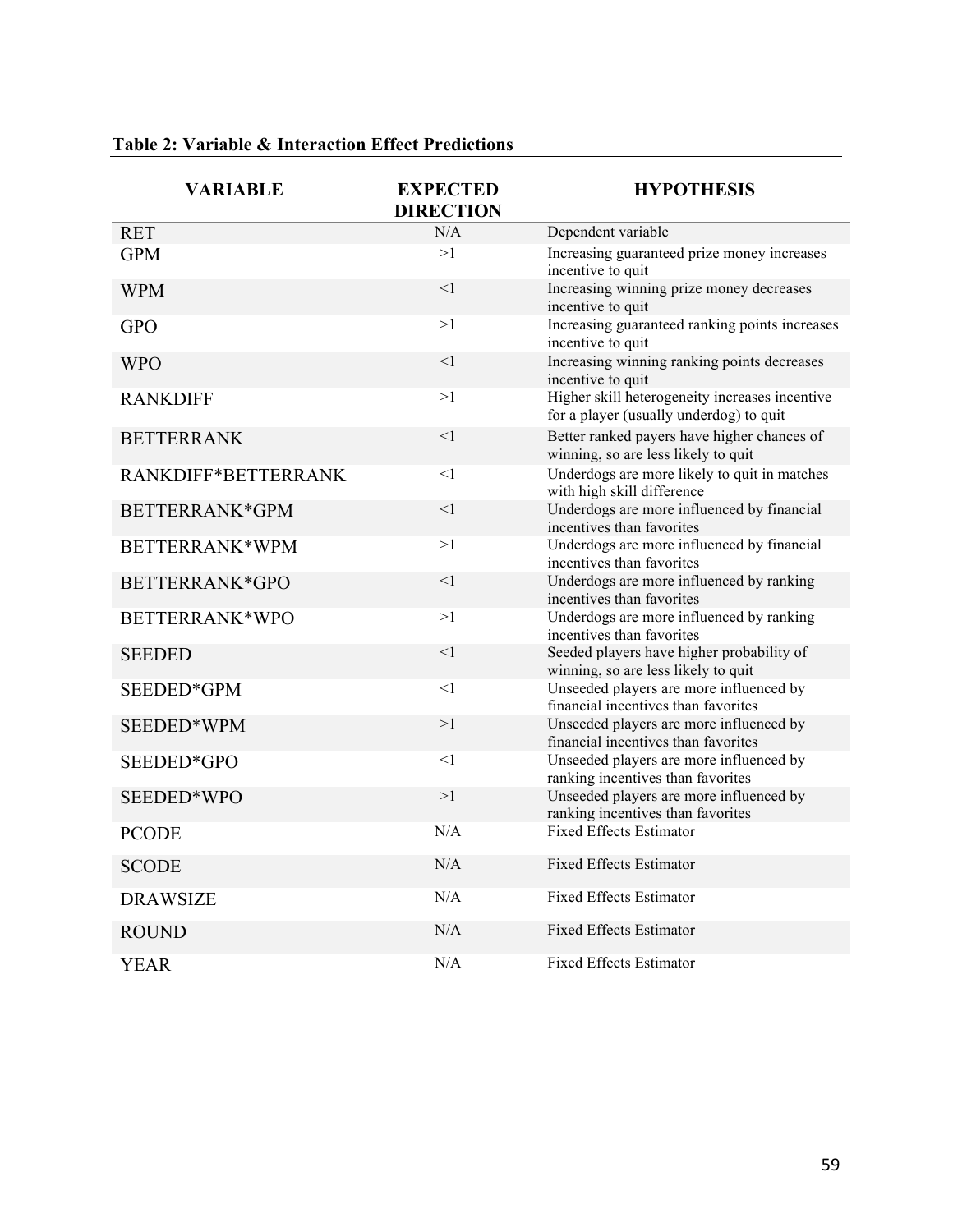|                     | (1)    | (2)     | (3)    | (4)      | (5)  |
|---------------------|--------|---------|--------|----------|------|
| <b>VARIABLES</b>    | N      | mean    | sd     | min      | max  |
| Retire              | 29,547 | .023    | .151   | $\theta$ | 1    |
| WPM (thousands)     | 29,547 | 72.05   | 124.85 | 5.94     | 1825 |
| GPM (thousands)     | 29,547 | 38.4028 | 61.65  | 2.20     | 920  |
| GPo                 | 29,547 | 51.49   | 86.38  | $\theta$ | 720  |
| <b>WPo</b>          | 29,547 | 106.89  | 146.47 | 10       | 1200 |
| RankDiff            | 29,547 | 57.03   | 62.98  |          | 492  |
| <b>BetterRank</b>   | 29,547 | .561    | 0.500  | 0        | 1    |
| RankDiff*BetterRank | 29,547 | 35.57   | 60.40  | $\Omega$ | 492  |
| BetterRank*GPM      | 29,547 | 20.67   | 47.99  | 0        | 920  |
| BetterRank*WPM      | 29,547 | 38.60   | 95.97  | 0        | 1825 |
| BetterRank*GPo      | 29,547 | 27.16   | 66.62  | $\Omega$ | 720  |
| BetterRank*WPo      | 29,547 | 57.03   | 116.81 | $\Omega$ | 1200 |
| Seeded              | 29,547 | 0.569   | 0.495  | $\theta$ | 1    |
| Seeded*GPM          | 29,547 | 27.89   | 62.50  | $\theta$ | 920  |
| Seeded*WPM          | 29,547 | 53.16   | 126.12 | $\theta$ | 1825 |
| Seeded*GPo          | 29,547 | 39.73   | 86.48  | $\theta$ | 720  |
| Seeded*WPo          | 29,547 | 78.33   | 151.12 | 0        | 1200 |
|                     |        |         |        |          |      |

**Table 3: Descriptive Statistics for Combined Dataset**

## **Table 4: Descriptive Statistics for Grand Slam Dataset**

|                     | (1)   | (2)    | (3)    | (4)      | (5) |
|---------------------|-------|--------|--------|----------|-----|
| VARIABLES           | N     | mean   | sd     | min      | max |
| Retire              | 6,185 | .036   | .185   | $\theta$ | 1   |
| <b>WPM</b>          | 6,185 | 106.68 | 115.00 | 23.89    | 920 |
| <b>GPM</b>          | 6,185 | 59.73  | 58.96  | 14.95    | 470 |
| GPo                 | 6,185 | 56.07  | 74.39  | 5        | 360 |
| <b>WPo</b>          | 6,185 | 123.05 | 140.42 | 35       | 720 |
| RankDiff            | 6,185 | 65.41  | 67.28  |          | 476 |
| <b>BetterRank</b>   | 6,185 | .570   | .50    | $\Omega$ | 1   |
| RankDiff*BetterRank | 6,185 | 41.77  | 64.68  | $\Omega$ | 476 |
| BetterRank*GPM      | 6,185 | 31.76  | 49.04  | $\Omega$ | 470 |
| BetterRank*WPM      | 6,185 | 56.17  | 92.45  | $\Omega$ | 920 |
| BetterRank*GPo      | 6,185 | 28.30  | 56.35  | $\Omega$ | 360 |
| BetterRank*WPo      | 6,185 | 123.05 | 140.42 | $\Omega$ | 720 |
| Seeded              | 6,185 | .583   | .493   | $\Omega$ | 1   |
| Seeded*GPM          | 6,185 | 42.014 | 64.21  | $\Omega$ | 470 |
| Seeded*WPM          | 6,185 | 76.24  | 123.03 | $\Omega$ | 920 |
| Seeded*GPo          | 6,185 | 56.07  | 74.34  | 5        | 360 |
| Seeded*WPo          | 6,185 | 90.81  | 148.87 | $\theta$ | 720 |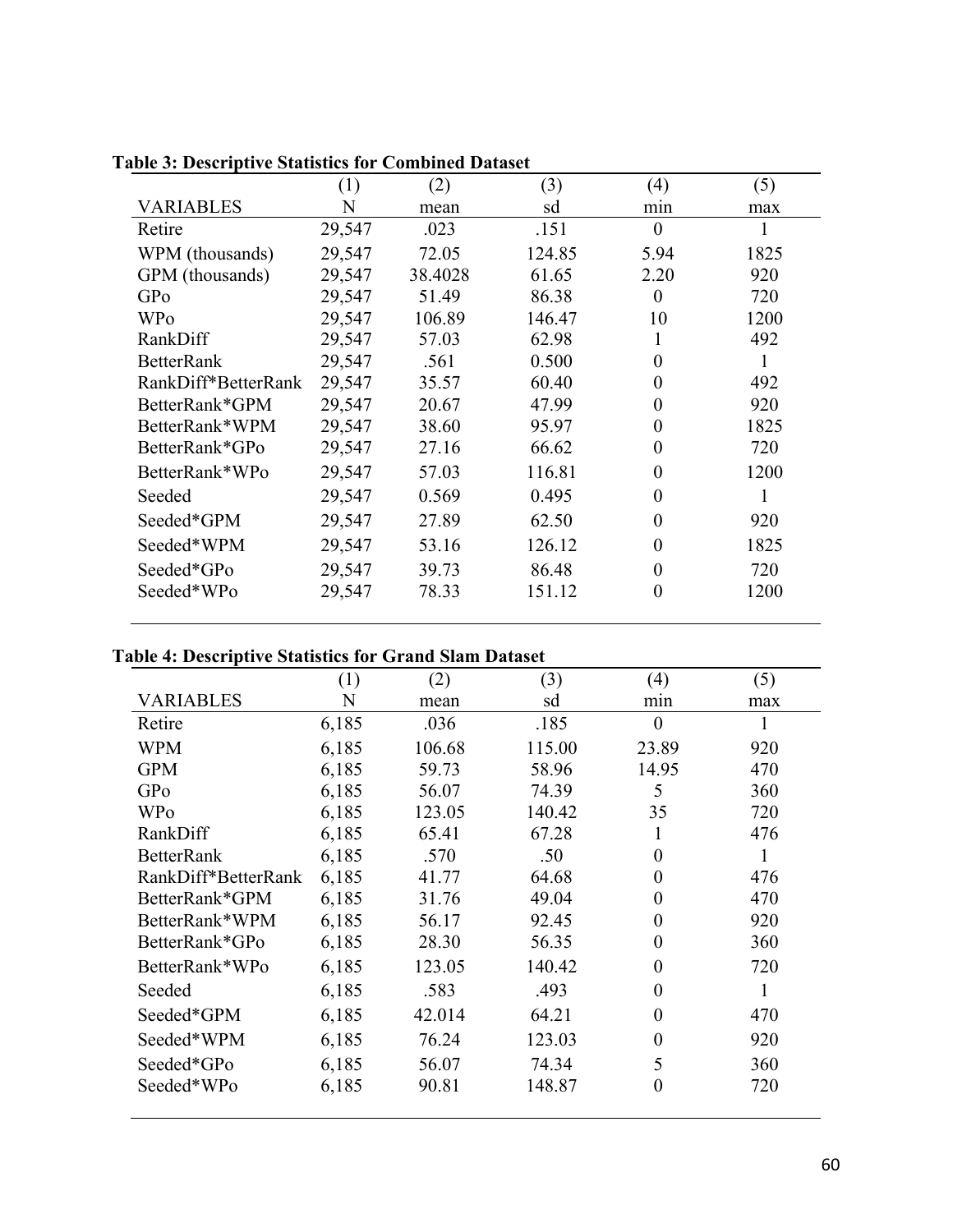| LAVIV JI IWEL                      | сээгли тезинэ, сошошса | Datasci        |                             |                     |
|------------------------------------|------------------------|----------------|-----------------------------|---------------------|
|                                    | (1)                    | (2)            | (3)                         | (4)                 |
| <b>VARIABLES</b>                   | Model I, No Fixed      | Model I, Fixed | Model II: Match             | Model III: Unseeded |
|                                    | Effects                | Effects        | <b>Underdog Interaction</b> | Player Interaction  |
|                                    |                        |                |                             |                     |
| <b>GPM</b>                         | $1.021**$              | 1.018*         | $1.032***$                  | $1.051**$           |
| (USD, thousands)                   | (0.00869)              | (0.0103)       | (0.0124)                    | (0.0219)            |
| WPM                                | $0.989**$              | 0.989*         | $0.983***$                  | 0.977*              |
| (USD, thousands)                   | (0.00470)              | (0.0055)       | (0.00654)                   | (0.0119)            |
| GPo                                | $0.991**$              | 0.993          | 1.001                       | 0.986               |
|                                    | (0.00423)              | (0.00636)      | (0.00749)                   | (0.00924)           |
| <b>WPo</b>                         | $1.005**$              | 1.006*         | 1.001                       | 1.008               |
|                                    | (0.00256)              | (0.00339)      | (0.00408)                   | (0.00564)           |
| <b>BetterRank</b>                  | $0.799**$              | 0.893          | 0.797                       | 0.923               |
|                                    | (0.0853)               | (0.0998)       | (0.131)                     | (0.105)             |
| RankDiff                           | 0.998*                 | 0.998          | 0.998                       | 0.999               |
|                                    | (0.00113)              | (0.00117)      | (0.00118)                   | (0.00119)           |
| BetterRank*RankDiff                | 1.001                  | 1.000          | 1.000                       | 1.000               |
|                                    | (0.00143)              | (0.00145)      | (0.00147)                   | (0.00147)           |
| BetterRank*GPM                     | [N/A]                  | [N/A]          | $0.965**$                   | [N/A]               |
|                                    | [N/A]                  | [N/A]          | (0.0172)                    | [N/A]               |
| BetterRank*WPM                     | [N/A]                  | [N/A]          | $1.018*$                    | [N/A]               |
|                                    | [N/A]                  | [N/A]          | (0.0101)                    | [N/A]               |
| BetterRank*GPo                     | [N/A]                  | [N/A]          | $0.980**$                   | [N/A]               |
|                                    | [N/A]                  | [N/A]          | (0.00874)                   | [N/A]               |
| BetterRank*WPo                     | [N/A]                  | [N/A]          | $1.012**$                   | [N/A]               |
|                                    | [N/A]                  | [N/A]          | (0.00546)                   | [N/A]               |
| Seeded                             | [N/A]                  | [N/A]          | [N/A]                       | 1.047               |
|                                    | [N/A]                  | [N/A]          | [N/A]                       | (0.177)             |
| Seeded*GPM                         | [N/A]                  | [N/A]          | [N/A]                       | $0.957*$            |
|                                    | [N/A]                  | [N/A]          | [N/A]                       | (0.0219)            |
| Seeded*WPM                         | [N/A]                  | [N/A]          | [N/A]                       | 1.018               |
|                                    | [N/A]                  | [N/A]          | [N/A]                       | (0.0136)            |
| Seeded*GPo                         | [N/A]                  | [N/A]          | [N/A]                       | 1.008               |
|                                    | [N/A]                  | [N/A]          | [N/A]                       | (0.00999)           |
| Seeded*WPo                         | [N/A]                  | [N/A]          | [N/A]                       | 0.998               |
|                                    | [N/A]                  | [N/A]          | [N/A]                       | (0.00624)           |
| Constant                           | $0.0247***$            | $0.00874***$   | $0.00882***$                | $0.00782***$        |
|                                    | (0.00238)              | (0.00551)      | (0.00559)                   | (0.00500)           |
| Player Fixed Effects <sup>20</sup> | No                     | Yes            | Yes                         | Yes                 |
| Tourn/Match FE <sup>21</sup>       | N <sub>0</sub>         | Yes            | Yes                         | Yes                 |
| Observations                       | 32,097                 | 29,547         | 29,547                      | 29,547              |
| Pseudo $R^2$                       | 0.005                  | 0.055          | 0.056                       | 0.057               |
| Chi <sup>2</sup> Statistic (df)    | 31.41(7)               | 360.36 (182)   | 368.87 (186)                | 376.18 (187)        |
| P-Value                            | 0.000                  | 0.000          | 0.000                       | 0.000               |
| Log Likelihood                     | $-3316.31$             | $-3094.06$     | -3089.81                    | $-3086.15$          |

#### **Table 5: Regression Results, Combined Dataset**

Standard errors in parentheses

 $\frac{20}{21}$  Includes player name<br><sup>21</sup> Includes year, draw size, surface, and round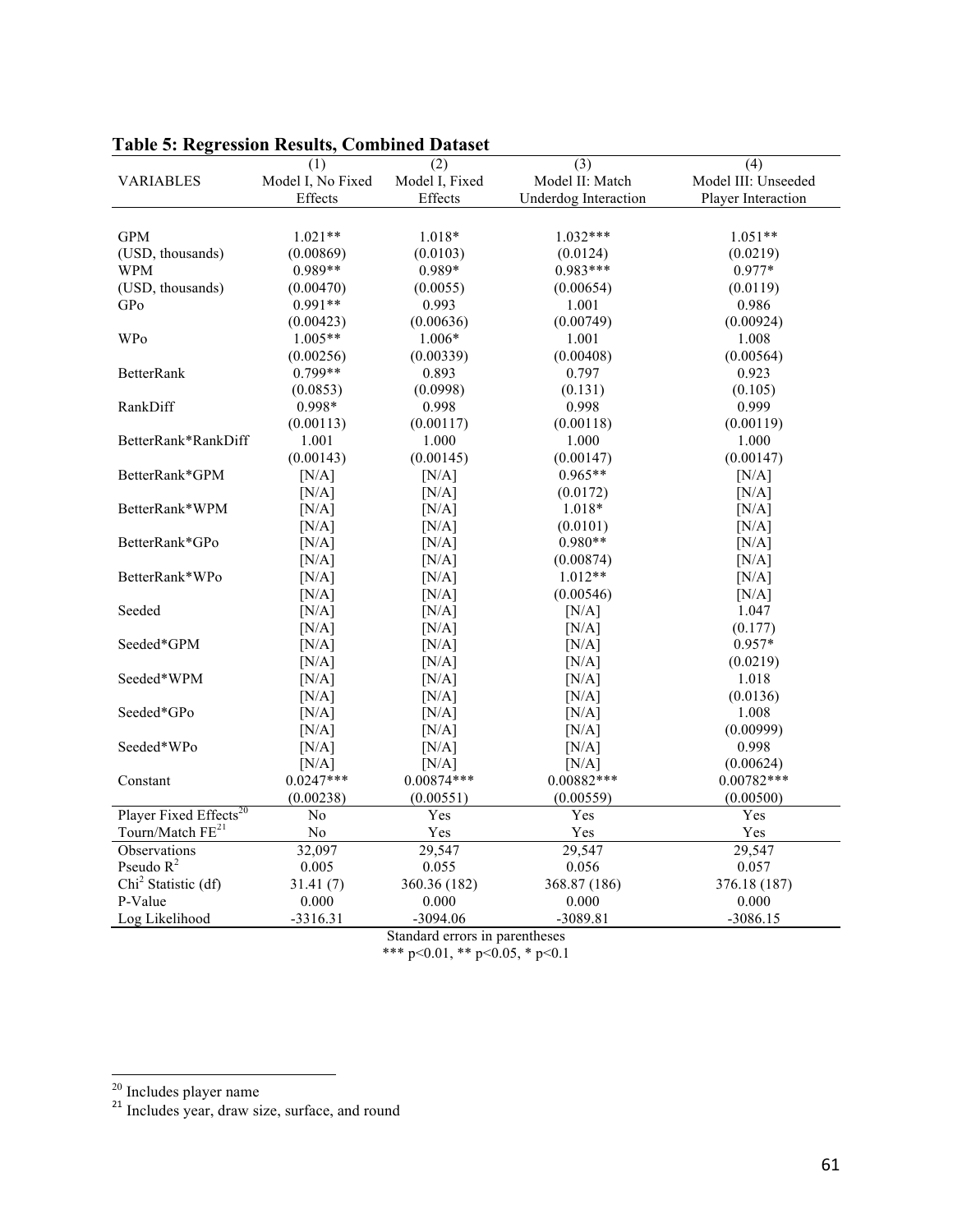|                                    | (1)               | (2)            | (3)                         | (4)                 |
|------------------------------------|-------------------|----------------|-----------------------------|---------------------|
| <b>VARIABLES</b>                   | Model I, No Fixed | Model I, Fixed | Model II: Match             | Model III: Unseeded |
|                                    | Effects           | Effects        | <b>Underdog Interaction</b> | Player Interaction  |
|                                    |                   |                |                             |                     |
| <b>GPM</b>                         | $1.020*$          | 1.013          | 1.026                       | $1.059*$            |
| (USD, thousands)                   | (0.0114)          | (0.0147)       | (0.0181)                    | (0.0341)            |
| <b>WPM</b>                         | 0.990             | 0.992          | 0.985                       | 0.970               |
| (USD, thousands)                   | (0.00633)         | (0.00802)      | (0.0101)                    | (0.0184)            |
| GPo                                | 0.982*            | 1.077          | 1.099                       | 1.062               |
|                                    | (0.0101)          | (0.0892)       | (0.0941)                    | (0.0910)            |
| WPo                                | 1.009*            | 0.983          | 0.974                       | 0.993               |
|                                    | (0.00561)         | (0.0240)       | (0.0243)                    | (0.0276)            |
| <b>BetterRank</b>                  | $0.598***$        | 0.783          | $0.365**$                   | 0.889               |
|                                    | (0.117)           | (0.163)        | (0.160)                     | (0.191)             |
| RankDiff                           | 0.999             | 0.999          | 0.999                       | 0.999               |
|                                    | (0.00168)         | (0.00175)      | (0.00177)                   | (0.00180)           |
| BetterRank*RankDiff                | 1.001             | 1.001          | 1.002                       | 1.001               |
|                                    | (0.00221)         | (0.00226)      | (0.00230)                   | (0.00227)           |
| BetterRank*GPM                     | [N/A]             | [N/A]          | 0.969                       | [N/A]               |
|                                    | [N/A]             | [N/A]          | (0.0277)                    | [N/A]               |
| BetterRank*WPM                     | [N/A]             | [N/A]          | 1.018                       | [N/A]               |
|                                    | [N/A]             | [N/A]          | (0.0165)                    | [N/A]               |
| BetterRank*GPo                     | [N/A]             | [N/A]          | $0.918***$                  | [N/A]               |
|                                    | [N/A]             | [N/A]          | (0.0269)                    | [N/A]               |
| BetterRank*WPo                     | [N/A]             | [N/A]          | $1.046***$                  | [N/A]               |
|                                    | [N/A]             | [N/A]          | (0.0167)                    | [N/A]               |
| Seeded                             | [N/A]             | [N/A]          | [N/A]                       | 1.197               |
|                                    | [N/A]             | [N/A]          | [N/A]                       | (0.561)             |
| Seeded*GPM                         | [N/A]             | [N/A]          | [N/A]                       | 0.946               |
|                                    | [N/A]             | [N/A]          | [N/A]                       | (0.0340)            |
| Seeded*WPM                         | [N/A]             | [N/A]          | [N/A]                       | 1.028               |
|                                    | [N/A]             | [N/A]          | [N/A]                       | (0.0217)            |
| Seeded*GPo                         | [N/A]             | [N/A]          | [N/A]                       | 1.026               |
|                                    | [N/A]             | [N/A]          | [N/A]                       | (0.0311)            |
| Seeded*WPo                         | [N/A]             | [N/A]          | [N/A]                       | 0.986               |
|                                    | [N/A]             | [N/A]          | [N/A]                       | (0.0173)            |
| Constant                           | $0.0274***$       | $0.0168***$    | $0.0161***$                 | $0.00985***$        |
|                                    | (0.00532)         | (0.0204)       | (0.0197)                    | (0.0125)            |
| Player Fixed Effects <sup>22</sup> | N <sub>o</sub>    | Yes            | Yes                         | Yes                 |
| Tourn/Match FE <sup>23</sup>       | No                | Yes            | Yes                         | Yes                 |
| Observations                       | 9,222             | 6,185          | 6,185                       | 6,185               |
| Pseudo $R^2$                       | 0.013             | 0.068          | 0.076                       | 0.074               |
| Chi <sup>2</sup> Statistic (df)    | 26.94(7)          | 129.15 (133)   | 143.49 (137)                | 139.65 (138)        |
| P-Value                            | 0.000             | 0.578          | 0.335                       | 0.445               |
| Log Likelihood                     | $-1025.74$        | $-885.44$      | $-878.27$                   | $-880.19$           |

### **Table 6: Regression Results, Grand Slam Dataset**

Standard errors in parentheses

 $\frac{22}{23}$  Includes player name<br><sup>23</sup> Includes year, draw size, surface, and round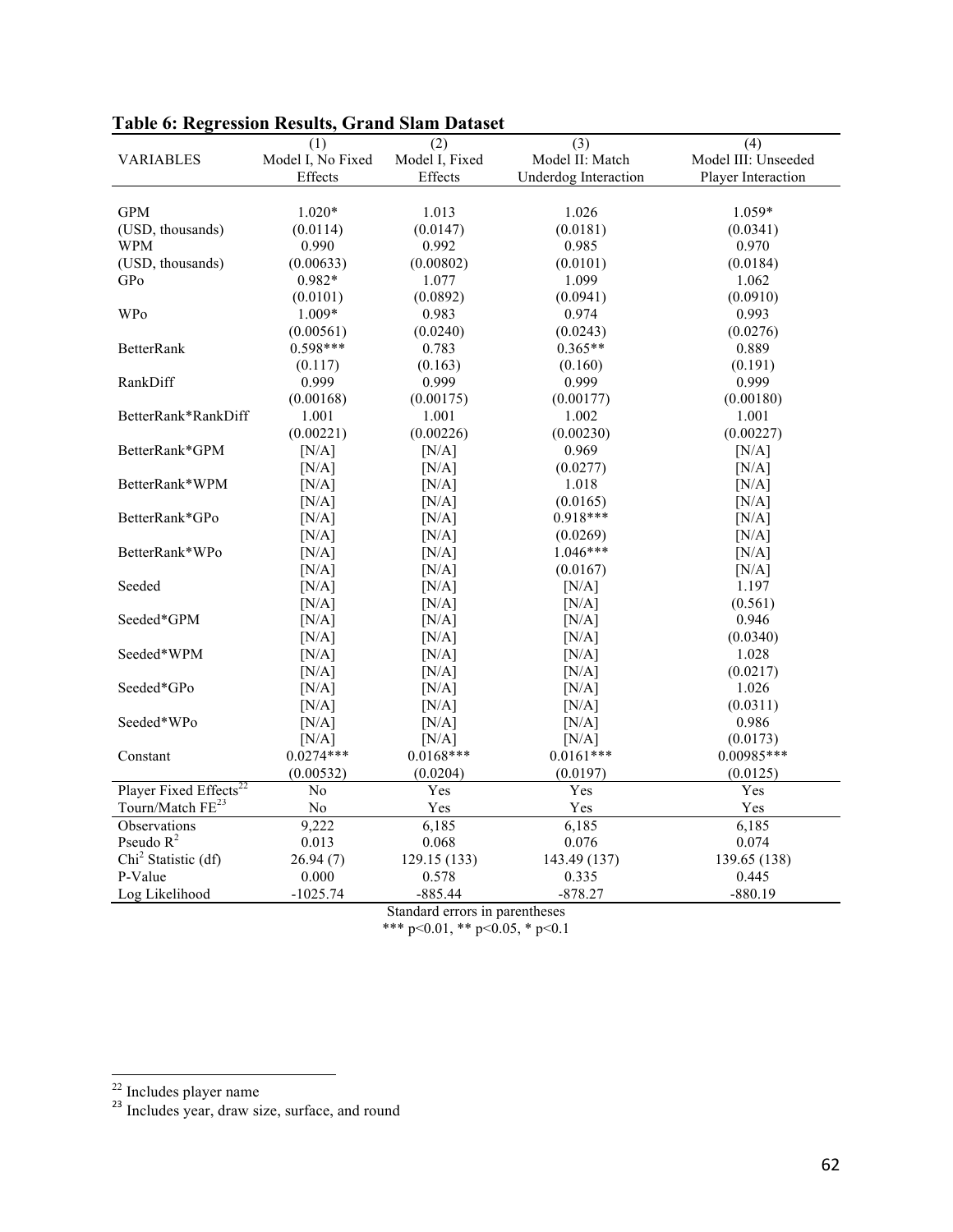|                                    | (1)           | (2)                      | (3)                        |  |
|------------------------------------|---------------|--------------------------|----------------------------|--|
| <b>VARIABLES</b>                   | Model I: Base | Model II: Match Underdog | Model III: Unseeded Player |  |
|                                    | Model         | Interaction              | Interaction                |  |
|                                    |               |                          |                            |  |
| <b>GPM</b>                         | $1.018*$      | $1.032***$               | $1.050**$                  |  |
| (USD, thousands)                   | (0.0103)      | (0.0124)                 | (0.0219)                   |  |
| <b>WPM</b>                         | 0.990*        | $0.983***$               | 0.977*                     |  |
| (USD, thousands)                   | (0.00552)     | (0.00655)                | (0.0119)                   |  |
| GPo                                | 0.993         | 1.001                    | 0.986                      |  |
|                                    | (0.00636)     | (0.00750)                | (0.00926)                  |  |
| <b>WPo</b>                         | 1.006*        | 1.001                    | 1.008                      |  |
|                                    | (0.00339)     | (0.00409)                | (0.00565)                  |  |
| <b>BetterRank</b>                  | 0.897         | 0.805                    | 0.931                      |  |
|                                    | (0.0819)      | (0.119)                  | (0.0865)                   |  |
| RankDiff <sup>2</sup>              | 1.000         | 1.000                    | 1.000                      |  |
|                                    | $(4.19e-06)$  | $(4.22e-06)$             | $(4.18e-06)$               |  |
| BetterRank*RankDiff <sup>2</sup>   | 1.000         | 1.000                    | 1.000                      |  |
|                                    | $(5.05e-06)$  | $(5.07e-06)$             | $(5.03e-06)$               |  |
| BetterRank*GPM                     | [N/A]         | $0.965**$                | [N/A]                      |  |
|                                    | [N/A]         | (0.0172)                 | [N/A]                      |  |
| BetterRank*WPM                     | [N/A]         | $1.018*$                 | [N/A]                      |  |
|                                    | [N/A]         | (0.0101)                 | [N/A]                      |  |
| BetterRank*GPo                     | [N/A]         | $0.980**$                | [N/A]                      |  |
|                                    | [N/A]         | (0.00873)                | [N/A]                      |  |
| BetterRank*WPo                     | [N/A]         | $1.012**$                | [N/A]                      |  |
|                                    | [N/A]         | (0.00546)                | [N/A]                      |  |
| Seeded                             | [N/A]         | [N/A]                    | 1.022                      |  |
|                                    | [N/A]         | [N/A]                    | (0.172)                    |  |
| Seeded*GPM                         | [N/A]         | [N/A]                    | 0.958*                     |  |
|                                    | [N/A]         | [N/A]                    | (0.0220)                   |  |
| Seeded*WPM                         | [N/A]         | [N/A]                    | 1.018                      |  |
|                                    | [N/A]         | [N/A]                    | (0.0136)                   |  |
| Seeded*GPo                         | [N/A]         | [N/A]                    | 1.008                      |  |
|                                    | [N/A]         | [N/A]                    | (0.01000)                  |  |
| Seeded*WPo                         | [N/A]         | [N/A]                    | 0.998                      |  |
|                                    | [N/A]         | [N/A]                    | (0.00625)                  |  |
| Constant                           | $0.00840***$  | $0.00854***$             | $0.00741***$               |  |
|                                    | (0.00528)     | (0.00538)                | (0.00472)                  |  |
| Player Fixed Effects <sup>24</sup> | Yes           | Yes                      | Yes                        |  |
| Tourn/Match FE <sup>25</sup>       | Yes           | Yes                      | Yes                        |  |
| Observations                       | 29,547        | 29,547                   | 29,547                     |  |
| Pseudo $R^2$                       | .055          | .056                     | .057                       |  |
| Chi <sup>2</sup> Statistic (df)    | 358.33 (182)  | 366.81 (186)             | 374.41 (187)               |  |
| P-Value                            | 0.000         | 0.000                    | 0.000                      |  |
| Log Likelihood                     | $-3095.08$    | -3090.84                 | -3087.04                   |  |
|                                    |               |                          |                            |  |

# Table 7: Regression Results, Combined Dataset (Using RankDiff<sup>2</sup> for Heterogeneity)

Standard errors in parentheses

 $\frac{24}{25}$  Includes player name<br><sup>25</sup> Includes year, draw size, surface, and round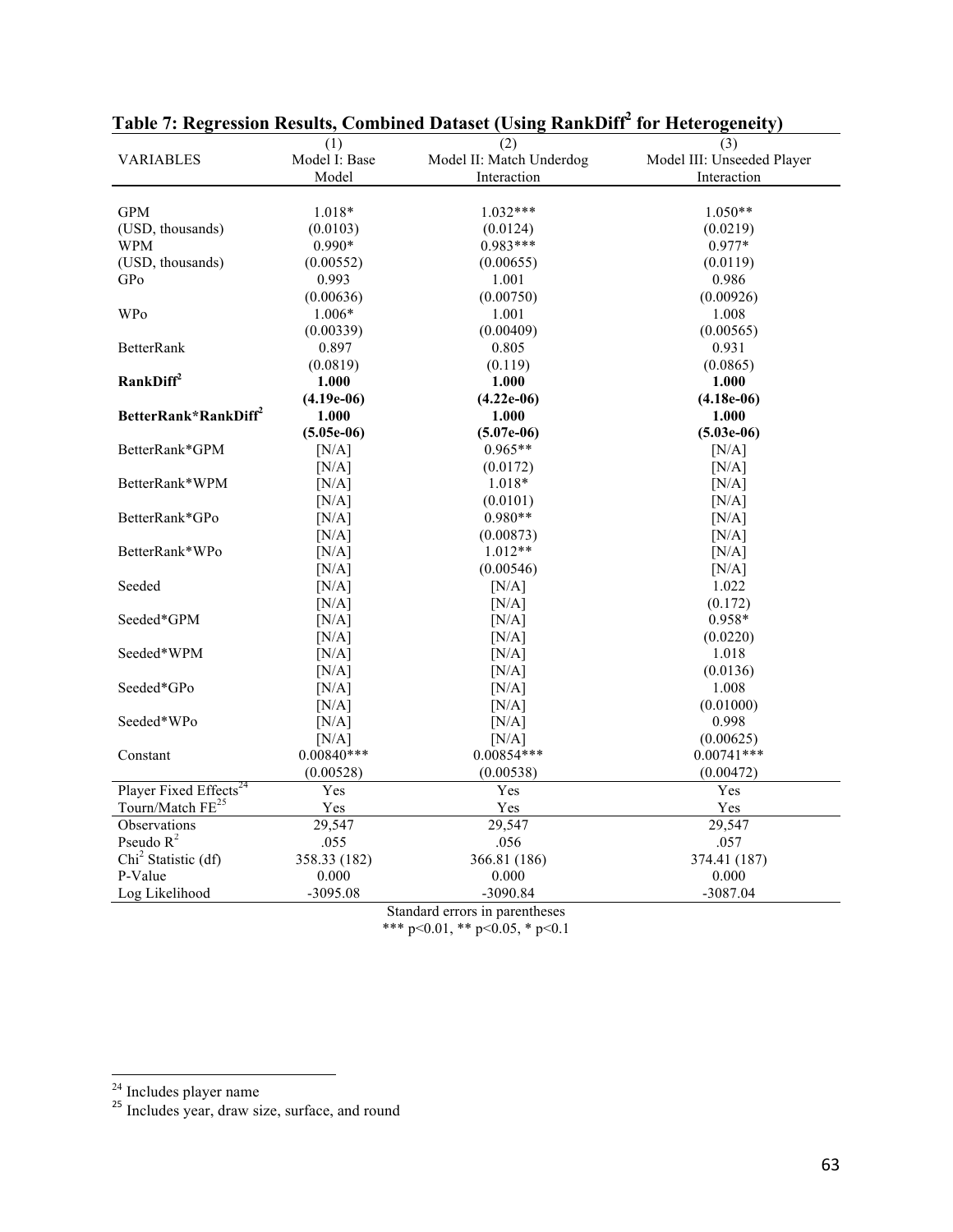|                                    | (1)           | (2)                      | (3)                        |  |
|------------------------------------|---------------|--------------------------|----------------------------|--|
| <b>VARIABLES</b>                   | Model I: Base | Model II: Match Underdog | Model III: Unseeded Player |  |
|                                    | Model         | Interaction              | Interaction                |  |
|                                    |               |                          |                            |  |
| <b>GPM</b>                         | 1.014         | 1.026                    | $1.060*$                   |  |
| (USD, thousands)                   | (0.0147)      | (0.0181)                 | (0.0340)                   |  |
| <b>WPM</b>                         | 0.992         | 0.985                    | $0.969*$                   |  |
| (USD, thousands)                   | (0.00801)     | (0.0101)                 | (0.0184)                   |  |
| GPo                                | 1.078         | 1.099                    | 1.062                      |  |
|                                    | (0.0893)      | (0.0942)                 | (0.0911)                   |  |
| <b>WPo</b>                         | 0.983         | 0.974                    | 0.993                      |  |
|                                    | (0.0241)      | (0.0244)                 | (0.0276)                   |  |
| <b>BetterRank</b>                  | 0.815         | $0.384**$                | 0.910                      |  |
|                                    | (0.138)       | (0.159)                  | (0.159)                    |  |
| RankDiff <sup>2</sup>              | 1.000         | 1.000                    | 1.000                      |  |
|                                    | $(5.15e-06)$  | $(5.16e-06)$             | $(5.05e-06)$               |  |
| BetterRank*RankDiff <sup>2</sup>   | 1.000         | 1.000                    | 1.000                      |  |
|                                    | $(6.45e-06)$  | $(6.51e-06)$             | $(6.38e-06)$               |  |
| BetterRank*GPM                     | [N/A]         | 0.969                    | [N/A]                      |  |
|                                    | [N/A]         | (0.0276)                 | [N/A]                      |  |
| BetterRank*WPM                     | [N/A]         | 1.018                    | [N/A]                      |  |
|                                    | [N/A]         | (0.0165)                 | [N/A]                      |  |
| BetterRank*GPo                     | [N/A]         | 0.918***                 | [N/A]                      |  |
|                                    | [N/A]         | (0.0269)                 | [N/A]                      |  |
| BetterRank*WPo                     | [N/A]         | $1.046***$               | [N/A]                      |  |
|                                    | [N/A]         | (0.0167)                 | [N/A]                      |  |
| Seeded                             | [N/A]         | [N/A]                    | 1.172                      |  |
|                                    | [N/A]         | [N/A]                    | (0.547)                    |  |
| Seeded*GPM                         | [N/A]         | [N/A]                    | 0.946                      |  |
|                                    | [N/A]         | [N/A]                    | (0.0339)                   |  |
| Seeded*WPM                         | [N/A]         | [N/A]                    | 1.029                      |  |
|                                    | [N/A]         | [N/A]                    | (0.0217)                   |  |
| Seeded*GPo                         | [N/A]         | [N/A]                    | 1.027                      |  |
|                                    | [N/A]         | [N/A]                    | (0.0310)                   |  |
| Seeded*WPo                         | [N/A]         | [N/A]                    | 0.986                      |  |
|                                    | [N/A]         | [N/A]                    | (0.0173)                   |  |
| Constant                           | $0.0155***$   | $0.0147***$              | $0.00944***$               |  |
|                                    | (0.0188)      | (0.0180)                 | (0.0119)                   |  |
| Player Fixed Effects <sup>26</sup> | Yes           | Yes                      | Yes                        |  |
| Tourn/Match FE <sup>27</sup>       | Yes           | Yes                      | Yes                        |  |
| Observations                       | 6,185         | 6,185                    | 6,185                      |  |
| Pseudo $R^2$                       | 0.068         | 0.076                    | 0.073                      |  |
| Chi <sup>2</sup> Statistic (df)    | 129.09 (133)  | 143.37 (137)             | 139.95 (138)               |  |
| P-Value                            | 0.580         | 0.338                    | 0.438                      |  |
| Log Likelihood                     | $-885.47$     | -878.33                  | $-880.04$                  |  |
|                                    | $\sim$        |                          |                            |  |

Table 8: Regression Results, Grand Slam Dataset (Using RankDiff<sup>2</sup> for Heterogeneity)

Standard errors in parentheses

 $rac{26}{27}$  Includes player name<br><sup>27</sup> Includes year, draw size, surface, and round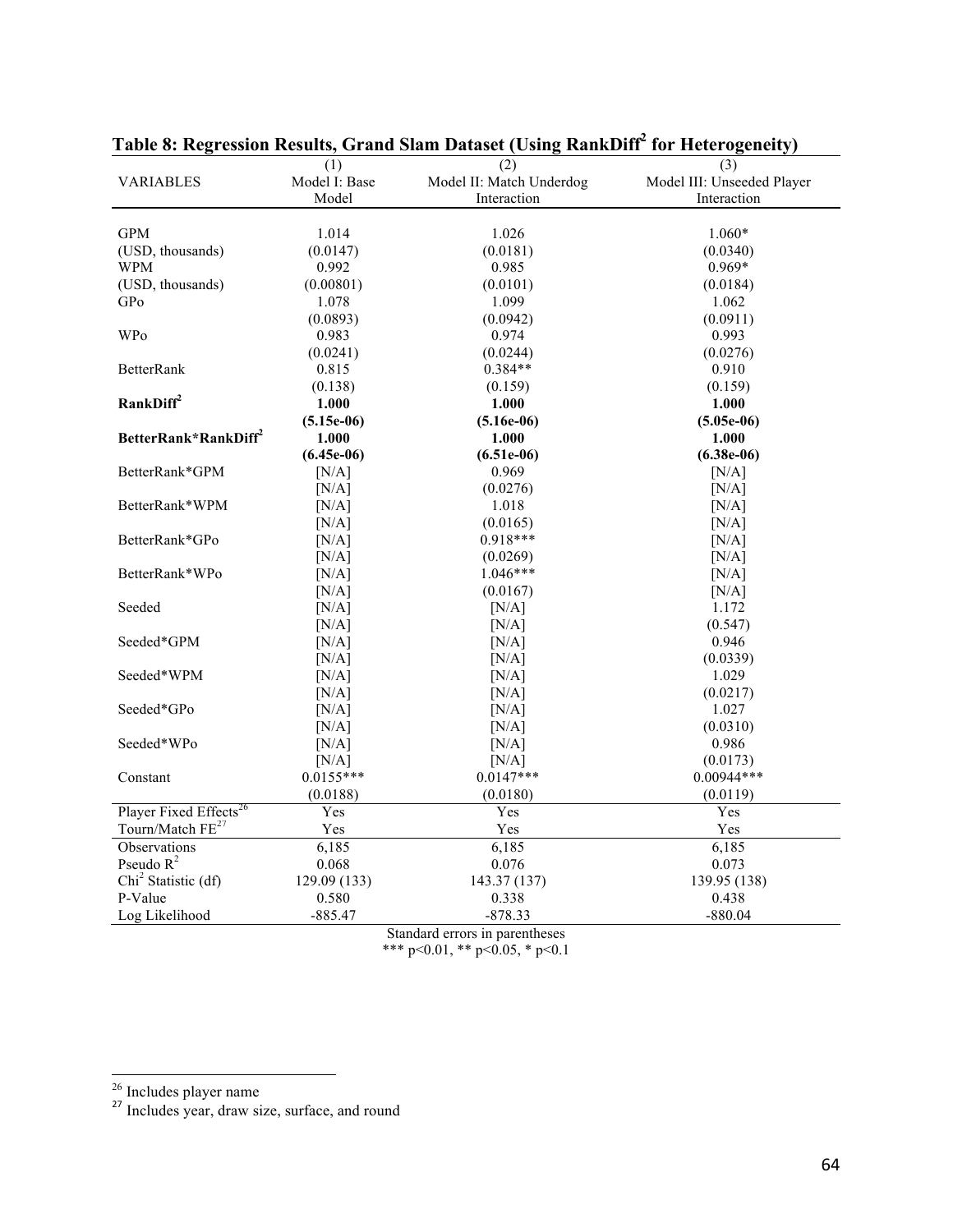|                   | <b>WPM</b> | <b>GPM</b> | GPo     | <b>WPo</b> | <b>RankDiff</b> | <b>BetterRank</b> | <b>Seeded</b> |
|-------------------|------------|------------|---------|------------|-----------------|-------------------|---------------|
| <b>WPM</b>        | 1.00       |            |         |            |                 |                   |               |
| <b>GPM</b>        | 1.00       | 1.00       |         |            |                 |                   |               |
| <b>GPo</b>        | 0.92       | 0.91       | 1.00    |            |                 |                   |               |
| <b>WPo</b>        | 0.92       | 0.91       | 1.00    | 1.00       |                 |                   |               |
| <b>RankDiff</b>   | $-0.13$    | $-0.13$    | $-0.17$ | $-0.17$    | 1.00            |                   |               |
| <b>BetterRank</b> | 0.00       | 0.00       | 0.00    | 0.00       | 0.00            | 1.00              |               |
| <b>Seeded</b>     | 0.16       | 0.16       | 0.21    | 0.21       | 0.14            | 0.22              | 1.00          |

**Table 9: Correlation Matrix Among Independent Variables**

#### **Addendum 1: Data Cleaning Process**

The initial task involved the construction of the dataset, which included determining which tournaments to analyze and the time horizon from which to choose tournaments. The latter informed the former. Ultimately, the dataset reflects an 11-year timeline: every data point is drawn from a match that occurred in the years 2007-2017. This time frame was settled upon because it captures what, in the opinion of this author, is a sufficiently large and robust sample of tennis matches while being manageable to collect. Due to the manual nature of the data collection process, obtaining more data points would entail a significant time commitment (as reference, it took roughly 50 hours to collect and clean the dataset in its current state). It was then necessary to decide upon tournaments from which to analyze individual matches. It was decided that the dataset would include all yearly tournaments that successfully ran throughout the duration of the 11-year time horizon (i.e., all of the tournaments were not discontinued during this time frame). The sample covers all of the three major court surfaces in tennis (hard, grass, and clay)<sup>28</sup> and all tournament classifications (ATP 250, ATP 500, Masters 1,000, and Grand

<sup>&</sup>lt;sup>28</sup> Tournaments that took place on the carpet surface are not included in this analysis.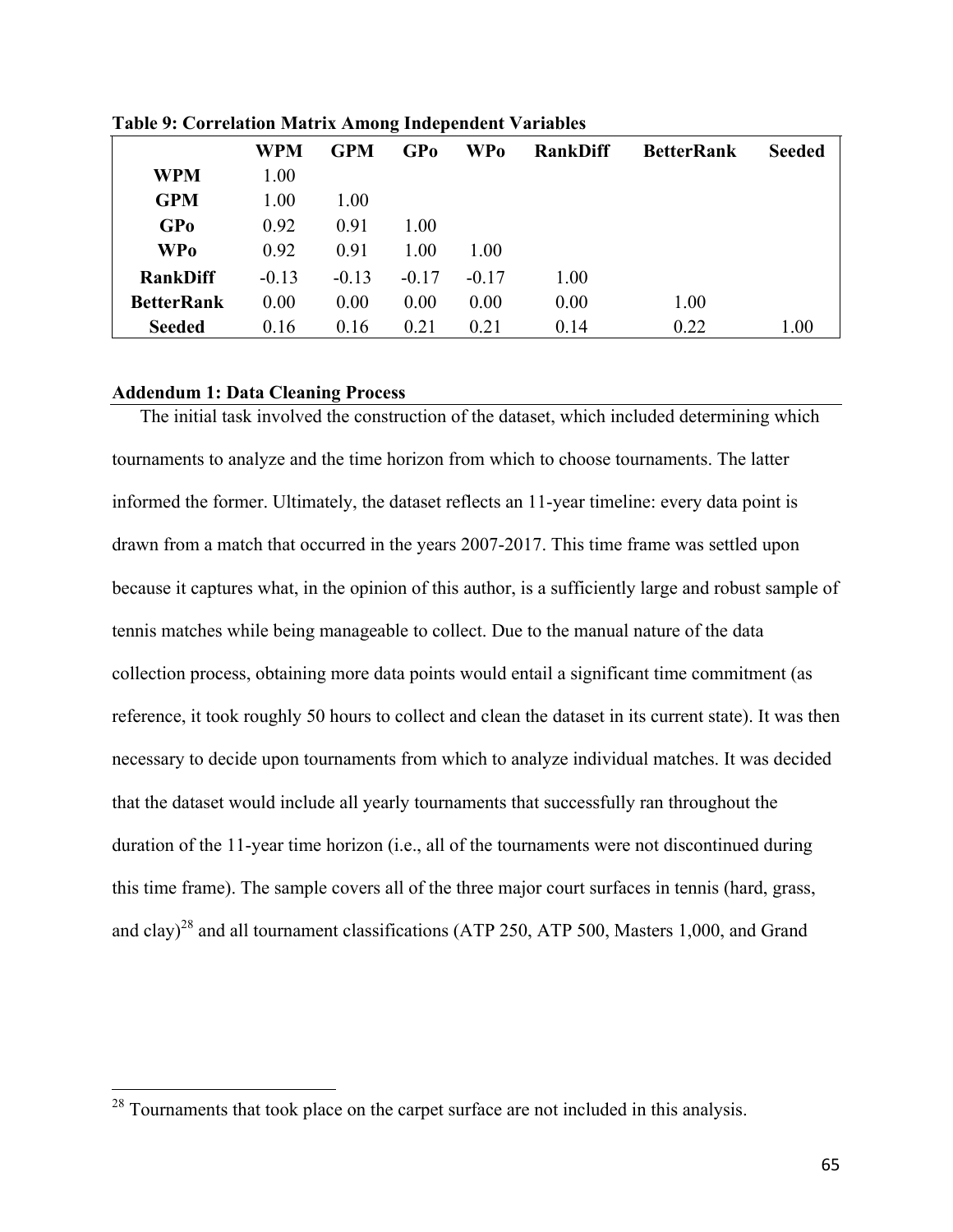Slam).<sup>29</sup> They also represent a robust sampling of prize money; the dataset includes tournaments with as little as \$380,000 in prize money and with more than \$20M in prize money.

The construction and data scraping process was relatively robust. As the ATP tour reports match-by-match scores and results in table formats on their website, the "importhtml" function on Google Sheets was used to pull relevant information regarding the identified tournaments from the ATP website into a spreadsheet. The excel file was then reformatted largely manually by adjusting the imported information so that, left to right, its columns were organized according to relevant independent and dependent variables. Table 1 includes definitions of all independent variables included in this thesis's model.

As prize money distributions of individual tournaments are not recorded in the ATP's publicly available dataset, prize money information on a tournament-by-tournament basis was appended to the dataset. They were pulled separately from two different sources. Information for prize money information, round-by-round, was pulled from each of the 4 Grand Slam Tournament's Wikipedia pages (n.d.) because the tournaments archive their payout information each year, making past results difficult to obtain from their websites.<sup>30</sup> To access the information, enter [desired year] and [Grand Slam tournament name] into the Wikipedia search bar. All relevant prize distributions are included in the "Prize Money" section. Information for all non-Grand Slam tournaments was pulled from the archives of their official draws, which are stored in www.protennislive.com (n.d.). The actual information was transferred manually from its origin data source to the created dataset.

 $^{29}$  Prior to 2009, professional tournaments were not classified in the manner of ATP 250 vs. ATP 500, and so on. This is reflected in the point and prize money distributions of tournaments in 2007 and 2008.

 $30$  I verified these values by cross-referencing them with Figures I found in press releases from the tournaments and news articles from third-party analysts.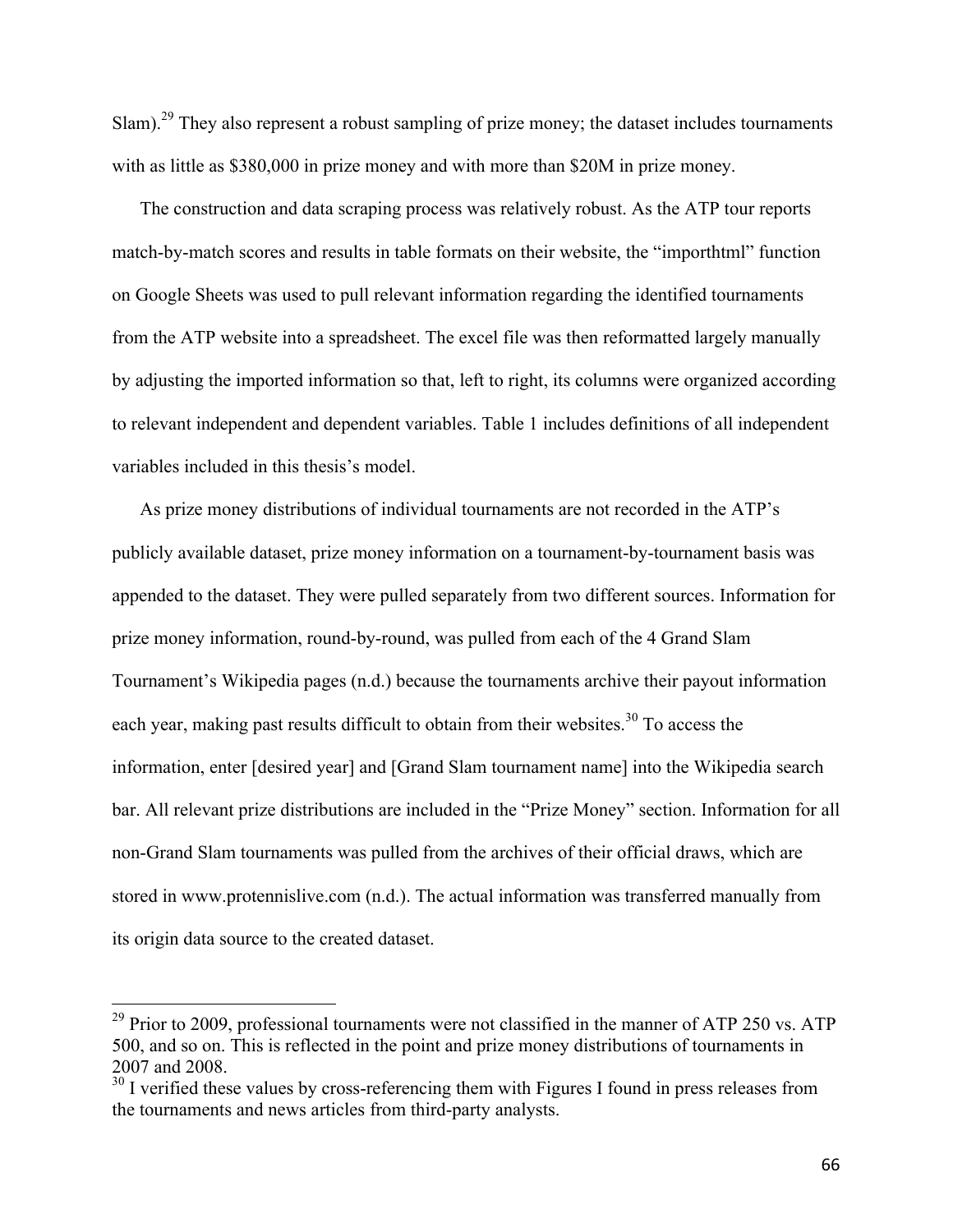Ranking information (including year-over-year rank for a given player and the number of tournaments he competed in per year) are also available publicly on the ATP's website, but are stored separately from individual match information. Thus, year-over-year rank and number of tournaments played for each player were appended in a similar manner as prize money data was. The initial process of construction described here resulted in the 19,089 data points shown in the first row of Figure 4. Due to standard formatting of the ATP data, these nearly 20,000 data points were organized by match, with information about the match's winner and loser in different columns within the same row.

Because this thesis is interested in exploring the behaviors of *players* who engage in retirements (as opposed to *matches in which* retirements occur), it was necessary to reorganize the dataset so that each row represented a single player's actions in a match within a tournament.31 Accordingly, the "Winner" and "Loser" format of the raw data was transformed into a single column, "Player." In doing so, several player-specific factors were unlocked for analysis, including: player rank, Qualifier status, Wild Card status, Unseeded Status, the number of prior tournaments played, whether or not the given player is the better ranked player in the match, and so on. This doubled the size of the dataset, and corresponds to the second row of Figure 4 showing 38,178 observations.

Unfortunately, prize money distribution for some tournaments was unavailable on the internet, either due to inability to access archived draws or another reason unbeknownst to this author. Because prize money is a key factor in a player's decision of whether to retire, all tournaments without publicly available prize money distributions were dropped from the dataset.

 $31$  In the prior format, each observation was recorded on a match level, which by definition includes two players.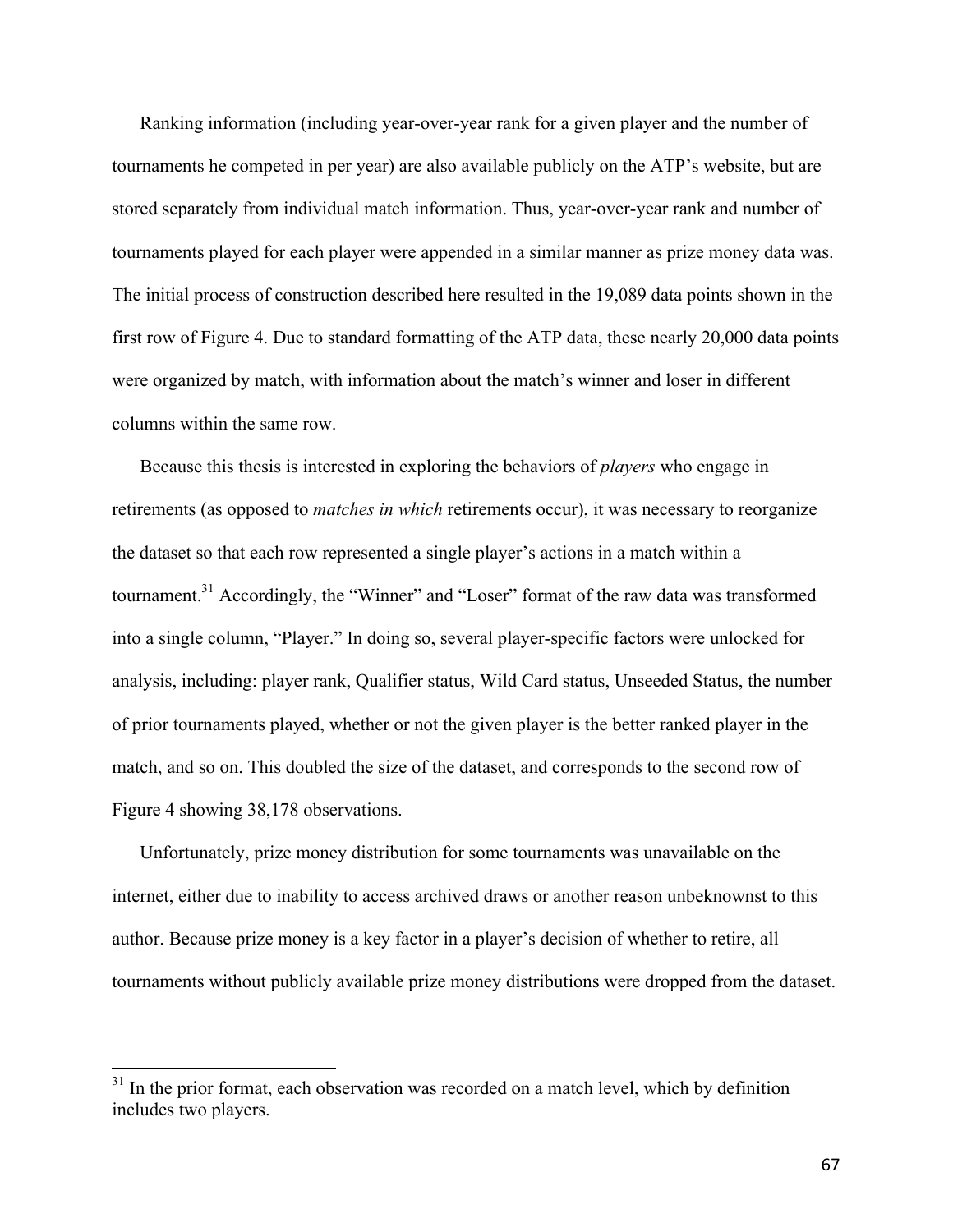This corresponds to the third row of Figure 4 showing 37,614 observations (representing 18,807 matches).

Not all matches competed on the ATP tour are between two ranked opponents. For any number of reasons, a player in a given match may be unranked. Because a player's rank is an important component of the theoretical framework behind this analysis, all observations from unranked players were removed from the dataset, resulting in 36,536 remaining observations.

In the sample dataset, no retirements were observed in the final round of the largest international tournaments (Round 7). Because of perfect prediction of behaviors in Round 7, Stata dropped all Round 7 matches when calculating the regression model. Likewise, due to the inclusion of fixed effects estimators, Stata dropped all players who have never quit a tournament (again, perfect prediction). All players who competed in fewer than 50 matches were also dropped from the dataset. This was due to calculation problems with Stata; when players with fewer than 50 matches played were included in the analysis, the logit regression would not compute an output either due to problems with the program's computational power or due to the fact that including these observations could force the logit regression into an "infinite loop" in which a maximum log likelihood value was never reached. This resulted in the final combined dataset of 29,547 observations.

All Non-Grand Slam tournaments were dropped to create a separate Grand Slam dataset. Because no retirements occurred in the final two rounds of these tournaments, all semifinal and final round observations were dropped. This resulted in the final Grand Slam dataset of 6,185 observations.

It was then necessary to ensure that all variables involving prize money could be compared on a standardized basis. All variables involving prize money in a currency other than USD were

68